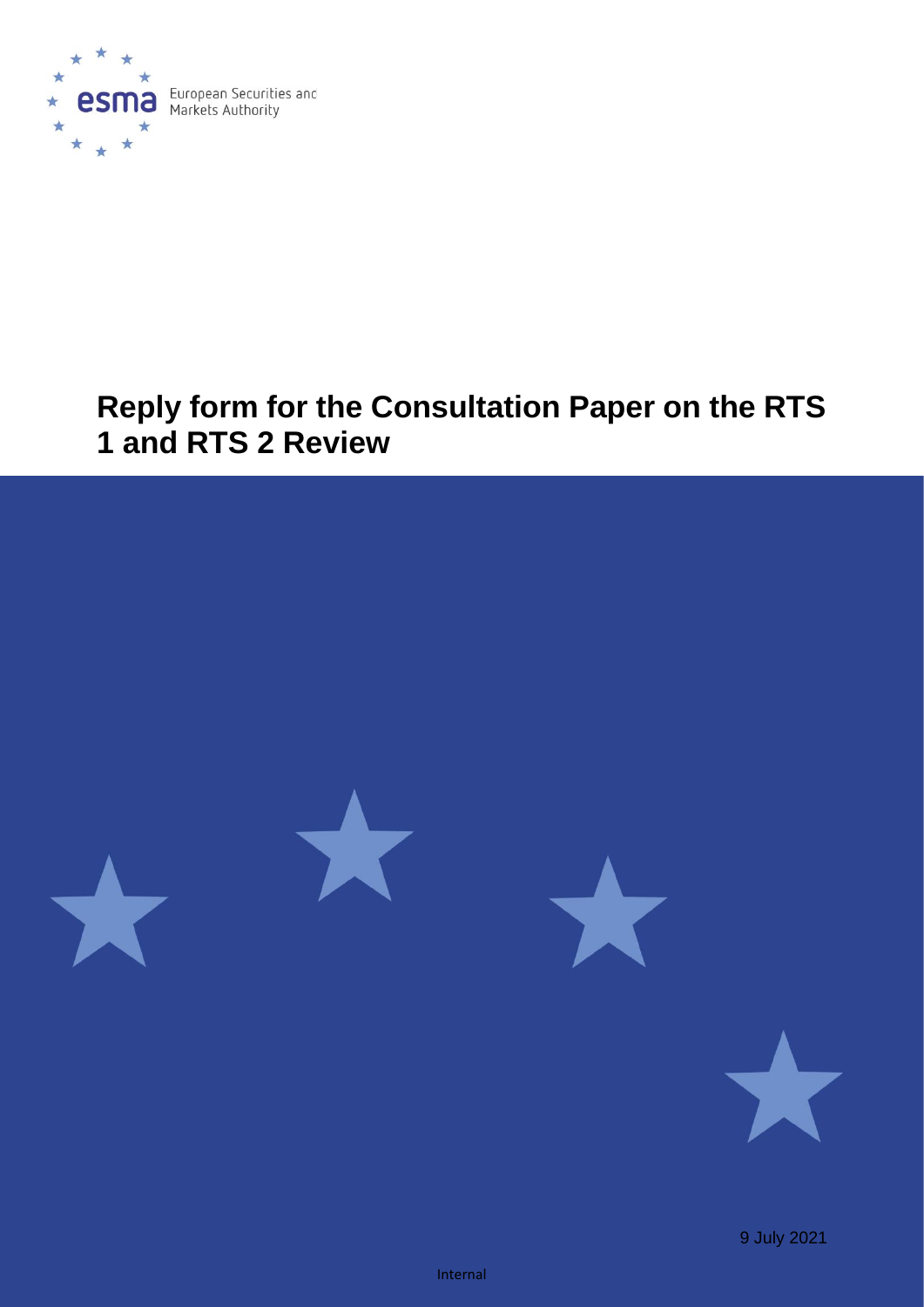

Date: 9 July 2021

# **Responding to this paper**

The European Securities and Markets Authority (ESMA) invites responses to the specific questions listed in the Consultation Paper on the RTS 1 and RTS 2 review published on the ESMA website.

# *Instructions*

Please note that, in order to facilitate the analysis of the large number of responses expected, you are requested to use this file to send your response to ESMA so as to allow us to process it properly. Therefore, ESMA will only be able to consider responses which follow the instructions described below:

- use this form and send your responses in Word format (pdf documents will not be considered except for annexes);
- do not remove the tags of type <ESMA\_QUESTION\_RVEW\_0> i.e. the response to one question has to be framed by the 2 tags corresponding to the question; and
- if you do not have a response to a question, do not delete it and leave the text "TYPE YOUR TEXT HERE" between the tags.

Responses are most helpful:

- if they respond to the question stated:
- indicate the specific question to which the comment relates;
- contain a clear rationale; and
- describe any alternatives ESMA should consider.

## **Naming protocol**

In order to facilitate the handling of stakeholders' responses please save your document using the following format:

ESMA\_CP\_RVEW\_NAMEOFCOMPANY\_NAMEOFDOCUMENT.

e.g. if the respondent were ESMA, the name of the reply form would be:

ESMA\_CP\_RVEW\_ESMA\_REPLYFORM or

ESMA\_CP\_RVEW\_ANNEX1

# *Deadline*

Responses must reach us by 1 October 2021.

All contributions should be submitted online at [www.esma.europa.eu](http://www.esma.europa.eu/) under the heading 'Your input - Consultations'.

## *Publication of responses*

All contributions received will be published following the end of the consultation period, unless otherwise requested. **Please clearly indicate by ticking the appropriate checkbox in the website submission form if you do not wish your contribution to be publicly disclosed. A standard confidentiality statement in an email message will not be treated as a request for non-disclosure.** Note also that a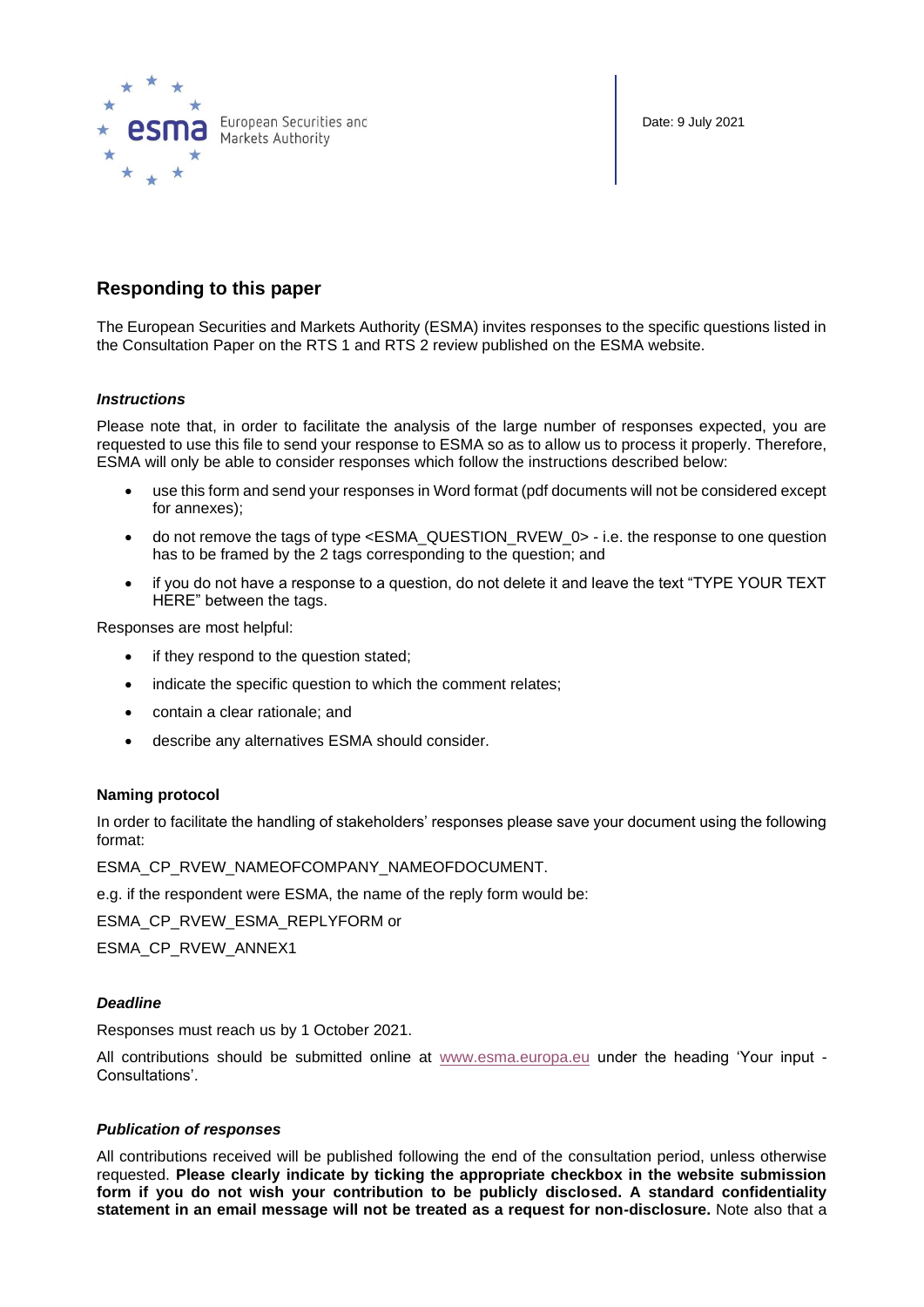

confidential response may be requested from us in accordance with ESMA's rules on access to documents. We may consult you if we receive such a request. Any decision we make is reviewable by ESMA's Board of Appeal and the European Ombudsman.

# *Data protection*

Information on data protection can be found at [www.esma.europa.eu](http://www.esma.europa.eu/) under the headings 'Legal notice' and 'Data protection'.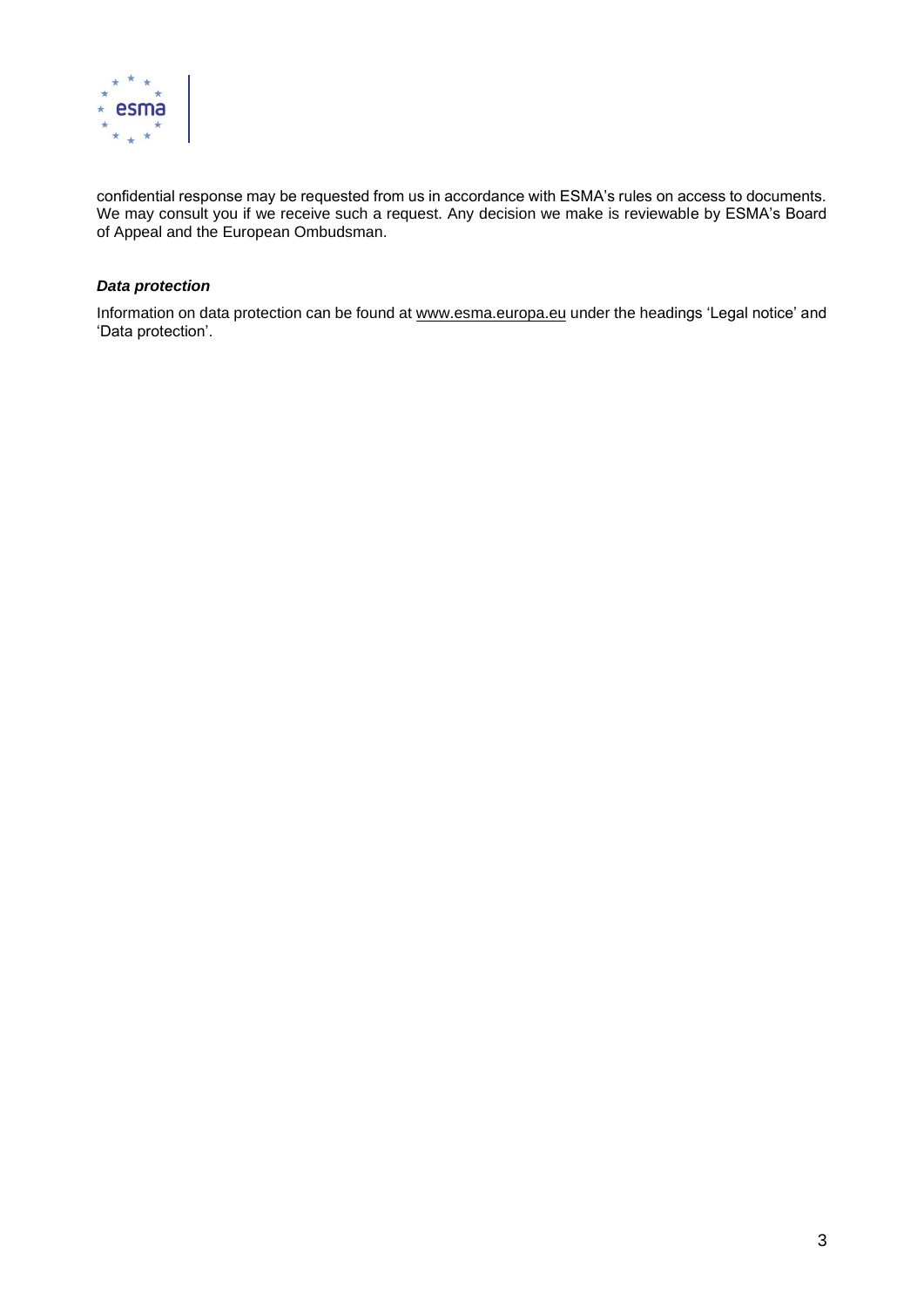

# **General information about respondent**

| Name of the company / organisation   | Deutsche Börse Group                        |
|--------------------------------------|---------------------------------------------|
| Activity                             | Regulated markets/Exchanges/Trading Systems |
| Are you representing an association? |                                             |
| Country/Region                       | Germany                                     |

# **Introduction**

## *Please make your introductory comments below, if any:*

## <ESMA\_COMMENT\_CP\_RVEW\_1>

Deutsche Börse Group (DBG) welcomes the opportunity to provide its views on ESMA's review of RTS 1 and RTS 2. ESMA's recent reports and own analysis as well as respective feedback from industry participants have shown that transparency objectives and disclosure obligations still suffer from inconsistencies, inadequacies and ambiguities when it comes to content to be provided and formats and methodologies to be used. While we share ESMA's views that some of these shortcomings require changes of MiFID II/R directly, we explicitly welcome ESMA's efforts to address some of them by targeted amendments to the respective technical standards. We also do support ESMA in its efforts to facilitate a more concise and consistent view of trading activities across asset classes and do very much agree that as a necessary first step remaining gaps in data content, reporting formats and classification of trading systems need to be harmonized to the extent reasonable. As an important caveat, we ask ESMA to consider the significant differences between markets and asset classes that require a targeted approach that addresses these specificities and supports and fosters a stepwise increase in transparency. We do acknowledge that ESMA is mindful of these differences by seeking stakeholders' views on the appropriateness and applicability of a harmonized approach across asset classes and provide our views in the respective parts of the consultation.

We would like to raise ESMAs attention to the following remarks that reflect our main concerns, considerations and policy proposals.

- DBG **agrees with ESMA's proposal to increase the pre-trade LIS threshold as well as the deferred publication thresholds for ETFs.** While this change would go in the right direction, we urge ESMA to complement this measure with additional steps to further promote transparency for on-venue trading of ETFs and to level the playing field between RFQ trading systems and lit order book trading systems. **ESMA may consider implementing a pre-trade transparency regime for RFQ trading systems similar to that for lit order book trading systems**. This would require the publication and dissemination of each quote submitted in response to a sub-LIS RFQ immediately after the reception of the quote by the RFQ trading system.
- **DBG agrees with ESMA's statement that a clearer regime and more consistent reporting and flagging of non-price forming transactions shall be achieved via targeted amendments to RTS 1.** We also agree that concepts like non-addressable liquidity or technical trades do not require formal definition at Level 1 or Level 2 of the regulation. We agree that both Article 2 and Article 6 of RTS 1 shall be reviewed to simplify the legal regime for market participants and the alignment with Article 2(5) of RTS 22 appears sensible.
- DBG welcomes ESMA's proposal to set tailored pre-trade transparency requirements for Frequent Batch Auctions (FBAs) in order to provide more meaningful pre-trade information to investors. However, **the proposed definition of FBA, the amended definition of periodic auction trading systems as well as the interplay between both definitions require further considerations** to ensure a consistent and frictionless classification regime and adjacent transparency requirements that meet the specifics of the respective systems more accurately. **It is important that the FBA definition captures only those auctions that meet all of the characteristics outlined in the consultation paper.** ESMA had rightly identified very short durations and the absence of human intervention as critical design features of any auction trading system that shall be covered by the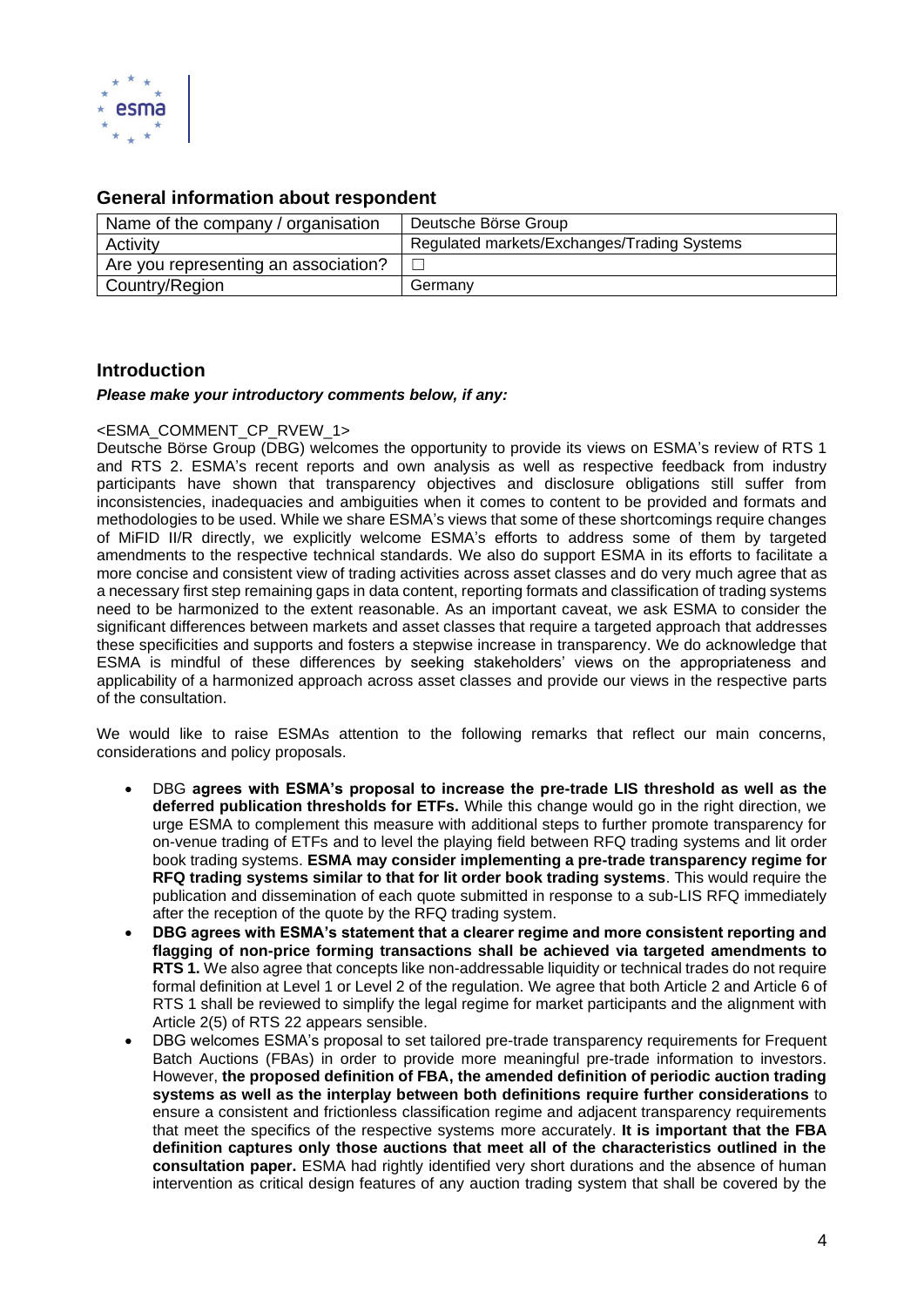

FBA definition. While we acknowledge that quantifying an appropriate threshold to cater for the short duration of an auction is far from trivial, we urgently call to consider integrating this feature into the proposed definition. Further, the definition should also reflect that for an appropriate delineation of existing systems a reference to manual intervention shall be included in the FBA definition. Finally, we question the reference to "during continuous trading hours" as this is not consistent with the definition of periodic auction trading systems which does not determine any specific session to run those auctions. Hence, we would ask for "during continuous trading" to be removed from the FBA definition.

As regards the definition of periodic auction trading systems, **we reject ESMA's proposal to providing an exhaustive list of auctions falling under the definition.** Rather, we urge ESMA to maintain the current definition for periodic auction systems, i.e. a system that matches orders on the basis of a periodic auction and a trading algorithm operated without human intervention. This definition has established proven and well-working auction mechanisms and does not require modifications. **Should ESMA nonetheless want to pursue with adding an exhaustive list of systems, we call for "intraday auctions" to be included to avoid any confusion**.

With a view to ESMA's considerations to apply the concept of FBA for systems within the realm of RTS 2, **we are concerned that such a direct transposition does not appropriately cater for the structural distinctions between equity and non-equity markets and may lead to unintended consequences.** We therefore recommend to developing a more precise definition of FBA in the non-equity space.

- Considering our comments on the FBA definition and the trading systems covered**, we cannot recommend a suitable option for the pre trade transparency requirements for FBAs.** As per the description proposed by ESMA in this consultation, we have identified that some of the trading systems that would fit to the definition already provide a level of pre trade transparency which is optimal and calibrated to the needs of the investors, be it more in line with Option 1 or more in line with Option 2. **We would therefore advise to provide the operators of FBAs at least with the flexibility to choose between the two options. Both options fit different situations and products and a one size fits all approach would not be beneficial.**
- Regarding ESMAs proposal to require a specific format and standardise further the pre-trade information to be disclosed, we welcome its intention to further harmonize transparency data and to make them consistent and comparable across different sources. While we generally support a further alignment of requirements in the pre-trade data sets, **we consider a common format as not required, and to the contrary potentially harmful**. **It is important to make a clear distinction between "data format" and "information content" and we assume that ESMA intends to harmonize the "information content" rather than the "data format"**. This is an important difference as the binary format is the way how real-time information is transported and published by trading venues, systematic internalisers (SIs), approved publication arrangements (APAs), and market data vendors. Transporting large volumes of transaction data, and even more so quote data in a text format would significantly slow down any real time data dissemination.
- Regarding changes to Article 17(2) of RTS 1 on the dates of application of transparency calculations (Article 17), **we ask ESMA to adjust as well RTS 11 on the tick size regime and to align both regulations with application of yearly calculations from the first Monday of April.**
- **We disagree with ESMA's proposal to delete the ACTX flag**. The ACTX flag is the only flag for post-trade transparency purposes that allows to identify OTC transactions; removing it would deprive market participants from information of the actual amount of transactions in these markets. Since the OTC already is an opaque market, further reducing its level of post-trade transparency does not appear appropriate and contrary to the goal of MiFID II/MiFIR to increase the overall transparency in equity markets. Hence, DBG would welcome ESMA to reconsider its proposal and to not remove the ACTX flag from the list of flags for the purpose of post-trade transparency.
- **DBG agrees with ESMA's proposal not to introduce additional flags for certain types of transactions**. Regarding trades brought on a venue purely for clearing purposes, we understand that those transactions shall be included in the list of transactions under Article 2, Article 6 and Article 13 as non-price forming transactions. **Those transactions would hence be covered under another classification for transactions whereas the specific flagging of addressable**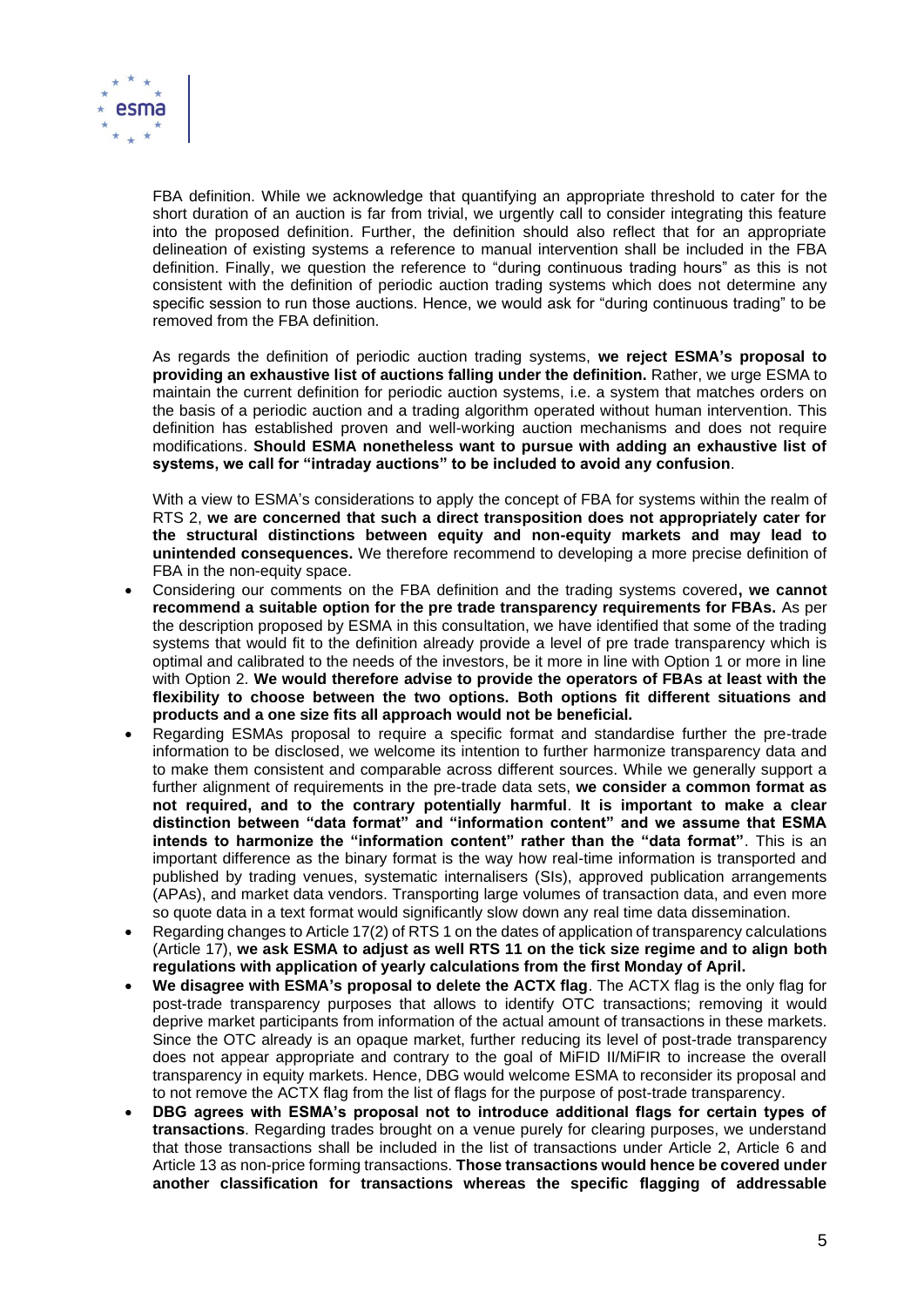

**transactions is not requested in MiFID II/MiFIR**. Regarding inter-affiliate group transactions, we also understand that those transactions would de facto be considered as non-addressable liquidity, where it is not excluded that some are actually addressable liquidity. It is also unclear to us how the perimeter for those transactions would be defined and, particularly because those transactions are internal to a group, if internalised transactions from clients between different entities of a single company would be captured especially when covering EU and non-EU clients/entities.

- **DBG strongly appreciates ESMA's motivation to base the order of flags on the current approach of the MMT standard**. However, ESMA's new proposal introduces a structure of levels and sub-levels, thereby taking some design principles from MMT while making some key structural changes; **those changes render ESMA's proposals incompatible with MMT without substantial changes to the latter.** As MMT has been adopted by most major trading venues, APAs and data vendors, this would require significant rework of technology systems which imposes substantial implementation costs (and time) to the industry.
- **DBG appreciates ESMA's announcement to conduct a targeted review of the threshold methodology for derivatives, other than commodity derivatives.** We are committed to transparent markets and share the goal of MiFID II/MiFIR to shift more trading activities in derivatives from opaque OTC markets to trading venues. However, after three years of experience with the current design of the transparency regime as per RTS 2 we would like to highlight where **we consider improvements regarding the methodology for exchange-traded derivatives (ETDs) as necessary.** Even though ETDs are already characterized by high levels of pre- and posttrade transparency, the current methodology for the threshold calculation for certain sub-asset classes of equity derivatives and interest rate derivatives leads to outcomes that either limit or reverse the transparency ambition. In our view, **the methodology for the transparency calculations as per RTS 2 seems to be especially flawed for the sub-asset classes bond options and stock futures. Moreover, we see also room for improvement for stock index options and stock index futures**. A re-calibration of the existing large in scale (LIS) calculation methodology would allow ESMA to determine LIS thresholds, tiered even more specifically to individual market specifics of each of the aforementioned asset classes. We therefore propose improvements to the methodology for the threshold calculations for equity and interest rate derivatives in order to achieve a better transparency situation for these sub-asset classes.

In addition to the proposals to improve the current methodology for the threshold calculation, we would like to address ESMA's understanding about the applicability of aggregation of orders to reach the large in scale thresholds. While we acknowledge ESMA's concern that allowing order aggregation also for trading venues may affect market transparency, we believe the opposite is true. **DBG therefore suggests amending Article 3 RTS 2 such that trading venues may allow exchange members to use the system of a regulated exchange to aggregate the liquidity provisioning side of off-book trades executed on a trading venue to reach LIS limits** in order to serve a LIS demand for liquidity that does neither represent an active part of the exchange nor does it adversely impact the liquidity of the orderbook.

- As regards the changes to Art. 13 RTS 2, **DBG agrees with ESMA's proposal to amend Article 13(17) of RTS 2 such that the application date of the new transparency thresholds is always on a Monday. However, DBG does not consider the first Monday of June as appropriate application date.** The reason is that the first Monday of June may come too close to the quarterly expiry week in June, which always takes place across all trading venues in the third week in June, and thus impose further stress on market participants. We therefore believe that a change of trading parameters before the expiry week bears the risk of creating uncertainties amongst market participants and ultimately might destabilise the functioning of financial markets. To prevent these potentially detrimental effects, **we urgently request ESMA to move the effective date of the updated transparency calculations for non-equity instruments across all EU trading venues to a date after the June expiry week,** i.e. first Monday following the third Friday in June, which would in 2022 correspond to 20 June.
- **For commodity derivatives, we acknowledge ESMA's proposals on the liquidity assessment, transparency requirements and segmentation criteria and have identified some areas that are worth further consideration.** First of all, we consider it important that both the liquidity assessment and the LIS threshold calculation should be performed on the basis of order book data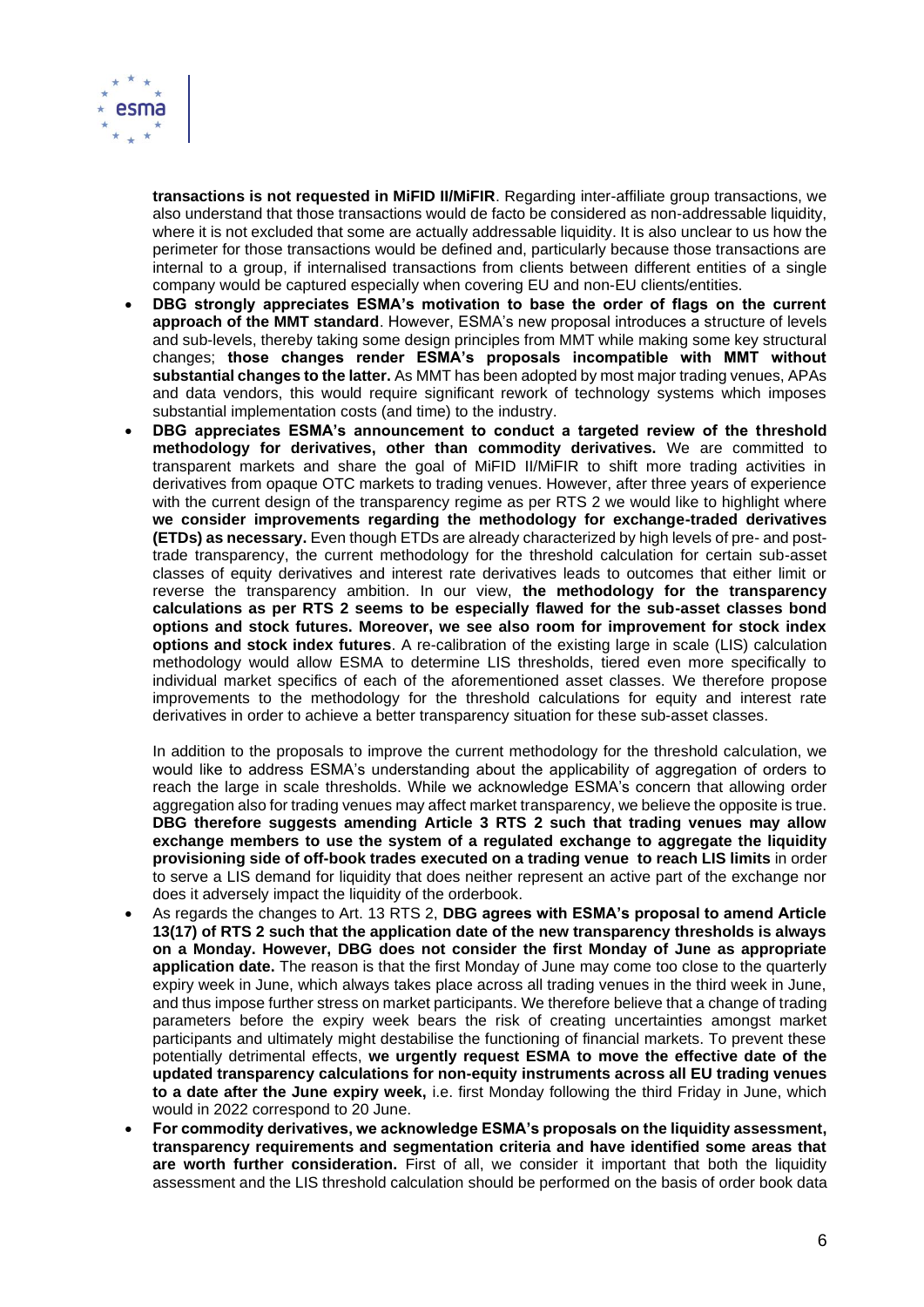

alone. Secondly, with regard to the liquidity assessment, we suggest using a combination of average daily number of trades (ADNT), average daily volume traded in lots (ADAL) and standard trade size. Please look at our response to Q30 for detailed comments on their calibration. Thirdly, with regard to the LIS and SSTI thresholds, DBG is concerned that the ADVL approach has severe flaws and the percentile approach, if slightly adjusted, is the least flawed methodology and hence might be preferable.

• As regards ESMAs proposal for an implementation period for trading venues, we would like to highlight that the system complexity of exchanges requires that any technical or operational changes are planned months beforehand. For this reason, exchanges have technical release cycles in place to plan, test and implement technical changes appropriately and securely, also in alignment with market participants, who often are required to also update their systems following technical changes of exchanges. It is critical that exchanges and their participants have sufficient time to follow these steps. **DBG therefore strongly suggest providing trading venues with a timeframe of at least 18 months to implement ESMA's envisaged amendments.**

<ESMA\_COMMENT\_CP\_RVEW \_1>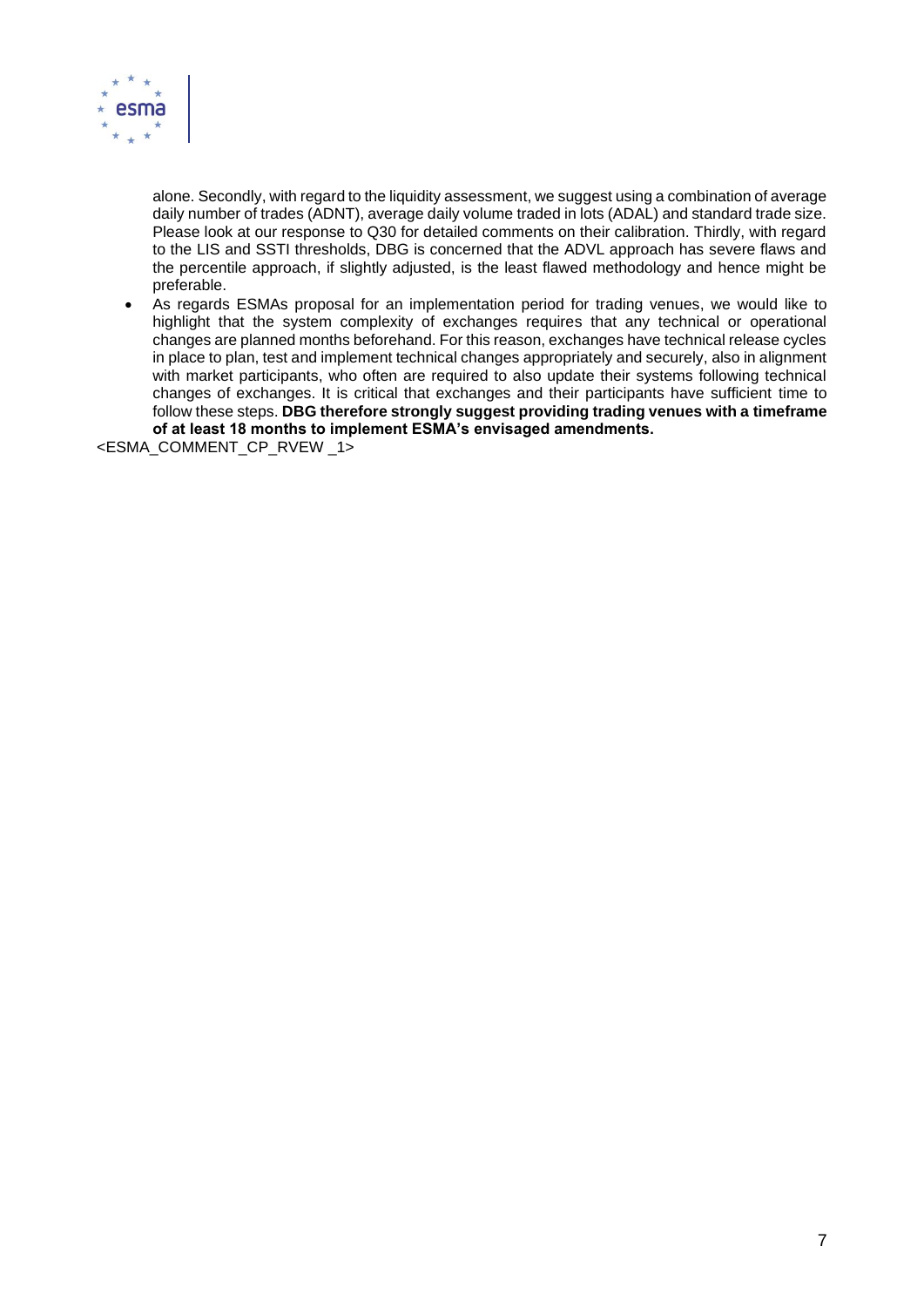

# **Q1 : Do you agree with the proposed amendment to Article 7(2) of RTS 1? If not, please explain your concerns about the proposed increase of the threshold.**

## <ESMA\_QUESTION\_RVEW\_1>

Consistent with our response to the ESMA Consultation Paper on *MiFID II/ MiFIR review report on the transparency regime for equity and equity-like instruments, the DVC and the trading obligations for shares*, DBG **agrees with ESMA's proposal to increase the pre-trade LIS threshold for ETFs to EUR 3,000,000.** We would reiterate that, while this change would go in the right direction, we urge ESMA to complement this measure with additional steps to further promote transparency for on-venue trading of ETFs. Notably, we noticed that the trend towards Request For Quote (RFQ) systems has not reversed considering that, according to data published by Flow Traders, the market share of value traded on EMEA RFQ MTFs in ETPs increased from 34.3% in December 2017 to 59.0% in June 2021 (see figure).



This development is worrisome as RFQ trading systems provide less transparency than lit order book trading systems due to their very nature of facilitating non-public requests. Since RFQ trading systems provide investors with actionable ETF price information only on request rather than on a continuous basis, their transparency level is significantly lower than that of lit order book trading systems which continuously provide investors with actionable price information. Specifically, the publication of quotes does not take place continuously whenever quote updates are received by the RFQ trading system, but only for a brief instant in the form of a snapshot of the most recent quote update from each quote respondent before a transaction is concluded. Furthermore, this quote snapshot may not be published if the requester does not accept a quote response. As a consequence, we believe that transparency in European ETF trading has actually suffered from this shift in volumes following the introduction of MiFID II. To improve transparency in European ETF trading and to level the playing field between RFQ trading systems and lit order book trading systems, ESMA may consider implementing a pre-trade transparency regime for RFQ trading systems similar to that for lit order book trading systems. This would require the publication and dissemination of each quote submitted in response to a sub-LIS RFQ immediately after the reception of the quote by the RFQ trading system.

While the decline in transparency is an issue, we also believe that this development may have a detrimental impact on the accessibility and liquidity of the overall ETF market in the long term. From our perspective,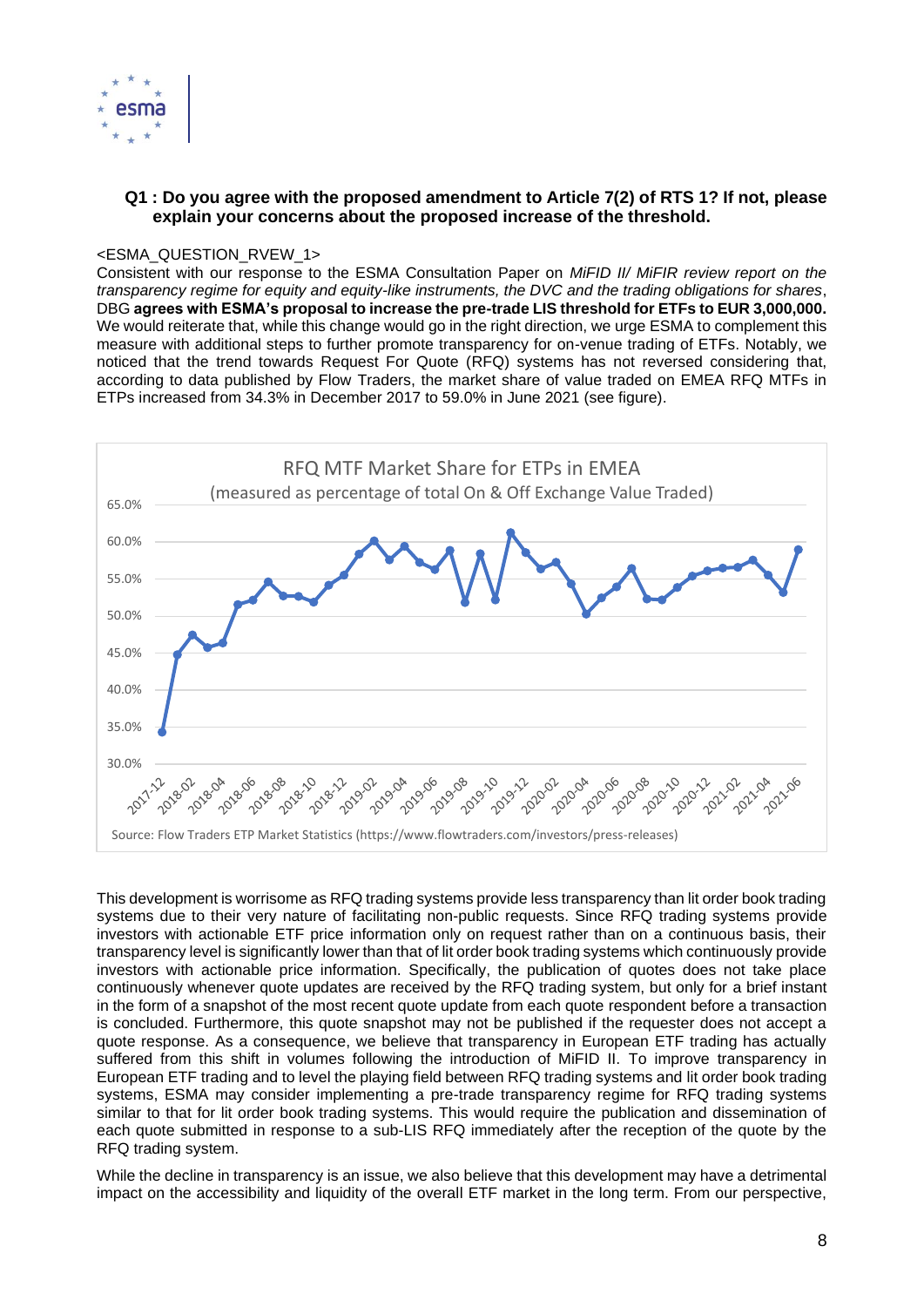

RFQ systems primarily add value when it comes to facilitating the execution of large block orders in ETFs. However, as RFQ systems become more widely adopted even for very small ETF transaction sizes, the liquidity and price quality provided on lit order book systems may decrease as a consequence of the declining demand for this type of trading system. While this would have a negative impact on all types of investors, we believe that retail investors would likely suffer the most from this development as alternative trading systems such as RFQ systems are typically not readily accessible to this investor group. Hence, robust lit order book systems are essential for retail investors to access and trade ETFs in an effective way.

We would therefore suggest that ESMA further investigates the liquidity shift from lit order book trading to RFQ trading and assesses its potential long-term impact on ETF market structure. We would also ask ESMA to identify potential mitigating measures if this trend is perceived to be not compliant with ESMA's objective to ensure the quality and robustness of the ETF price determination mechanism for all types of investors. From our perspective, introducing a minimum transaction size for RFQ executions in combination with an improved pre-trade transparency regime for RFQ trading systems could serve as an effective mitigating measure to ensure that lit order book trading can continue to play its pivotal role in enabling efficient and cost-effective access to ETFs for all types of investors. Such a minimum transaction size could be based on the LIS threshold for ETFs.

## <ESMA\_QUESTION\_RVEW\_1>

# **Q2 : Do you agree with the proposed amendment to Table 5 of Annex II of RTS 1? If not, please explain why you are concerned about the proposed increase of the thresholds.**

## <ESMA\_QUESTION\_RVEW\_2>

Yes, DBG agrees with ESMA's proposal to increase the applicable deferred publication threshold for ETFs in order to improve real time post trade transparency in ETF instruments and request for real-time publication for transactions that are below EUR 15,000,000 instead of EUR 10,000,000. <ESMA\_QUESTION\_RVEW\_2>

# **Q3 : Do you agree with ESMA's amendments to Articles 2, 6 and 13 of RTS 1 described above? If not, please explain why.**

## <ESMA\_QUESTION\_RVEW\_3>

DBG agrees with ESMA's statement that a clearer regime and more consistent reporting and flagging of non-price forming transactions shall be achieved via targeted amendments to RTS 1. We also agree that concepts like non-addressable liquidity or technical trades do not require formal definition be it at Level 1 or Level 2 of the regulation. We are in particular concerned about requests to define addressable liquidity; addressable liquidity was indirectly introduced with the share trading obligation (Article 23 MiFIR) without being defined other than with a reference to non-addressable liquidity as a subset of transactions not contributing to the price discovery process. We do appreciate the clarification brought by ESMA in the Consultation Paper but also note that views diverge between industry players. We would in general caution against the idea that addressable liquidity is limited to limit order books hence ringfenced to pre- and posttrade transparent trades and trading venues' trading hours. This overly simplified view risks unforeseen major consequences on equity market structure: where MiFID II/MiFIR looked at increasing market transparency, a narrow definition of addressable liquidity would be at odds with this main objective and question the concept of efficient price discovery process.

Moreover, addressable liquidity and non-addressable liquidity are not a prerequisite categorisation before the one of price forming versus non price forming (to the contrary). Addressable liquidity refers to the interactive nature of liquidity and encompasses both categories. For example, a significant number of nonprice forming transactions (like those executed under the reference price waiver for instance) are addressable; or trades occurring outside of trading hours can be of addressable nature; or large in scale transactions can be addressable - the potentially absence of information content of those trades does not mean they are not addressable.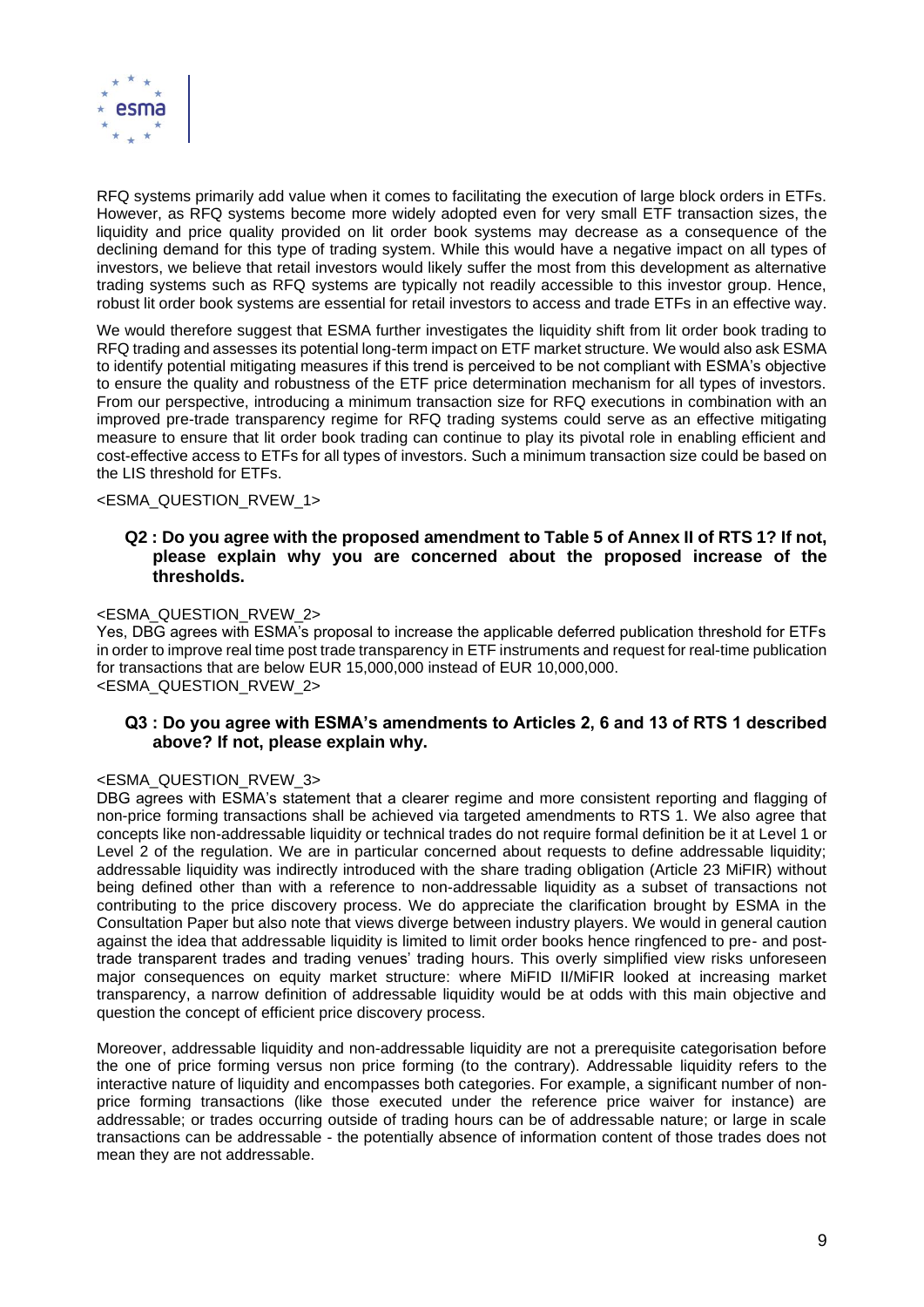

Regarding the amendments proposed, it is crucial that the streamlining of the regime brings more clarity and transparency without sacrificing the granularity of information provided and especially not reducing the scope of reported transactions which are price forming. We agree that both Article 2 and Article 6 of RTS 1 shall be reviewed to simplify the legal regime for market participants and the alignment with Article 2(5) of RTS 22 appears sensible. We would however insist that post trade transparency is maintained for transactions like benchmark transactions for instance. We also notice that the list currently set under RTS 1 Article 2 would not cover transactions resulting from systems matching pegged orders to the midpoint of the reference market or with price band limitations pegged at the best bid and offer of the reference market, like those under the reference price waiver.

<ESMA\_QUESTION\_RVEW\_3>

# **Q4 : Do you agree with the proposed description of FBA trading systems and the updated description of periodic auction trading systems? If not, please explain why and which elements should be added to the description and/or removed.**

## <ESMA\_QUESTION\_RVEW\_4>

DBG welcomes ESMA's proposal to have tailored pre-trade transparency requirements for FBAs, as they could result in the disclosure of more meaningful pre-trade information to investors. However, considering the list of criteria provided by ESMA to identify FBAs in comparison to conventional periodic auctions, we believe it is crucial that the definition captures only those auctions that meet all of the characteristics outlined in paragraph 61 of the consultation paper. **The definition proposed for FBAs raises the concern that some auction models will be wrongfully classified as an FBA**. It would capture for example auction systems that currently do not fit the definition of a periodic auction and have effective pre trade transparency measures in place. It would also lead to auction systems previously classified periodic auctions, now neither being covered by the FBA definition nor being covered by the periodic auction definition. Hence, DBG believes that it is important to have a more precise definition of FBAs in order for the relevant pre-trade transparency requirements to successfully contribute to price formation.

We have identified at least two dimensions of the definition of FBAs proposed by ESMA which are problematic:

# **1. The duration of the auction**

As specified by ESMA in paragraph 69 the "description captures two of the three main characteristics of FBAs, i.e. the auctions take place during the trading day and are triggered following the submission of orders by members or participants". This means there is no longer a reference to the short duration of an FBA. Although we appreciate that it is difficult to set a maximum or average length for an auction, we believe it is of utmost importance that there is some reference to the duration of the auction. Indeed, **the description as it stands would now cover systems with auctions lasting potentially longer than the conventional periodic auctions**. This would be in stark contrast with the description provided by ESMA in paragraph 61: "FBAs have a shorter duration than conventional periodic auctions, often only lasting for some milliseconds". The problem is exacerbated by the complete removal of a reference to the absence of human intervention from the definition. According to ESMA, "since some trading venues set the trading price at the beginning of an auction, the reference to an auction system operated without human intervention has been removed from the description". To our knowledge for equity instruments all FBAs (as per the criteria established by ESMA) function without human intervention in the price setting; removing "operated without human intervention" from the definition has two consequences. First it means that all systems with and without manual intervention are captured by the definition of FBAs. Second, it negates further the dimension of duration as the mention of "using a trading algorithm operated without human intervention" would ensure that systems running on a much slower pace than FBAs because of a human intervention are not captured by the definition. **We hence would urge ESMA to review the description of FBAs to include to the least the reference to human intervention but also to acknowledge and include the duration dimension of FBAs.** 

The incomplete definition of FBAs proposed by ESMA if applied would cover trading systems which until now were not even captured by the definition of "periodic auctions". Because the purpose of RTS1 Annex 1 Table 1 is to define the pre trade transparency requirements, we are concerned that systems already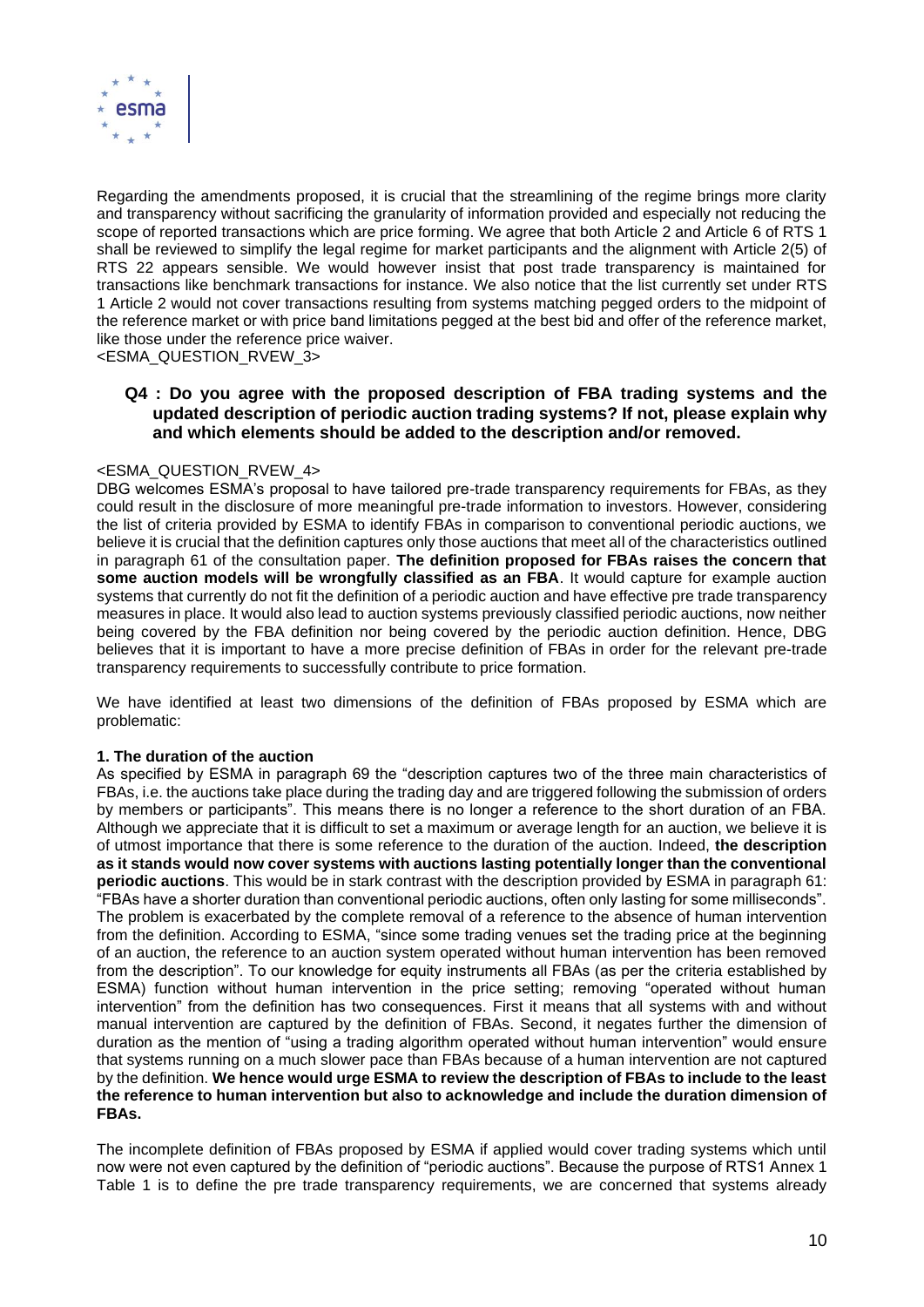

displaying extensive pre trade information would now be constrained and provide information which is less relevant to market participants (see our response to Q5).

# **2. During continuous trading hours**

**We question the mention of "during continuous trading hours".** First, following the reasoning from ESMA (see paragraph 61), FBAs would not qualify as such if they were to run in parallel with conventional periodic auctions, which qualify as "periodic auctions" but not "continuous trading". On this, replacing "during continuous trading hours" with "during the trading day" wouldn't solve the issue since periodic auctions could potentially run any time including outside trading hours. Second, the mention of "during continuous trading hours" is not consistent with the definition of periodic auction trading systems which does neither include nor exclude any specific session to run those auctions. Hence, **we would ask for "during continuous trading" to be removed from the definition**.

Regarding the **description of periodic auction trading systems,** DBG believes that there is no need to narrow down the definition of a periodic auction. Instead it is preferable to maintain the current definition and potentially simply adding one sentence to the current definition, stating that periodic auction systems do not include FBAs (E.g. 'a system that matches orders on the basis of a periodic auction and a trading algorithm operated without human intervention. **Periodic auctions trading systems do not include frequent batch auctions (row 4)'**). We do not see any merit in providing an exhaustive list of auctions falling under the definition besides the description itself; to the contrary we are concerned that a dedicated list of auctions can lead to unintended consequences. Providing such a narrow list increases the potential that auctions neither fall under the definition of an FBA nor fall under the definition of a periodic auction. Typically, intraday auctions which are neither opening auctions, nor closing auctions or auctions following a volatility interruption, are not mentioned. Those intraday auctions taking place usually at midday are scheduled and do interrupt continuous trading.

As aforementioned, and should ESMA nonetheless want to pursue with adding an exhaustive list of systems, **we call for "intraday auctions" to be included to avoid any confusion**, as follows: "Periodic auction trading systems include opening auctions, closing auctions, **intraday auctions** and auctions following a volatility interruption, but not frequent batch auctions". <ESMA\_QUESTION\_RVEW\_4>

# **Q5 : Which of the two options for the pre-trade transparency requirements for FBA trading systems do you prefer? Please explain in case you are supportive of a different approach than the two options presented.**

# <ESMA\_QUESTION\_RVEW\_5>

In regard to the concerns raised in our response to Q4, we cannot recommend a suitable option for the pre trade transparency requirements for FBAs. Considering the FBA definition as proposed by ESMA in this consultation, and the trading systems which would fall under it, we have identified that some of them already provide a level of pre trade transparency which is optimal and calibrated to the needs of the investors, be it more in line with Option 1 or more in line with Option 2.

Indeed, for equity instruments, market participants may have already access to quotes in real time with price and volume. In that case the Option 1 described by ESMA would bring less transparency. However, we can also imagine that FBAs fulfilling the requirements under Option 1 provide for the appropriate amount of transparency and hence should be able to have that possibility too; notwithstanding the fact that under Option 1 and for FBAs, the price information available remains of limited relevance provided that for most venues the price will either be the midpoint or within the best bid and offer on the primary market or own definition of EBBO, resulting in limited or no contribution to price formation. But to the least, we would advise to provide the operators of FBAs with the flexibility to choose between the two options. Both options fit different situations and products and a one size fits all approach to them would not be beneficial. <ESMA\_QUESTION\_RVEW\_5>

# **Q6 : Do you agree with ESMA's proposals for 'hybrid systems'? If not, please explain why and which elements should be added and/or removed.**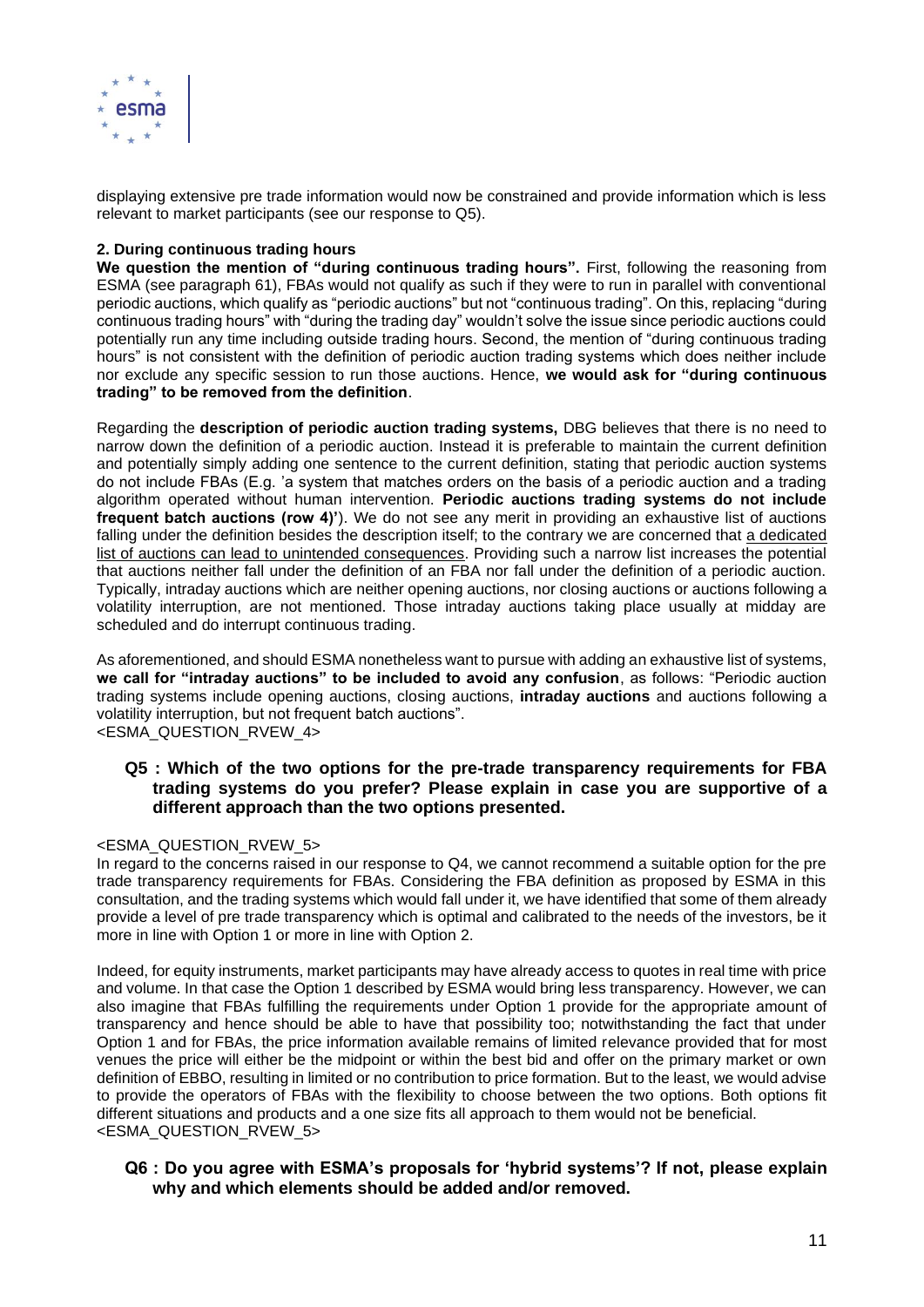

## <ESMA\_QUESTION\_RVEW\_6>

DBAG agrees with ESMAs proposal to split hybrid systems and any other systems in two different categories. This is in line with DBG's interpretation of the current regulation which is already implemented in DBG's post-trade transparency implemented measures. <ESMA\_QUESTION\_RVEW\_6>

# **Q7 : Do you agree with aligning both Table 1, Annex I of RTS 1 and Table describing the type of system and the related information to be made public in accordance with Article 2, of Annex I of RTS 2, to describe the same systems (with the exception of voice trading systems) and pre-trade transparency requirements? If not, please explain why.**

# <ESMA\_QUESTION\_RVEW\_7>

DBG does not agree with the proposal from ESMA to align both RTS 1 and RTS 2 to describe the same systems. Where we admit that alignment is possible to a certain extent, we believe properties of equity instruments vs non equity instruments and the microstructure of trading models that developed for the different asset classes require keeping the classification and definitions specific (please see also our response to Q24).

Regarding the point made by ESMA on 'trading at last' or 'trading at close' functionalities, we concur with the description of a short continuous trading phase after the closing auction in which orders are executed at the closing price. In the case of Xetra Trade-at-Close, orders are continuously matched at the closing auction price and the matching price as well as the number of resting orders and the quantity available (cumulated volume available on the bid or the ask side) are displayed. It is unclear to us what ESMA means by "ESMA expects such functionalities to disclose […] including information on the side of the order imbalance" as this information is reflected in the cumulated volume available at the bid or ask side of the book. We consider that displaying the resting volume is also providing the side of the order imbalance. <ESMA\_QUESTION\_RVEW\_7>

# **Q8 : Do you agree with ESMA's proposals to require a specific format and standardise further the pre-trade information to be disclosed? If not, please explain why. If yes, please clarify which elements should be amended, added and/or removed, if any.**

# <ESMA\_QUESTION\_RVEW\_8>

## **Format versus information content**

DBAG understands ESMA's intention to further harmonize data transparency, in order to be able to compare data from different sources. While we generally support a further alignment of requirements in the pre-trade data sets, we consider a common format as not being required, and to the contrary being rather problematic. It is important to make a clear distinction between "data format" and "information content" and we assume that ESMA intends to harmonize the "information content" rather than the "data format". As an example: the information the field identifier "Date and Time" is supposed to provide, does not depend on the way this information is provided - e.g. in a text format (as suggested in RTS 1 and RTS 2) compared to a binary format.

This is an important difference as the binary format is the way how real-time information is being transported and published by trading venues, SIs, APAs, and market data vendors. Transporting large volumes of transaction data, and even more so quote data in a text format would significantly slow down any real time data dissemination. Market data distribution is a latency sensitive process and undergoes constant optimization that also includes data formatting. Binary encoding implementations permit data to be transmitted in any order. We believe ESMA's intent is to allow firms to use an appropriate data or transmission format provided the Table 4 format can easily be derived from it. In the same context we would like to refer to paragraph 140 in ESMA's consultation paper. We further note that ESMA has provided guidance in this regard in Q&A (question 2c in the Q&A on transparency topics) and wishes to see this captured within the legislation.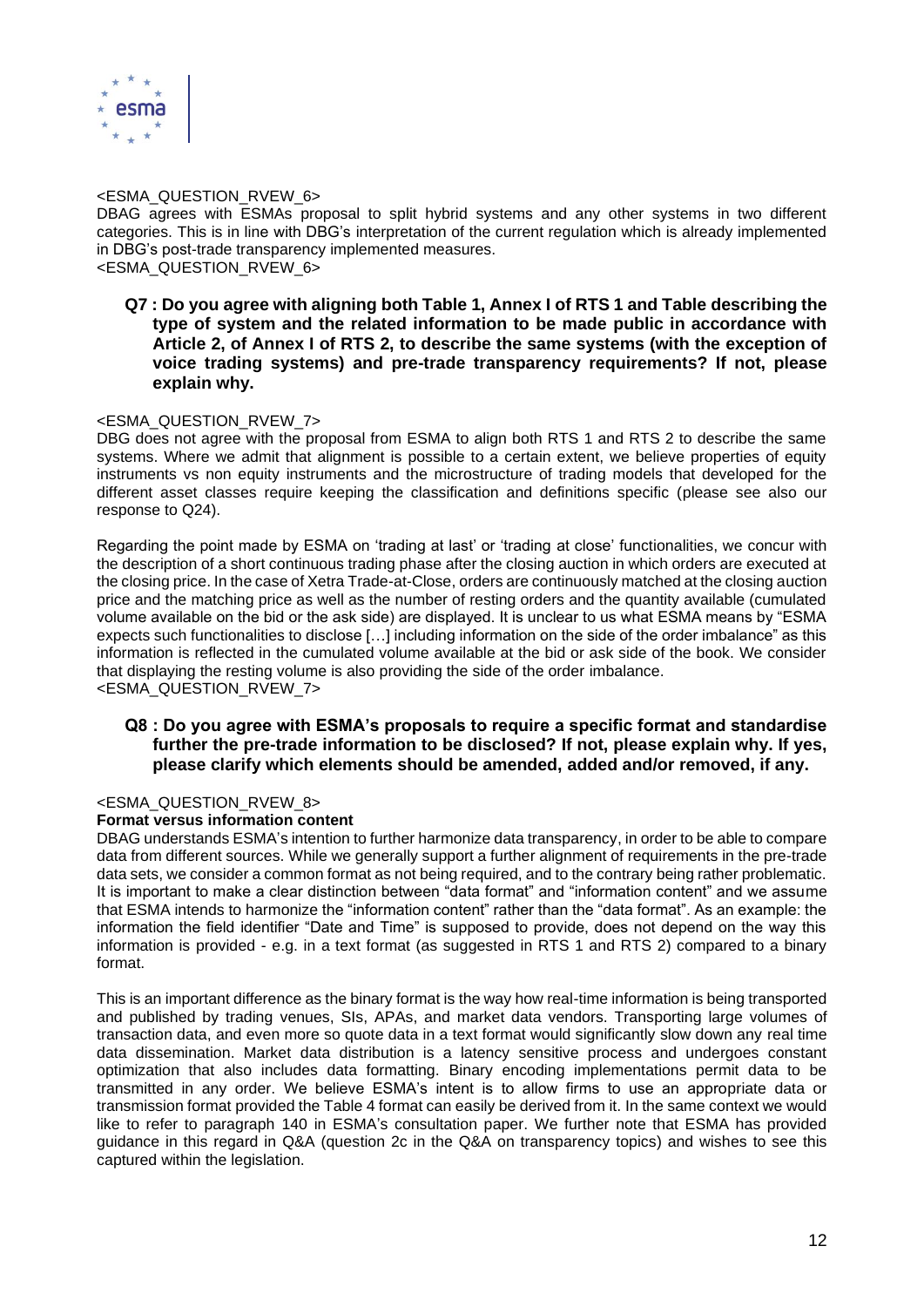

We therefore propose the following alternative wording to paragraph 1 of Article 3 (paragraph 102 of the consultation): "The information is to be made public in accordance with the type of trading systems they operate as set out in Table 1 of Annex I and in a manner that allows the data to be represented in the formats as set out in Tables 1a and 1b of Annex I". In the same context, we suggest similar wording for article 9 (paragraph 103 of the consultation): "(e) the arrangement allows the data to be represented in the formats as set out in Tables 1a and 1b of Annex I".

Furthermore, we would like to point out that ESMA's new wording proposal on the depth of trading goes beyond the current level 2 regulation. We propose to not change the regulation any further and as such promote the adapted wording as follows and in line with Annex I, Table 1, Information to be made public: "Market operators and investment firms operating a trading venue shall make public the range of bid and offer prices and the depth of trading interest at those prices for at least the five best bid and offers."

# **Further comments on detailed data fields proposed in Table 4 by ESMA**

**Field 4 Major currency -** While there are certain instruments being issued in other currencies than the large ones (e.g. in the UK there are instruments listed as well as traded in pence while others are listed and traded in GBP) we are aware that there is a lack of comprehensive currency codes today. However, it is our understanding that ISO could issue additional codes on request. ESMA might want to take this into consideration. We therefore cannot support the proposed amendment of field 4, nor field 5.

**Field 5 - Price currency –** please see our comments to field 4, above.

**Field 9 - Number of orders and quotes –** the current wording is misleading, and we suggest a rewording as follows: "The number of aggregated orders or quotes per price level (where aggregated information is required under Table 1 of Annex 1)". As there is no display of the counterparty the only difference exists on price level. Our proposal defines the current state of the art transparency provision, besides order by order.

**Field 11 – Publication data and time –** we consider it generally difficult to have different requirements across venues, be it trading venues or SIs and especially regarding the time of publication. Considering that today many trading is electronic trading, regardless if executed on a trading venue or an SI, we would strongly suggest aligning the requirements as well for the granularity of the time stamps. Diverging regulatory requirements as regards timeliness create general issues for the concrete sequencing of trades and the consolidation of data from different execution venues. This would result in incorrect displayed data blurring the correct picture of the market at one point in time. The structural issues around the reliability (and timeliness) of trade reporting must be solved first, enabling and requiring SIs and OTC to report in a timely manner (while adapting as well RTS 25 Annex), before addressing a real-time CT.

## **General comments**

Finally, DBAG highly appreciates ESMA's considerate approach to not create additional technical challenges to the industry. We furthermore appreciate and agree with ESMA that new requirements need to apply to trading venues and SI's alike.

<ESMA\_QUESTION\_RVEW\_8>

# **Q9 : Do you agree with the changes proposed by ESMA to amend Article 15 (3) of RTS 1? If not, please explain your rationale.**

# <ESMA\_QUESTION\_RVEW\_9>

DBG agrees with ESMA that the publication of deferred trades shall be brought forward. However, ESMA suggests publishing the information "no later than the opening of the trading day of the most relevant market in terms of liquidity […]". This requirement means an adjustment on an instrument by instrument level as the most relevant market in terms of liquidity must be identified with its opening time. This brings unnecessary complexity both for venues and market participants. We would therefore propose to publish the information earlier than noon but at the same time for all reporting entities like 9am: "no later than 9am local time […]".

<ESMA\_QUESTION\_RVEW\_9>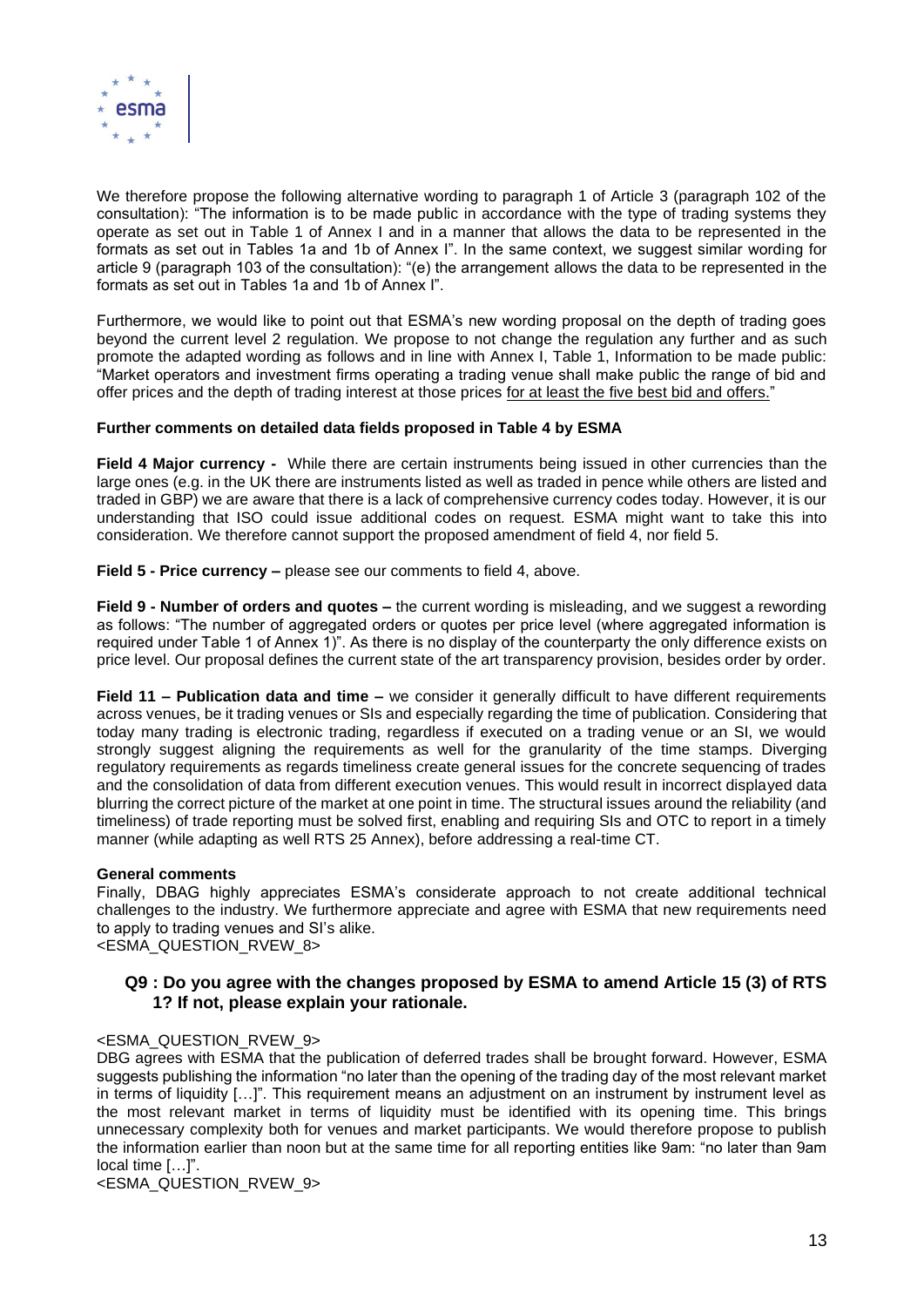

# **Q10 : Do you agree with the proposed amendments to Article 17? If not, please explain.**

## <ESMA\_QUESTION\_RVEW\_10>

Regarding the dates of application of transparency calculations (Article 17), DBG agrees with the proposal to modify Article 17(2) of RTS 1 for the date of application of transparency calculations to be modified from the 1 April to the first Monday of April of each year. We understand it means that the annual update on the most relevant market in terms of liquidity, the average daily turnover for the purpose of identifying large in scale orders and the standard market size will apply on the first Monday of April.

We would signal to ESMA, that this decision does have an impact beyond RTS 1 and requires adjustment because of an operational risk due to discrepancies between regulations. Indeed, regarding tick sizes, Article 3(4) of RTS 11 stipulates that "Trading venues shall apply the tick sizes of the liquidity band corresponding to the average daily number of transactions as published in accordance with paragraph 1 from 1 April following that publication." Leaving RTS 11 unchanged would require two updates of our systems which entails a significant operational risk for trading venues and in general confusion for all market participants. We then very much urge ESMA to modify RTS 11 to align both regulations, as follows: "Trading venues shall apply the tick sizes of the liquidity band corresponding to the average daily number of transactions as published in accordance with paragraph 1 from 1 the first Monday of April following that publication."

Regarding the clarification on exchange rate, we object to the recommended rule. DBAG is currently using the ECB rate of the day before the actual business day to convert the thresholds for every single ISIN. The rule should give leeway for solution which use better information than an exchange rate which could be nearly one year old.

<ESMA\_QUESTION\_RVEW\_10>

# **Q11 : Do you agree with the proposed amendment of Article 11(3)(c) of RTS 1? Please explain.**

## <ESMA\_QUESTION\_RVEW\_11>

Although DBG understands the purpose of the amendment from ESMA, we believe that post-trade LIS transactions shall not be excluded from the calculations when determining the SMS. Those transactions shall be included in order to reflect the total liquidity on the market and provide an accurate picture to determine a meaningful SMS threshold. <ESMA\_QUESTION\_RVEW\_11>

# **Q12 : Do you agree with the changes proposed to Table 3 of Annex I of RTS 1 (List of details for the purpose of post-trade transparency) presented above? If not, please explain and provide any alternative proposal you might have. Are there other issues to be addressed and how?**

## <ESMA\_QUESTION\_RVEW\_12>

As per our response to Q8, ESMA shall clarify that firms are allowed to use relevant data or transmission format from Table 3. ESMA has provided guidance in this regard in Q&A (Q+A 2 (c) in the Q&A on transparency topics) and we would appreciate this aspect to be reflected in the legislation. Moreover, ESMA has not proposed any wording changes to Article 12; hence in order to align with Articles 3 and 9 and to explain the new field number column in Table 3, we propose the following to add in Article 12 paragraph 1: "Investment firms trading outside the rules of a trading venue and market operators and investment firms operating a trading venue shall make public, by reference to each transaction, data representing the details set out in Tables 2 and 3 of Annex I and applicable flags listed in Table 4 of Annex I."

## **Field names and sequential order**

DBAG strongly supports ESMA's aim to further improve data quality in the EU. However, it is important to differentiate between the information content to be provided and the format, as explained in our response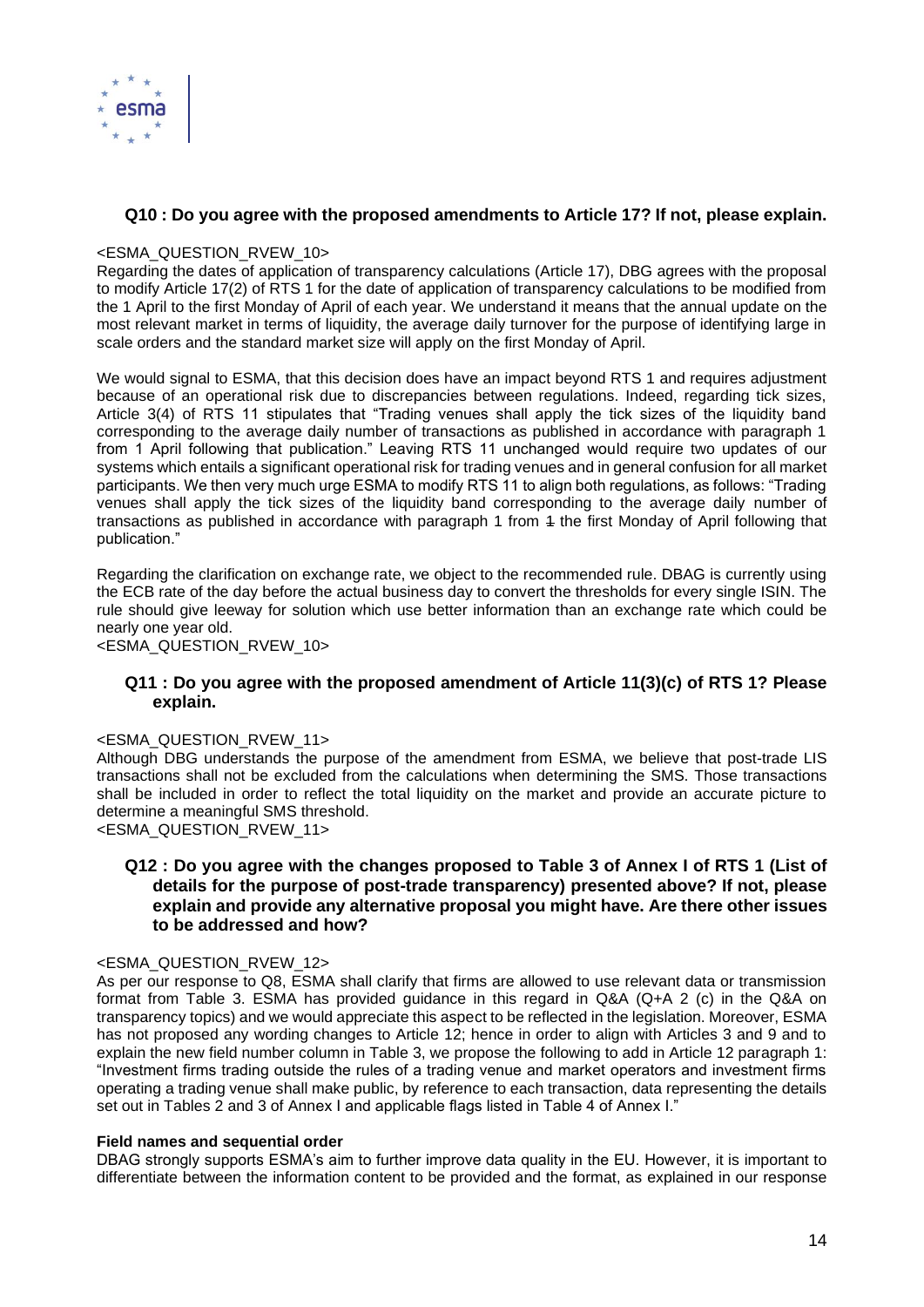

to Q8. In the same context we would question ESMA's notion to the "order of the data fields" especially regarding the comment from the Call for Evidence (CfE). Data from trading venues is consolidated by users, be it direct users or indirect users. In our view, which is widely shared, the order of data fields is not relevant when it comes to information provision and information usage by third parties. DBAG therefore cannot support ESMA's proposal described in paragraphs 134 and 135 to standardise in RTS 1 the order and the name of the fields to be used in the publication of the post-trade reports as per Table 3 in Annex I of the draft amending RTS 1 provided in Annex VI, and neither in RTS 2. We of course stand ready for any discussion if that would be considered helpful by ESMA.

## **Fields Trading date and time**

We do agree with ESMA on the deletion of the reference to OTF in RTS as described in paragraph 136 of the CP. However, we cannot agree with the proposal as described under paragraph 139 that a CTP shall be required to consolidate at one sec granularity. The less granular the time stamp, the less correctly sequenced millions of transactions taking place in micro-seconds will be consolidated into a single stream of data displayed to end users. The order of incurred transactions will most likely divert significantly from any originally occurred sequence. We do support, however, further alignment of all data sources, e.g. including SIs, to adhere to a clock synchronisation as proposed by ESMA. Clock synchronisation and granularity of time stamps are two sides of the same coin but cannot replace each other. While clock synchronisation of time stamps to the transaction event is important to identify the correct transaction time itself, the granularity defines the exact time and allows for the correct sequencing of single transaction events when consolidating data from different data sources. The less granular the time stamp (e.g. sec vs ms) the less accurate a consolidation by a CTP will be. Both measures together are necessary and must originate from the data source directly (e.g. RM, MTF, OTF, SI, OTC via APA) in order to be effective.

ESMA, therefore, should harmonize the legal requirements (e.g. all seconds, or all ms) addressing the source, not at the CTP. Furthermore, a L2 requirement would be more adequate in our view than a L3 measure.

As regards paragraphs 140 and 141 while we strongly support ESMAs comments as regards the format not being formally described (see as well our response to Q8). we would like to clarify that the mentioned difficulties of aggregation rather refer to the unsatisfying situation of not sufficiently granular time stamps as aforementioned, rather than to any other issue.

## **Price – "No price submitted"**

DBAG would like to indicate that we see certain challenges, as regards the display of a text field (NOAP) in a data field which is generally reserved for numeric/decimals. Considering that trade flags are usually components of standard trade messages, it would be more convenient to have "NOAP" as trade flag rather than price field value. The informational content for post-trade transparency purposes would be equivalent.

## **Price currency**

As regards the issue of currencies, ESMA's proposals are not consistent. While in some cases transactions are proposed to be converted into other currencies (or sub-currencies), a conversion should not take place for others. We understand that this is most likely due to avoidance of complexities and non-availability of comprehensive ISO data, but would like to point out to the potential consequences for a comprehensive picture of potential consequences and the overall data quality.

While under paragraph 142 ESMA proposes to not convert any transactions (in EUR denominated instruments) in another currency into EUR, paragraph 144 suggests currency conversion where ISO codes seemingly are not available for smaller currencies. In consequence, there would be currency conversions in some cases, while not in others.

As regards paragraph 142: in the context of transparency provision on transactions executed in another currency than the EUR it initially seems natural to not interfere with a currency conversion, as it would artificially change the "report". However, as the publication is all about transparency to the public, a currency conversion might be sensible. In data displays, transactions in the same instrument, but in another currency are often displayed in other areas, which would lead to certain parts of the transactions not being properly consolidated. This could vary of course from consolidator to consolidator.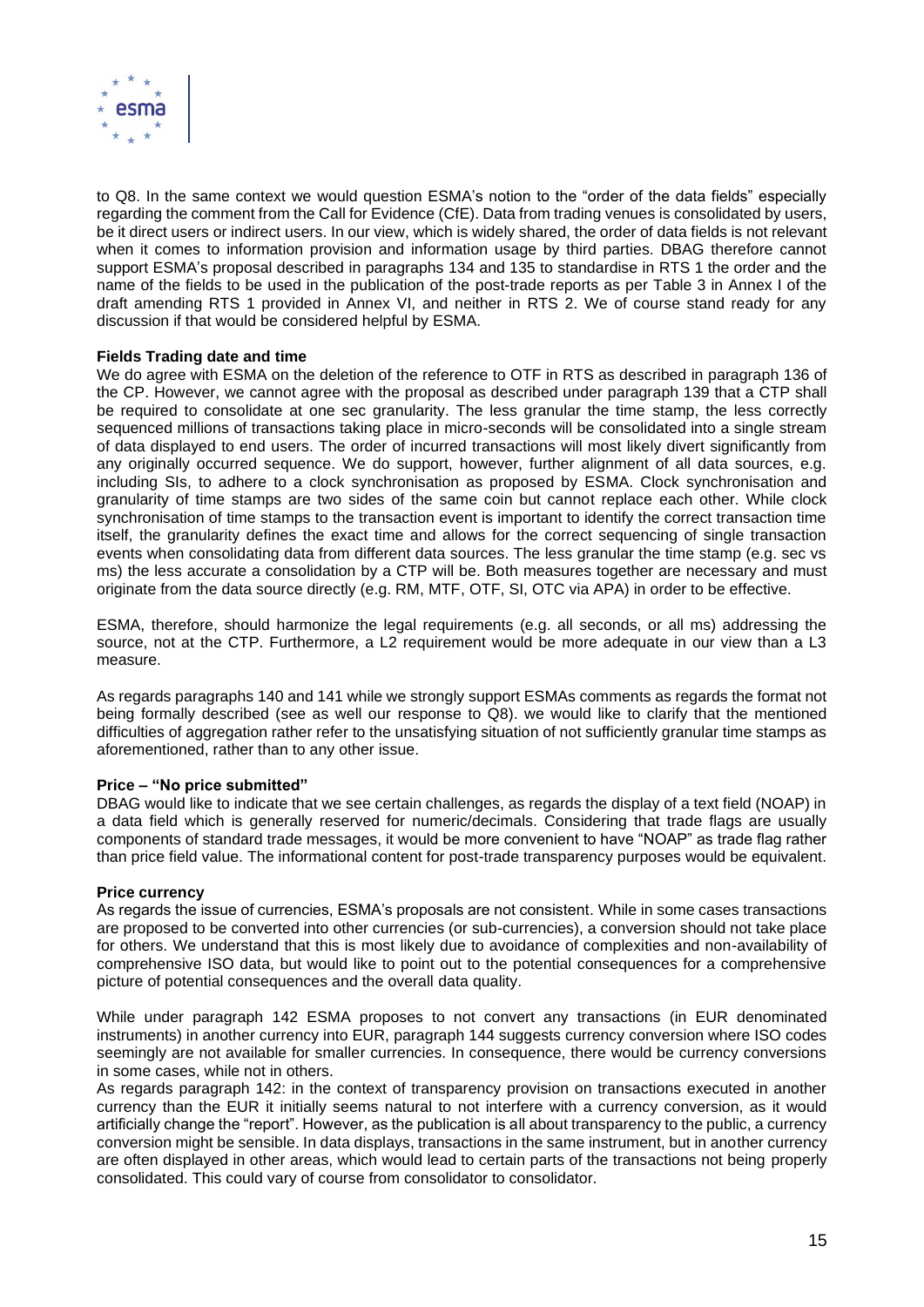

As regards paragraph 144: ESMA refers to the ISO 3 letter code which would only be available for major currencies. We would like to link this to paragraph 142 according to which publication of transactions in nonmajor currencies without conversion would not be possible either. While there are certain instruments issued in other currencies than the large ones (e.g. in the UK there are instruments listed as well as traded in pence while others are listed and traded in GBP), we are aware that there is a lack of comprehensive currency codes today. However, it is our understanding, that ISO could issue additional codes on request. ESMA might want to take this into consideration. We therefore do not support the proposed amendment under paragraph 144.

# **Price notations**

The introduction of a new data field will of course have a cost impact and require sufficient time for the industry to adapt. Please note that adaptions in exchange feeds may take 1-1,5 years on average.

## **Third Country Trading Venue Execution**

DBG generally supports the enhanced transparency of adding information as regards the third country trading platform, which will help to make clear distinctions between off-venue transactions and transactions executed on equivalent trading systems outside of the EU. We agree as well with the proposed MIC or ALPHANUM-25. We support the same approach for RTS 2. <ESMA\_QUESTION\_RVEW\_12>

# **Q13 : Do you agree with ESMA's proposal not to change Tables 1 and 2 of Annex III of RTS 1? If not, and you consider that certain modifications shall be made, please explain.**

<ESMA\_QUESTION\_RVEW\_13> Yes, DBG agrees with ESMA's proposal not to change Tables 1 and 2 of Annex III of RTS 1. <ESMA\_QUESTION\_RVEW\_13>

# **Q14 : Do you agree with ESMA's proposal on the new Tables 1 and 2 of Annex IV of RTS 1? If not, please explain and provide any alternative proposal you might have.**

## <ESMA\_QUESTION\_RVEW\_14>

DBG would like to underline the significant technical impact on RTS files and subsequent systems for the transparency calculation that ESMA's proposal on the new Tables 1 and 2 of Annex IV of RTS 1 would have (especially considering the short indicative timeline provided by ESMA in its consultation paper). A significant amount of information is currently not available in our systems and would require new logics to be implemented, like for the distinction between all types of waivers and "sub-waivers" (NTW1, NTW2 and NTW3). We ask ESMA to take these considerations into account. <ESMA\_QUESTION\_RVEW\_14>

# **Q15 : Please provide concrete examples or scenarios when the price cannot be determined as described or cases of the need to set a zero price for the different types of instruments: shares, ETFs, depositary receipts, certificates, other equitylike financial instruments.**

# <ESMA\_QUESTION\_RVEW\_15>

DBG considers that the most problematic case for providing a price is the case 1 (price for the day corresponding to the 'Date of admission to trading or first trading date'). In the case of shares, while it would appear possible to provide an estimate for an IPO, the task is a lot more difficult in the case of a secondary listing, especially for non-EU shares. The Open Market segment of DBG Cash Market offers secondary listings for instruments which are mostly illiquid and for which we cannot provide a reference price due to reasons like the availability of price, the rights to use that price or the exchange rate. Moreover, due to the relative illiquidity of those instruments, no transaction may occur on our trading venue up to a reporting date, and consequently, no price can be determined in the next days.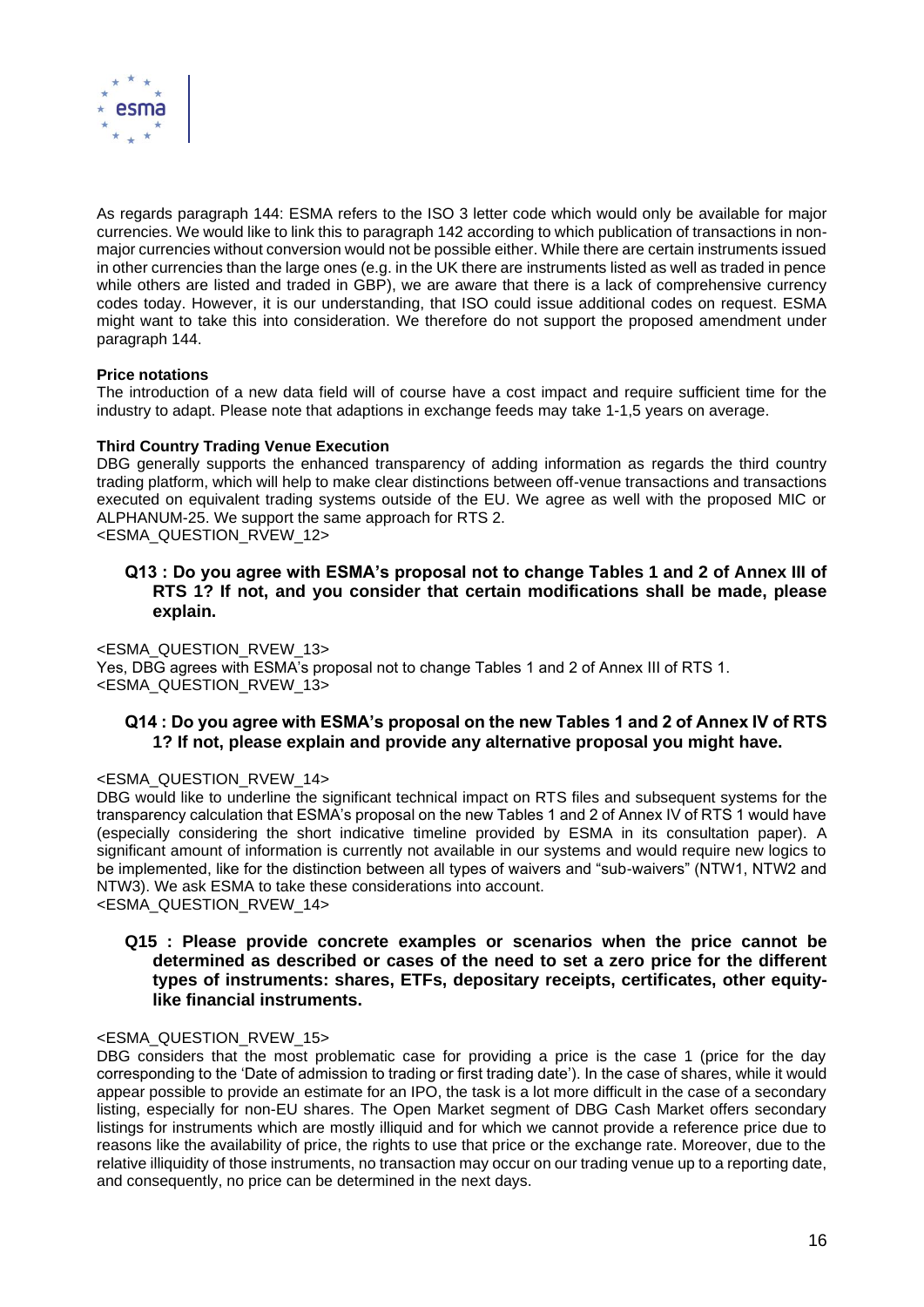

As a consequence, we would propose that default values apply until trading venues are able to provide a price referring to a price forming transaction. It appears to us that trading on the basis of default parameters like a non-liquid flag, EUR 10,000 for the SMS and EUR 15,000 for the LIS for shares is acceptable as long as no transaction has been executed.

## <ESMA\_QUESTION\_RVEW\_15>

# **Q16 : Do you agree with the deletion of the SI flags 'SIZE', 'ILQD' and 'RPRI'? If not, please explain what you consider to be their added value.**

# <ESMA\_QUESTION\_RVEW\_16>

DBG understands the rationale behind ESMA's proposal to delete three SI flags. We would however question this proposal for the following reasons: firstly, it does not appear a sufficient reason to delete a flag because it is "rarely used" and second because the lack of analysis based on those flags might be the result of the small use of those flags rather than their pertinence. Regarding the first point, rather than proposing to delete the flags, we would call for a better enforcement and compliance with the current regulation. As pointed out by ESMA, the price improvement flag shall demonstrate the contribution to the price formation process of SIs, in particular combined with the ILQD and the SIZE flags which identify instruments and trades where SIs do not display pre trade transparency. Where ESMA would propose to clarify the use of some flags and remove some which are redundant, we do not see why flags bringing more transparency on SIs' activity shall be removed. Further, where SIs would use currently and systematically those flags, valuable analyses on price formation could be conducted.

<ESMA\_QUESTION\_RVEW\_16>

# **Q17 : Do you agree with the deletion of the ACTX flag? If not, please explain what you consider to be its added value.**

# <ESMA\_QUESTION\_RVEW\_17>

DBG does not agree with ESMA's proposal to delete the ACTX flag. As per RTS 1, the ACTX flag applies to *"transactions where an investment firm has brought together two clients' orders with the purchase and the sale conducted as one transaction and involving the same volume and price."* The ACTX flag therefore does not apply to transactions executed on a trading venue. Instead, the ACTX flag reveals if a transaction was arranged and executed OTC. As the ACTX flag is the only flag for post-trade transparency purposes that allows to identify OTC, removing this flag would deprive market participants from information of the true level of transactions in these markets. Since the OTC already is an opaque market, further reducing its level of post-trade transparency does not appear appropriate and contrary to the goal of MiFID II/MiFIR to increase the overall transparency in equity markets. Hence, DBG would welcome ESMA to reconsider its proposal and to not remove the ACTX flag from the list of flags for the purpose of post-trade transparency. <ESMA\_QUESTION\_RVEW\_17>

# **Q18 : Do you agree with the approach suggested for non-price forming transactions? If not, please explain.**

## <ESMA\_QUESTION\_RVEW\_18>

DBG generally agrees with ESMA's approach for harmonization of non-price forming transactions flags in RTS 1. We understand that ESMA proposes a mutual exclusivity of "BENC", "PORT", and "CONT" flags. From our perspective, such flags can be applied simultaneously. DBG would also like to remark that trade flags represent one part of the solution. Definitions of rules on how to properly use the flags (reporting guidelines) as well as supervisory enforcement are equally important. Communication and education of stakeholders (reporting organizations, APAs, auditors, etc) around flags and flag usage rules are very much needed as well.

<ESMA\_QUESTION\_RVEW\_18>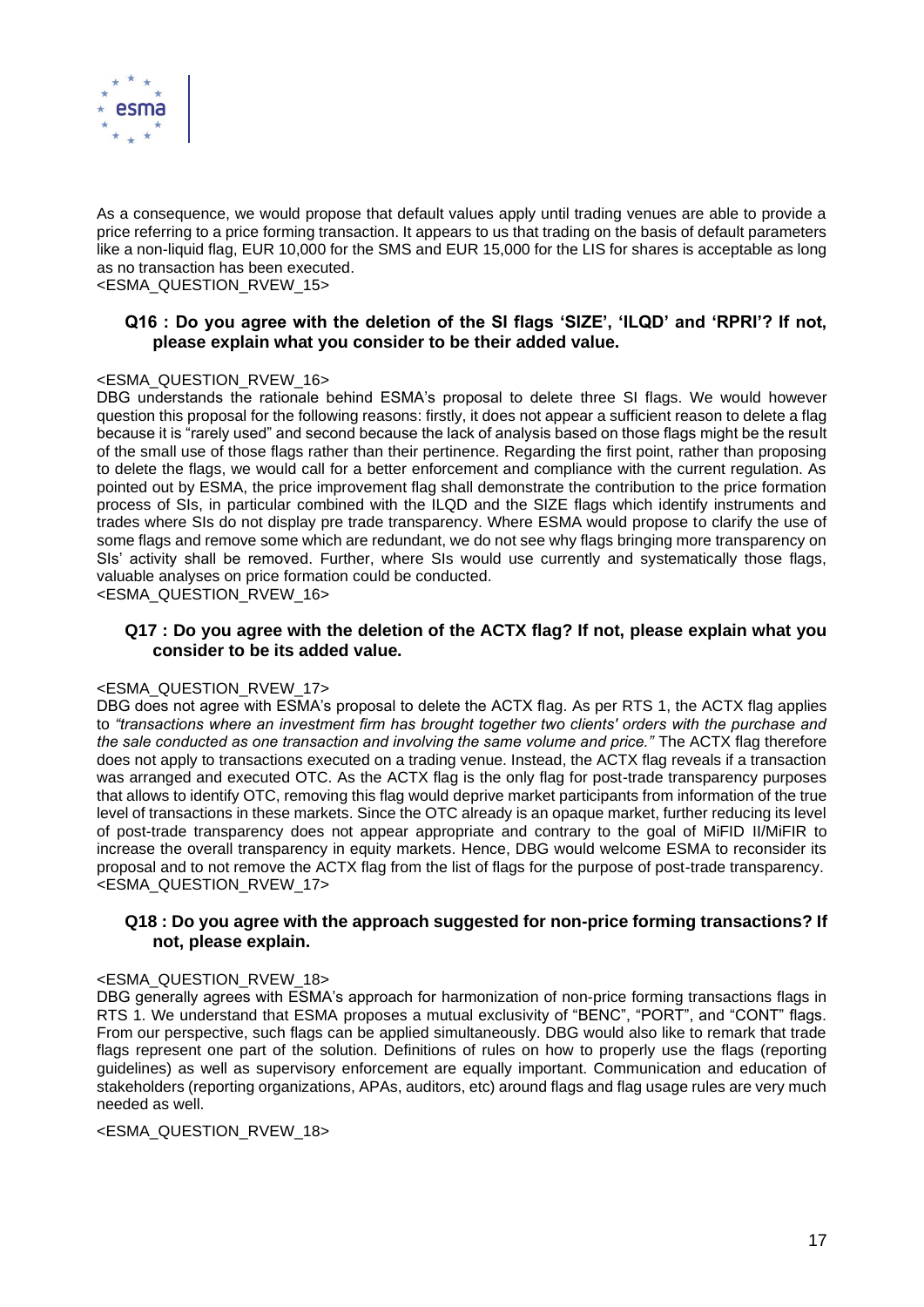

# **Q19 : Do you agree with ESMA's proposal to introduce a pre-trade LIS waiver flag for on-book transactions? If not, please explain. Should it be limited to completely filled LIS orders?**

## <ESMA\_QUESTION\_RVEW\_19>

No, DBG does not agree with ESMAs proposal. According to the solution outlined by ESMA, initial partial fills for LIS orders would not transport any "WAIV" flag in order to avoid information leakage on remaining hidden quantity in the book. Only the very last final partial fill would transport the "WAIV" flag. This would consequently provide an understated and misleading picture of the volume actually executed that is waived from pre-trade transparency. At the same time, we do understand that flagging all orders would raise an issue with information leakage and hence do not recommend such flagging. <ESMA\_QUESTION\_RVEW\_19>

# **Q20 : Do you agree with ESMA's proposal to introduce a pre-trade LIS waiver for offbook transactions? If not, please explain.**

## <ESMA\_QUESTION\_RVEW\_20>

Yes, DBG agrees with ESMA's proposal to introduce a pre-trade LIS waiver flag for off book transactions brought onto a venue. With respect to the proposed NTLS flag, we do not believe it is suitable since most of the block trades could end under that one which is aimed to be used for OTC transactions brought onto a venue.

<ESMA\_QUESTION\_RVEW\_20>

# **Q21 : Do you agree with the proposal not to add such additional flags? If not, please explain why those flags are needed in your view.**

## <ESMA\_QUESTION\_RVEW\_21>

Yes, DBG agrees with ESMA's proposal not to introduce the additional flags mentioned. Regarding trades brought on a venue purely for clearing purposes, we understand that those transactions shall be included in the list of transactions under Article 2, Article 6 and Article 13 as non-price forming transactions. We are not aware of a regulatory requirement to flag specifically for transactions brought on a venue for clearing purposes only, or to flag for non-addressable liquidity. We do in general consider that non addressable transactions do, as explained by ESMA, cover different types of transactions, be it price forming or nonprice forming transactions, technical trades, etc.; those transactions would hence be covered under another classification for transactions whereas the specific flagging of addressable transactions is not requested in MiFID II/MiFIR.

Regarding out of trading reporting hours, we agree with ESMA's conclusion. We would understand that the underlying purpose of the flag is that any transaction outside of trading hours is non-addressable and shall neither be reported nor considered in traded volume calculations. We disagree with this assumption: trades that would take place after the closing auction would all be captured by this flag, although being addressable in many cases, like for on venue trade at close systems for instance. We, moreover, are not aware of a regulatory requirement for flagging those transactions which would be captured already under an existing flagging as "outside trading hours" only refers to a point in time and not the nature or the purpose of the transaction.

Regarding inter-affiliate group transactions, we also understand that those transactions would de facto be considered as non-addressable liquidity, where it is not excluded that some are actually addressable liquidity. It is also unclear to us how the perimeter for those transactions would be defined and, particularly because those transactions are internal to a group, if internalised transactions from clients between different entities of a single company would be captured especially when covering EU and non-EU clients/entities. <ESMA\_QUESTION\_RVEW\_21>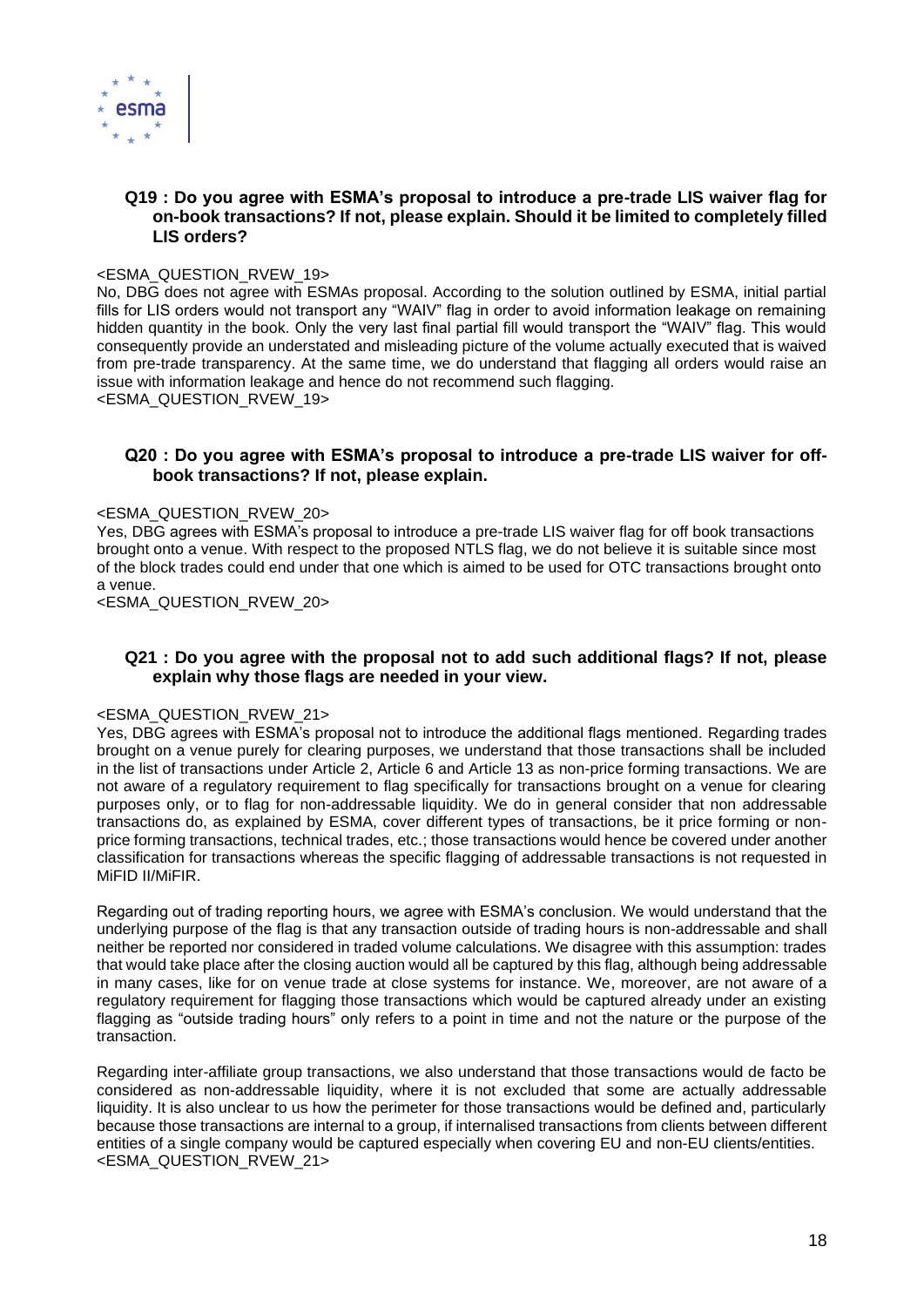

# **Q22 : Do you recommend adding/deleting/amending any other flags? If yes, please explain.**

## <ESMA\_QUESTION\_RVEW\_22>

DBG believes that from a data management perspective, it is not advisable to ask for an alphanumeric entry in a numeric field (price field). This was true with the "PNDG" entry and it is true again with the proposed "NOAP" entry. Many systems operated by vendors cannot cope with this piece of information. Considering that trade flags are usually components of standard trade messages, it would be more convenient to have that "PNDG" and "NOAP" as trade flags rather than price field value. The informational content for posttrade transparency purposes would be equivalent.

<ESMA\_QUESTION\_RVEW\_22>

# **Q23 : Do you agree with the proposal to prescribe the order of the population of flags? If not, please explain and provide an alternative proposal.**

## <ESMA\_QUESTION\_RVEW\_23>

DBG strongly appreciates ESMA's motivation to base the order of flags on the current approach of the MMT standard. This sheds positive lights on the past efforts by the MMT working group initiated by FESE and supported by market data vendors; MMT was then established as an independent standard under the roof of FIX for comprehensive industry recognition to develop a workable standard for the industry along the industry value chains. However, ESMA's new proposal introduces a structure of levels and sub-levels, appearing to be taking some design principles from MMT while making some key structural changes; those changes render ESMA's proposals incompatible with MMT without substantial changes to the latter (different data hierarchy), plus suggest additional provisions on data representation.

Given the existing implementation footprint of MMT (MMT adopted by most major trading venues, APAs and data vendors), this would require significant rework of technology systems which imposes a substantial implementation cost (and time) to the industry. Trading venues, APAs, vendors, ASPs, order management systems of buy- and sell-side stakeholders would be highly impacted. It is worth noting that explicit trade flags and the order of these flags are only relevant at the end of the value chain when human beings consume the data on a screen (display). All upstream data processing stages are invisible and should be left to the discretion of venues, APAs, vendors, etc. Otherwise, the proposed provisions will slow down data distribution (and thus conflicts with the MiFID provisions on data distribution latency), significantly increase the bandwidth requirements to transport the data and make the setup more expensive without any transparency benefits. This does not support making EU financial markets more competitive.

As regards the format for data display and provision, we refer to our proposed changes to Article 12 paragraph 1. In this context please see our response as well to Q8 which explains that it is beneficial for firms to use an appropriate data or transmission format provided the relevant data formats in Annex I can easily be derived from it. We would like to repeat that point here specifically in the context of trade flags. In our response to Q8 we have proposed wording to Article 12 paragraph 1 which we believe meets this requirement:

*"Investment firms trading outside the rules of a trading venue and market operators and investment firms operating a trading venue shall make public, by reference to each transaction, data representing the details set out in Tables 2 and 3 of Annex I and applicable flags listed in Table 4 of Annex I."*

As regards validation rules, we feel ESMA should list the rules for combining trade flags and allow industry participants to implement those rules to the best interest of all stakeholders. We also note that the proposed structure would prohibit some combinations of trade flags that we believe are actually valid (i.e. BENC, PORT and CONT, referencing our response to Q18). Based on our understanding of the intended usage of trade flags under the proposed RTS changes, we believe that there should be a concise list of rules for preventing invalid combinations of trade flags and we would appreciate to see that list included in the RTS.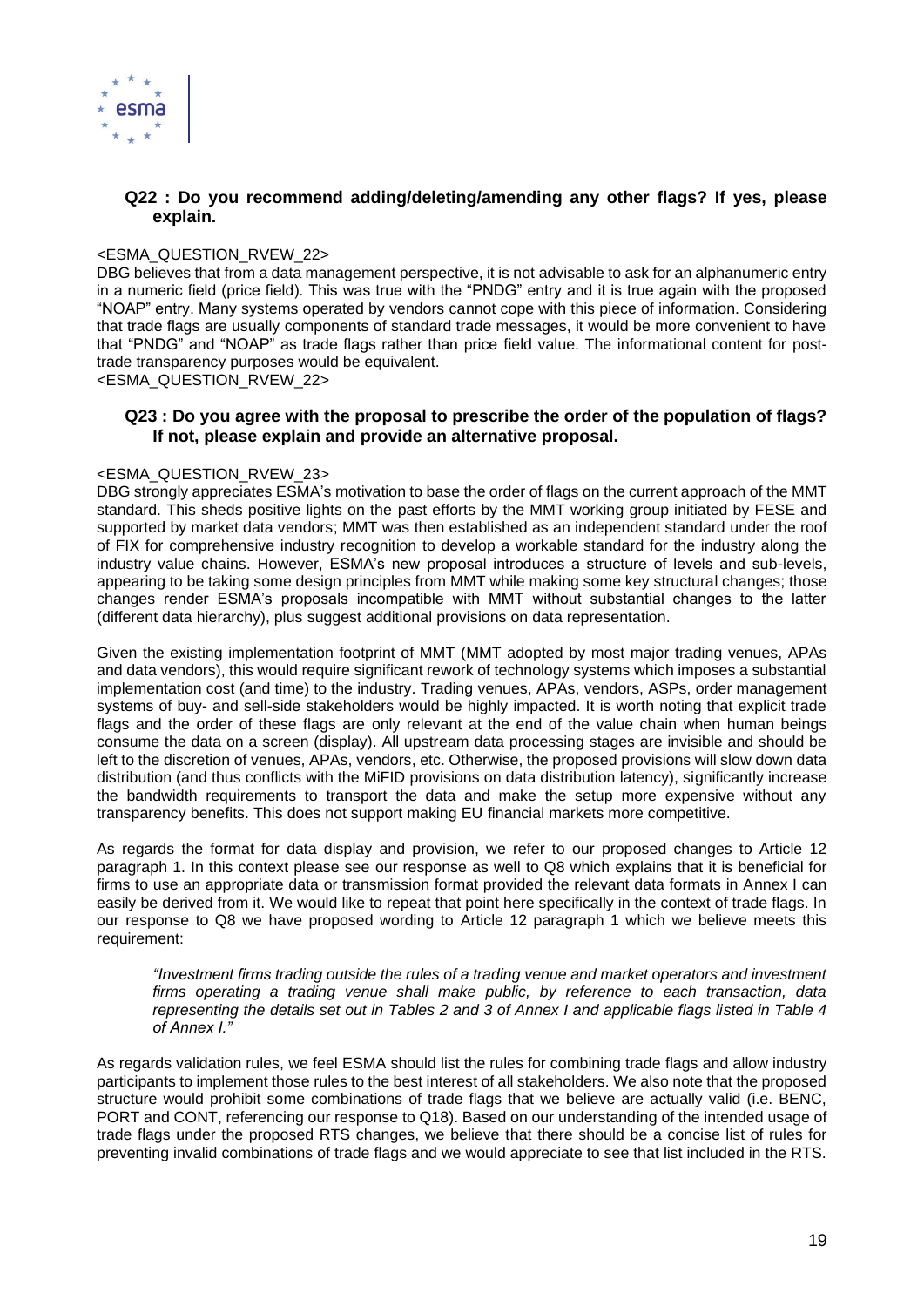

Furthermore, the current MMT standard is designed to cope with the evolution of regulatory requirements, while minimizing the change management costs. FIX MMT will deliver a new release in a timely manner as soon as the final RTS 1 and RTS 2 provisions will be known. <ESMA\_QUESTION\_RVEW\_23>

# **Q24 : Do you agree with the proposed amendments above? If not, please do not reiterate the arguments made under the previous question asked for equity instruments and please rather explain why those amendments are not suitable for non-equity financial instruments.**

# <ESMA\_QUESTION\_RVEW\_24>

DBG does not agree with the proposal from ESMA to align both RTS 1 and RTS 2 to describe the same systems. As stated in the response to Q4, we believe that it is crucial that the FBA definition in RTS 1 captures specifically those FBAs that could benefit from more meaningful pre-trade information, i.e. those auctions that meet the characteristics outlined in paragraph 61 of the consultation paper.

Introducing the concept into RTS 2 will exacerbate the unintended consequences. It is rather recommended to develop a more precise definition of FBA. Alongside we urge ESMA to maintain the current definition for periodic auction systems as per RTS 2, i.e. a system that matches orders on the basis of a periodic auction and a trading algorithm operated without human intervention. This definition has established proven and well-working auction mechanisms.

As stated in paragraph 233 of the consultation paper, equity and non-equity markets are fundamentally different. For commodity derivative markets for example, auctions have been used to avoid a shift of trades to the uncleared OTC environment. As these auctions are also triggered by potentially matching orders, they could be considered FBAs under the new definition. However, given that these auctions serve opposite purposes, it should be avoided they become subject to a one size fits all approach in terms of pre-trade transparency requirements. With respect to securitized derivatives and bonds, existing continuous auction trading models provide liquidity in non-equity-markets. By sharpening the pre-trade transparency requirements to trading venues by defining them as FBAs, ESMA would add to the already existing imbalance between SIs and trading venues in the non-equity-environment.

In sum, to capture those FBAs that would benefit from more meaningful pre-trade information, we believe it is sufficient for this trading model to be integrated in the list of trading systems in RTS1, but not in RTS 2. <ESMA\_QUESTION\_RVEW\_24>

# **Q25 : Do you agree with the proposal to specify the fields to be populated for pre-trade transparency purposes? If not, please explain. In case you support the proposal, please comment on the fields proposed, in particular whether you would consider them necessary and/or whether additional information is required.**

## <ESMA\_QUESTION\_RVEW\_25>

DBG would point out that data from trading venues has been consolidated until now with limited regulatory requirements. We understand that the proposed amendments by ESMA are aimed at improving data quality, which is generally supported by DBG. However, data quality issues are not experienced within trading venue data space, otherwise such data would not be available on vendor screens, and neither in a consolidated format, but in the OTC, SI space, which is generally acknowledged by the industry.

Adding additional data fields to pre-trade transparency for trading venues will add significantly to the data volume circulating within EU markets. Please note that today more than 90% of data volumes and message count is being generated by pre-trade messages of trading venues. Adding all the additional data fields to pre-trade messages will certainly add to a) higher latency and b) significantly higher amount of pre-trade data with impact on data cost for the industry. As regards point a) we consider that the additional requirements only targeted at trading venues, while leaving SIs outside the regulation, will increase the unlevel playing field not only as regards transparency requirements, but as well as regards competition for order flow as additional latency will be introduced for trading venues order and quotes.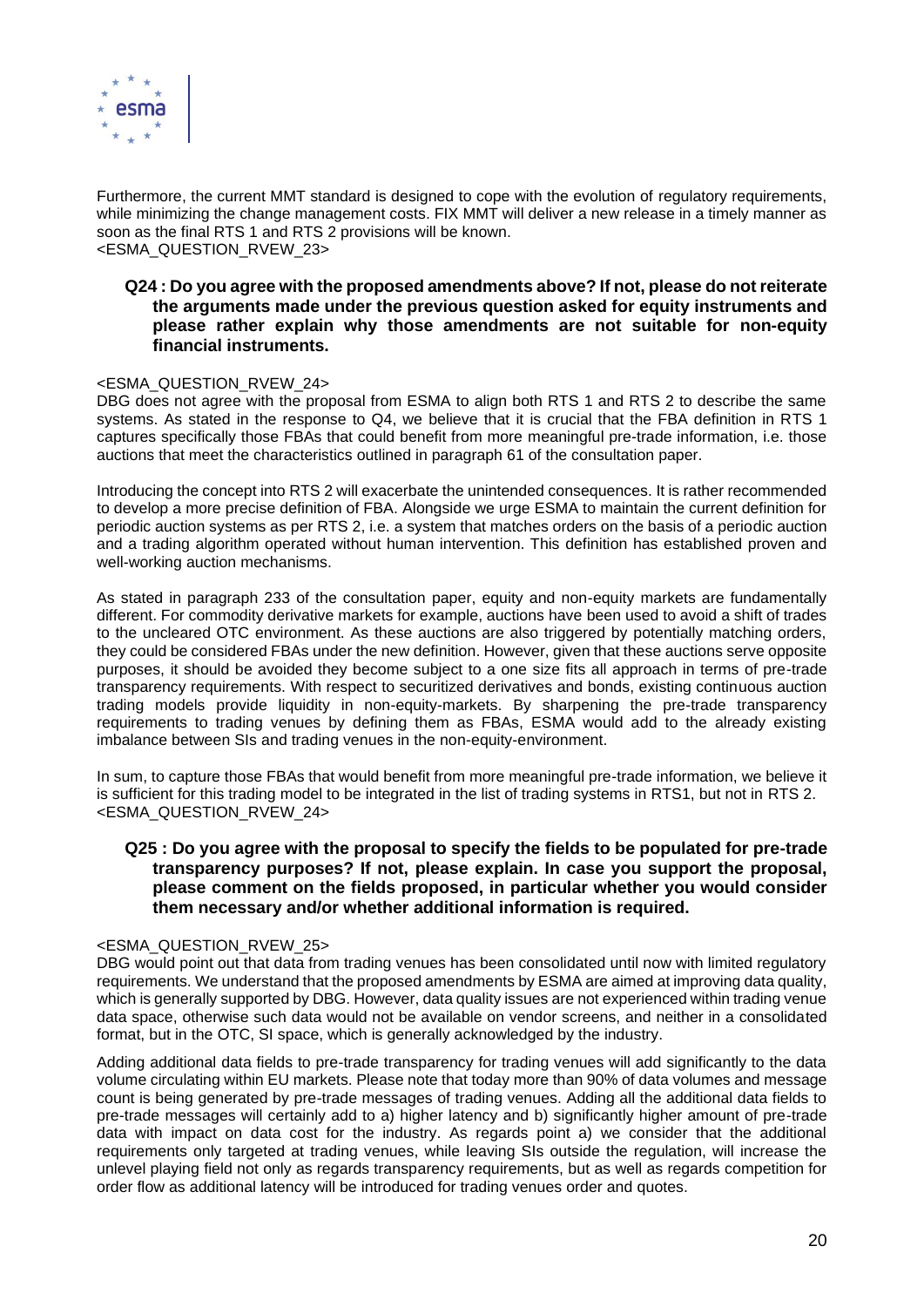

We hold the strong view that all market participants in the EU should generally equally contribute to pretrade transparency within EU markets. Excluding SI`s from the mandate to publish pre-trade transparency according to the same standards for non-equity instruments that apply to trading venues will, however, hinder data consumers to retrieve all required pre-trade information. DBG would therefore like to encourage ESMA to extend the mandate for a standardized publication of pre-trade transparency data also to SIs, or otherwise do not introduce it for trading venues either.

# **Format versus information content**

DBG understands ESMA intends to further harmonize transparency data provided. While we generally have no hesitation for a further alignment of requirements in the pre-trade data sets, we consider a common format as not being required, and to the contrary being rather problematic. It is important to make a clear distinction between "data format" and "information content" and we assume that ESMA intends to harmonize the "information content" rather than the "data format". As an example: the information the field identifier "Date and Time" is supposed to provide, does not depend on the way how this information is provided - e.g. in a text format (as suggested in RTS 1 and RTS 2) compared to a binary format. This is an important difference as the binary format is the way how real-time information is being transported and published by Trading Venues, SIs, APAs, and Market Data Vendors. Transporting large volumes of transaction data, and even more so quote data in a text format would significantly slow down any r/t data dissemination. Market data distribution is a latency sensitive process and undergoes constant optimization that also includes data formatting. Binary encoding implementations permit data to be transmitted in any order. We believe ESMA's intent is to allow firms to use an appropriate data or transmission format provided the Table 7 format can easily be derived from it. In the same context we would like to refer to our answer in Q8 and ESMA's paragraph 140 in this consultation. We further note that ESMA has provided general guidance in this regard in Q&A (question 2c in the Q&A on transparency topics) and wish to see this captured within the legislation.

Furthermore, we would like to point out that ESMA's new wording proposal on the depth of trading goes beyond the current Level 2 regulation. We propose to not change the regulation any further and as such promote the adapted wording as follows "Market operators and investment firms operating a trading venue shall make public the range of bid and offer prices and the depth of trading interest at those prices for at least the five best bid and offers." Any additional data increase will heavily weigh on bandwidth requirements, while providing information which is hardly used by the public.

## **Further comments on detailed data fields proposed in Table 7 by ESMA**

Again, we would like to reiterate that we would expect to find a level playing field within the EU for all venues alike, being it trading venues, or execution venues such as Sis.

**Field 2 – Instrument identification code** - we realize that ESMA has included the Instrument identification code for pre-trade, but not the Instrument identification instrument type. "OTHR" is now missing besides ISIN, we propose to allow for both expressions as well for pre-trade data. In this context we would like to reiterate that DBG would generally appreciate same levels of transparency as well for Sis.

**Field 5 - Price currency – as a general note:** while there are certain instruments issued in other currencies than the large ones (e.g. in the UK there are instruments listed as well as traded in pence while others are listed and traded in GBP) we are aware that there is a lack of comprehensive currency codes today. However, it is our understanding, that ISO could issue additional codes on request. ESMA might like to take this into consideration. We therefore would currently not support the proposed amendment of field 5.

**Field 10 – Quantity in measurement unit** – this information would need to be calculated in order to be made transparent which would artificially slow down the pre-trade information of the trading venue in question. We therefore would not support this.

**Field 11** – **Notation of the quantity in measurement unit** – again this is information which is being made available within the static reference data at the beginning of each trading day. Adding this redundant information to the trading venues pre-trade data feeds, would significantly add to data load and slow down the data submission, we therefore explicitly do not support this requirement.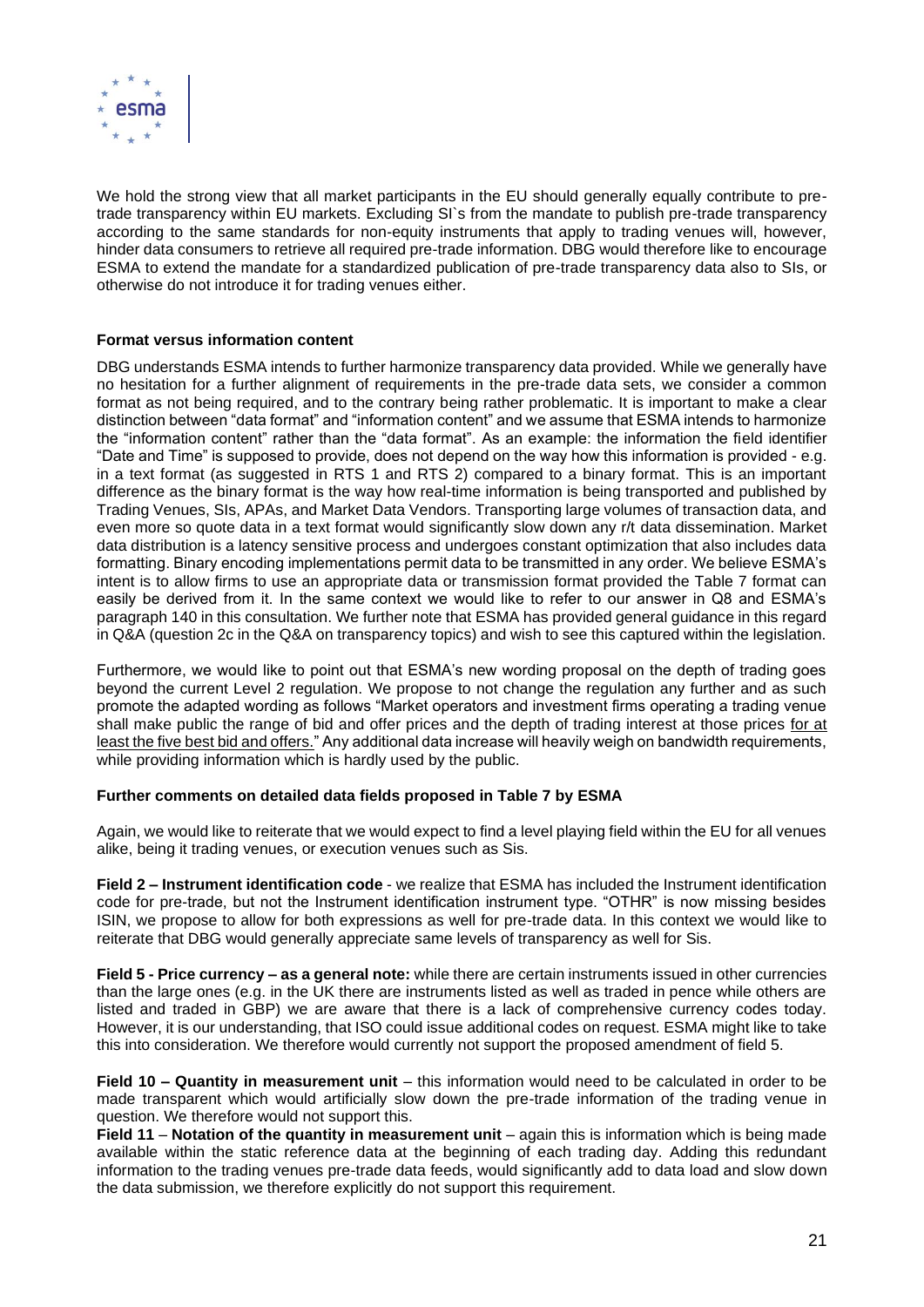

**Field 13 – Notional currency –** this information is static information which is being provided within reference data. Adding this information to each and every quote will significantly inflate pre-trade data. We therefore recommend to not include this as the information is already available.

**Field 14 – Notional currency 2 -** this information is static information which is being provided within reference data. Adding this information to each and every quote will significantly inflate pre-trade data. We recommend to not include this as the information is already available.

**Field 16 – Venue -** as pointed out above, we hold the view that all venues in the EU should generally equally contribute to pre-trade transparency within EU markets, including SIs.

**Field 17 - Number of orders and quotes –** the current wording is misleading, and we suggest a rewording as follows: "The number of aggregated orders or quotes per price level". The above proposal defines the current state of the art transparency provision, besides order by order.

**Field 19 – Publication date and time –** we consider it generally difficult to have different requirements across venues, be it Trading Venues or Sis and especially once it comes to the time of publication. Taking into account that today many trading is electronic trading, regardless if executed on a trading venue or an SI, we would strongly suggest aligning the requirements as well for the granularity of the time stamps. Diverging regulatory requirements as regards timeliness create general issues for the concrete sequencing of trades and the consolidation of data from different execution venues. This would result in incorrect displayed data blurring the correct picture of the market at one point in time. The structural issues around the reliability (and timeliness) of trade reporting must be solved first, enabling and requiring SIs and OTC to report in a timely manner (while adapting as well RTS 25 Annex), before addressing a real-time CT. <ESMA\_QUESTION\_RVEW\_25>

# **Q26 : Please indicate, if applicable, which medium-term targeted improvements you would like to see to the threshold calibrations in RTS 2.**

# <ESMA\_QUESTION\_RVEW\_26>

DBG appreciates ESMA's announcement to conduct a targeted review of the threshold methodology for derivatives, other than commodity derivatives. As exchange, we are committed to transparent markets and share the goal of MiFID II/MiFIR to shift more trading activities in derivatives from opaque OTC markets to trading venues. However, after three years of experience with the current design of the transparency regime as per RTS 2 we would like to highlight where we consider improvements regarding the methodology for exchange-traded derivatives (ETDs) as necessary. Even though, ETDs are already characterized by high levels of pre- and post-trade transparency, the current methodology for the threshold calculation for certain sub-asset classes of equity derivatives and interest rate derivatives leads to outcomes that either limit or reverse the transparency ambition.

In our view, the methodology for the transparency calculations as per RTS 2 seems to be especially flawed for the sub-asset classes bond options and stock futures. Moreover, we see also room for improvement for stock index options and stock index futures. A re-calibration of the existing LIS calculation methodology would allow ESMA to determine LIS thresholds, tiered even more specifically to individual market specifics of each of the aforementioned asset classes. In the following, we therefore propose improvements to the methodology for the threshold calculations for equity and interest rate derivatives in order to achieve a better transparency situation for the above-mentioned sub-asset classes.

Besides proposals to improve the methodology for equity derivatives and interest rate derivatives, we would like to suggest towards ESMA allowing order aggregation for trading venues as another important aspect to increase the overall transparency and facilitate on-exchange trading. Please find more below.

# **(1) Methodology for Equity Derivatives**

# **1.1 Stock index options and stock index futures**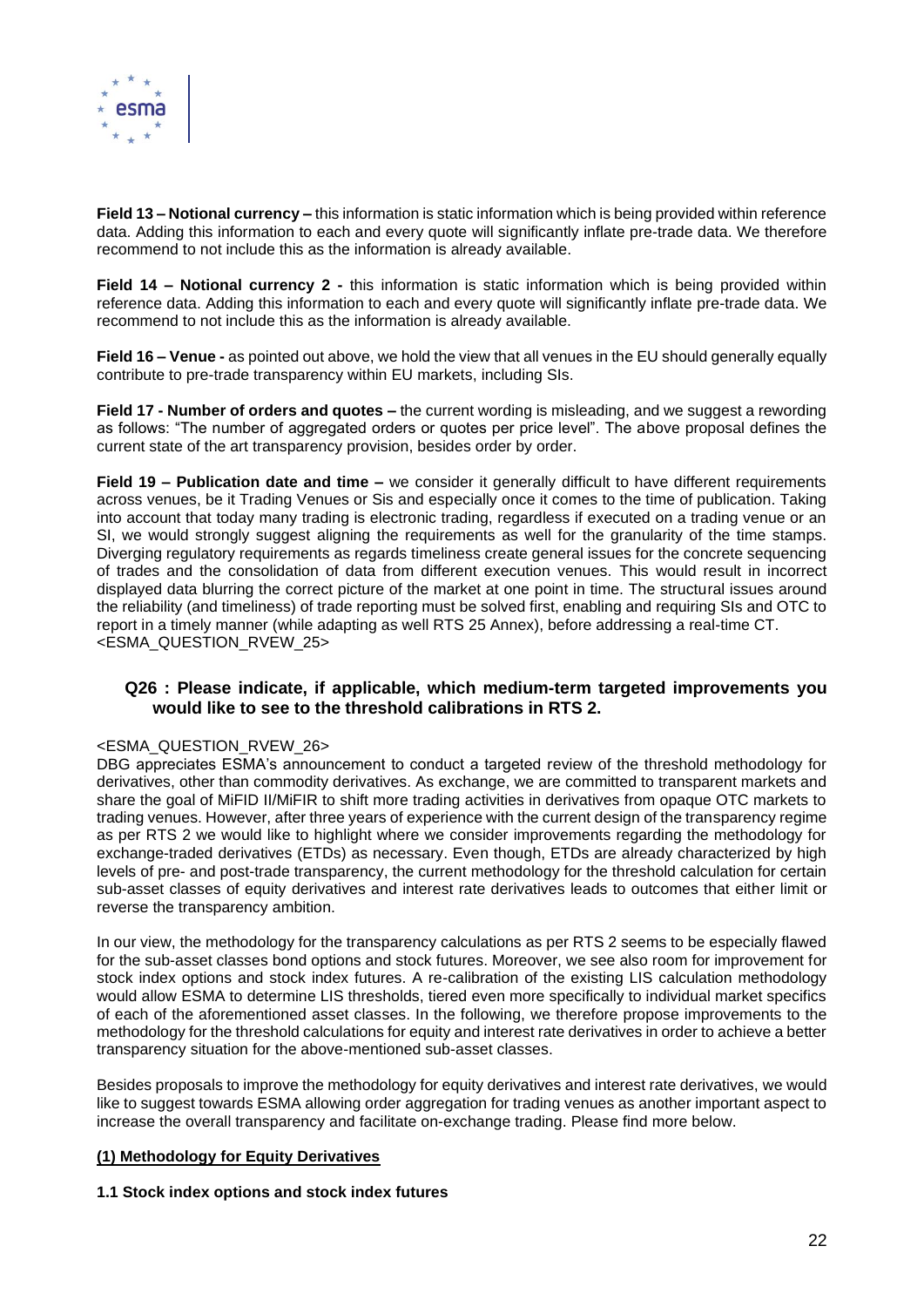

The current RTS 2 methodology for setting LIS-thresholds for equity derivatives is based on the average daily notional amount (ADNA), calculated over the period of one year. RTS 2 assigns for equity derivatives certain ranges of ADNA based on which LIS-thresholds are determined. Depending on the respective equity derivatives sub-asset class, RTS 2 provides either four or five possible ADNA-ranges for LIS-threshold designation. However, RTS 2 does not explain why certain sub-asset classes are provided with either four or five ADNA-ranges. For example, stock index options are only provided with four ADNA-ranges, whereas stock index futures, for example, have five ADNA-ranges according to which LIS-thresholds are assigned.

DBG considers the current levels of granularity as insufficient. For example, stock index options which have evolved from EUR 200 million ≤ ADNA < EUR 600 million to ADNA ≥ EUR 600 million experience a significant jump in the applicable LIS-threshold from EUR 5.5 million to EUR 20 million. Similar jumps in LIS-thresholds from EUR 5.5 million to EUR 20 million are also foreseen by RTS 2 for stock index futures.

The reason why the current levels of granularity are considered as insufficient is because the ADNA is defined by Table 4 Annex II RTS 2 as the notional amount of traded contracts. Hence, the ADNA of a stock index option or stock index future can not only change due to more or less traded contracts over the period of one year. Changes in the ADNA can also occur, if the notional amount changes due to spot price movements of the underlying index. For example, a stock index option has in the first year an ADNA of EUR 590 million. In the second year, the number of traded contracts in the stock index option are equal to the previous year. However, in the second year the spot price of the underlying has increased by 10%. Despite constant trading activities measured by the number of contracts, the ADNA of the stock index option is in the second year therefore 10% higher as in the first year and above the threshold of EUR 600 million. As a consequence, the stock index option is equipped with a significantly higher threshold, despite no changes in the trading activities.

These jumps in the applicable thresholds can have significant impacts on affected products. For example, the 2021 ESMA transparency calculations classified Options on the EURO STOXX® Banks Index (OESB), into the highest ADNA-range for stock index options. As a result, the applicable LIS-threshold increased from EUR 5.5 million to EUR 20 million, which translated into an increase of the minimum block trade size (MBTS) for OESB from 3000 contracts to 6000 contracts. This increase led to a situation where market participants were not able to appropriately manage their risk exposure in bank assets, as uncertainty prevailed as to whether the order-book could absorb orders above 3000 contracts, which previously had been executed off-book. If an asset manager, for example, intended to trade at the previous MBTS of 3000 but was now using the new MBTS of 6000, he would end up adding as much risk as he tried to reduce and that would likely deter him from trading and risk could stay unhedged. Following the implementation of the new thresholds, trading data and market feedback in that particular instance show that market participants avoid submitting orders between 3000 and 6000 contracts into the order book as execution cannot be guaranteed at a given price. Market participants therefore need to split their order into smaller ones, which in turn increases their trading costs and disincentivizes on-exchange trading activities.

To avoid such consequences for stock index options and stock index futures, whose ADNA fluctuates around the current ADNA-ranges and where slight increases in their underlying spot price can lead to significantly higher LIS-thresholds, DBG suggest adding more granularity to the current ADNA-ranges. DBG proposes to extend the ADNA-ranges for stock index options and stock index futures to 6 and 7, respectively, as indicated below. DBG is of the opinion that more granularity for stock index options and stock index futures with respect to the ADNA-ranges will reduce the steps between the LIS-thresholds and thereby facilitate a smoother transition towards higher LIS-thresholds.

| <b>New Stock index Options</b> | <b>LIS Pre Trade</b>   | <b>LIS Post Trade</b> |
|--------------------------------|------------------------|-----------------------|
|                                | <b>RTS 2 Threshold</b> | RTS 2 Threshold       |
| < 100 m                        | 25,000                 | 1,500,000             |
| 100m<=ADNA<=200m               | 2,500,000              | 25,000,000            |
| 200m<=ADNA<=600m               | 5,000,000              | 50,000,000            |
| 600m<=ADNA<=2b                 | 10,000,000             | 100,000,000           |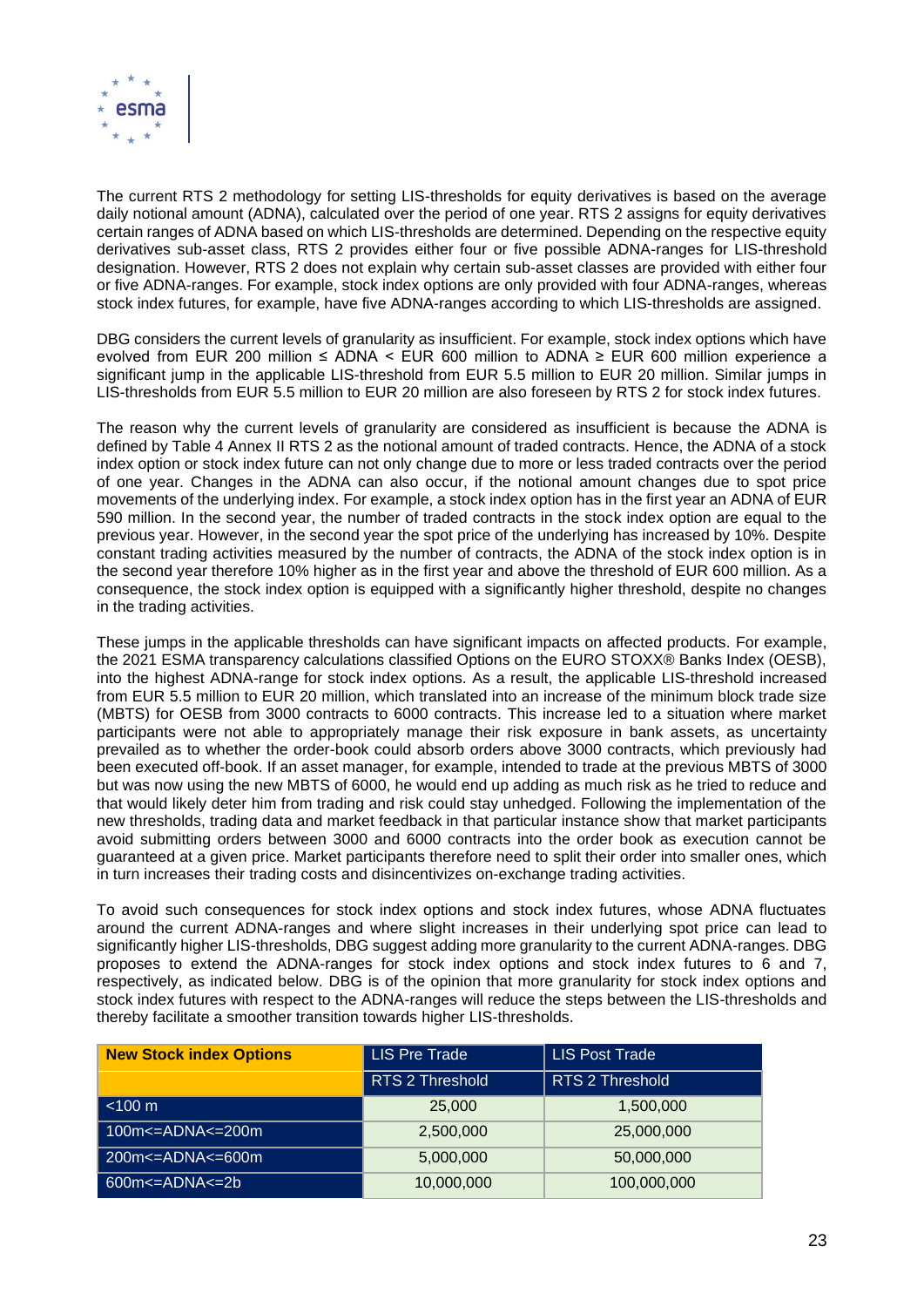

| 2b<=ADNA<=4b   | 15,000,000 | 120.000.000 |
|----------------|------------|-------------|
| $ADNA \geq 4b$ | 20,000,000 | 160,000,000 |

| <b>index</b><br><b>New</b><br><b>Stock</b><br><b>Futures/Forwards</b> | <b>LIS Pre Trade</b> | <b>LIS Post Trade</b> |
|-----------------------------------------------------------------------|----------------------|-----------------------|
|                                                                       | RTS 2 Threshold      | RTS 2 Threshold       |
| $<$ 100 $m$                                                           | 25,000               | 1,500,000             |
| $100m < = ADNA < = 1b$                                                | 550,000              | 5,500,000             |
| $1b \leq ADNA \leq 2b$                                                | 2,500,000            | 25,000,000            |
| $2b \leq ADNA \leq 3b$                                                | 5,500,000            | 55,000,000            |
| $3b \leq ADNA \leq 5b$                                                | 7,500,000            | 75,000,000            |
| $5b \leq ADNA \leq 10b$                                               | 20,000,000           | 160,000,000           |
| $ADNA \ge 10b$                                                        | 30,000,000           | 240,000,000           |

## **1.2 Stock Futures**

Despite the introduction of the MiFID II/MiFIR transparency regime in 2018, the overwhelming majority of trades in stock futures are still concluded off-book via block trading. The reason is that trading in stock futures is characterized by irregular trading activities, even for liquid products. Stock futures are mostly traded around certain events, for example dividend dates. Around these dates, relatively high trading volumes can be attributed to only a few trades.

Yet, despite only a few trades are being concluded per year in individual stock futures, the methodology for setting LIS-thresholds only focuses on the ADNA as guiding number for the LIS-threshold determination. This leads to a situation, where stock futures with sometimes only a few trades per year are equipped with the highest available LIS-threshold for stock futures. DBG therefore believes that the ADNA, as measure of trade magnitude, does not appropriately reflect the liquidity situation of stock futures.

As a result, RTS 2 applies LIS-thresholds to stock futures that are explicitly high, disturbing the off-book block-trading driven market of stock futures. Due to the high LIS-thresholds, smaller market participants, intending to make precise adjustments to their small portfolios but also market markers that aim to accurately hedge their options exposure are driven out of the stock futures market, since order-book liquidity is virtually not existent for stock futures and off-book thresholds are too high for their trading needs. As these participants are still required to address their individual risk exposures, most of these smaller participants either have to leave their risks unaddressed or need to turn to OTC-markets, where they are served bespoke solutions offered by banks. Against this background, DBG has observed declining volumes in stock futures since the introduction of the transparency regime in 2018.

DBG therefore suggests amending the liquidity measure for stock futures. DBG believes that a measure of trade frequency to determine the liquidity of stock futures, instead of the current measure of magnitude, i.e. the ADNA, would reflect the trading activities in stock futures more accurately. Hence, we propose to replace the ADNA with the number of trades per year for stock futures. DBG considers the number of trades per year as measure to determine the applicable LIS-thresholds for stock futures as more in line with the actual market structure. Ultimately, DBG believes that the number of trades per year as guiding measure for the LIS-threshold determination will lead to more accurate LIS-thresholds and therefore help to shift volumes from OTC markets back to stock futures executed on transparent regulated markets.

# **(2) Methodology for Interest Rate Derivatives**

# **Bond Options**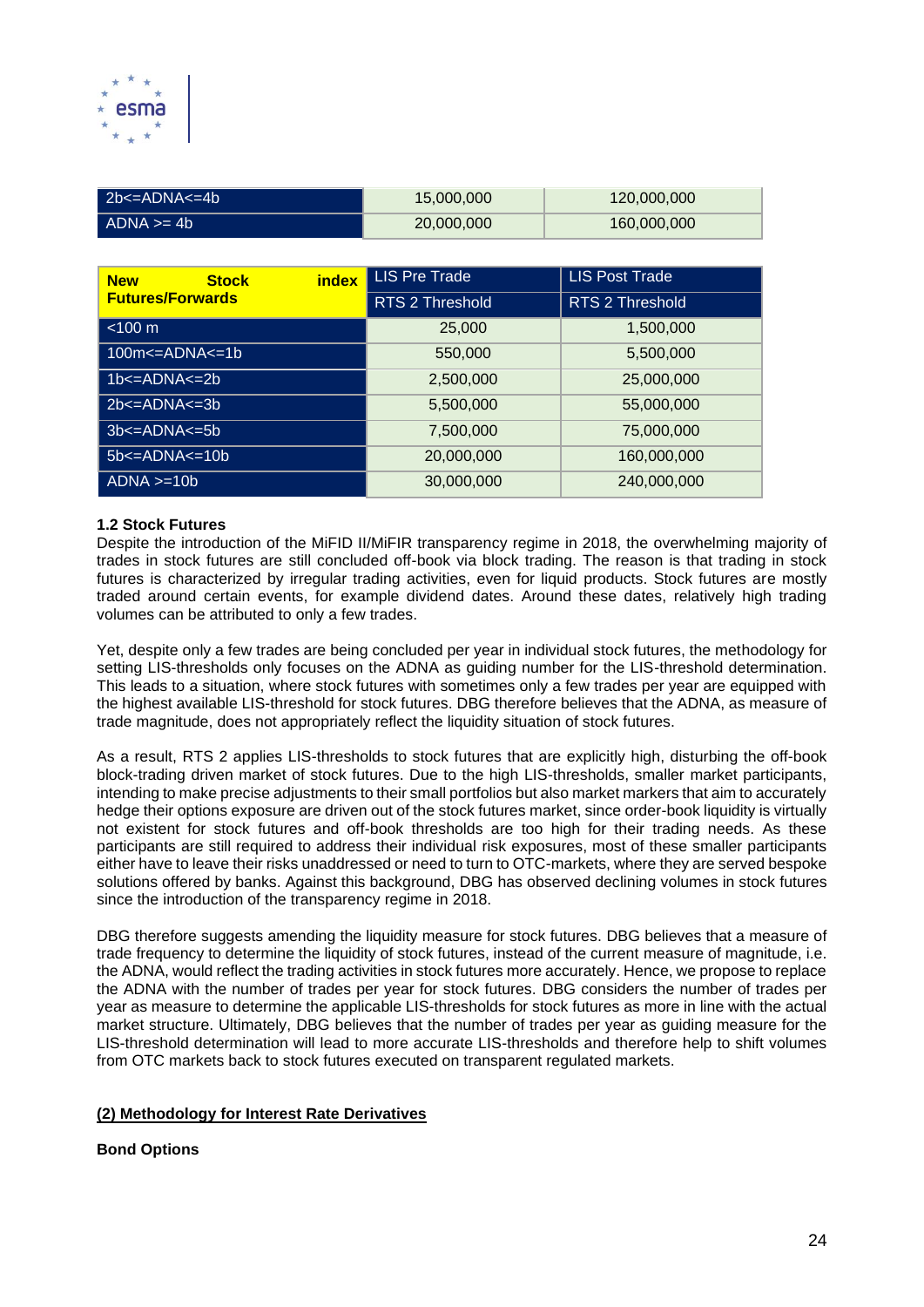

ESMA correctly acknowledges in the consultation paper that trading in European exchange-traded fixed income options (or bond options in the RTS 2 terminology), such as, for example, Options on Euro-Schatz Futures, Options on Euro-Bund Futures or Options on BTP-Futures, is mostly conducted in large trade sizes. There are essentially two reasons, why trading in bond options is characterized by large trade sizes:

(1) Trading in bond options is driven by institutional investors, who employ these products to hedge against or take directional positions to address yield movements of the underlying fictitious bond yield (please find more information regarding the underlying of bond options in our response to Q33). Due to the professional nature of investors who have large portfolios to hedge and trade, trade sizes are generally large in bond options.

(2) Bond futures and options on bond futures at DBG have varying tenors from 2 to 30 years with respect to the underlying cash bonds. Short-dated bond derivatives show the lowest sensitivities to changes in bond yields while longer-dated bond derivatives have higher sensitivities. Far greater sizes are therefore required in low duration products to achieve the same economic payoff for a given change in yield. This results in larger trade sizes for DBG fixed income futures and options on underlying's with a lower duration. Low duration products require higher trade sizes to achieve same economic pay-off.

Against this background, the current 70<sup>th</sup> trade percentile-oriented methodology for the LIS-threshold determination for bond options leads to a situation where especially those bond options with lower durations and thus larger trade sizes, for example options on Euro-Schatz Futures, are equipped with extraordinarily high LIS-thresholds. On the other hand, bond options in with longer durations, such as options on Euro-Bund Futures, which generally have lower trade sizes and thus also a relatively liquid order-book, are attached with relatively low LIS-thresholds.

The methodology therefore in particular negatively impacts the market structure and the trading dynamics in products with longer durations. For example, trade sizes in options on Euro-Schatz Schatz futures further increased after ESMA mandated a LIS threshold that equates 1,250 contracts (prior to 2018 DBG had set the block trade size at 300 contracts). Fewer market makers serviced investors at less favourable prices for greater size creating a negative feedback loop in which investors refrain from trading and the median trade sizes further increased.

DBG therefore considers the uniform methodology of assessing the LIS-thresholds based on the trade percentile as not adequate in bond options as the sizes traded at market depend heavily on the duration and sensitivity of a given point of the yield curve. As a result, bond options with an already liquid order-book situation receive relatively low LIS-thresholds and vice versa, which is not in line with the intention of the transparency regime for derivatives to bring more trading activities to the order-book. DBG therefore strongly recommends scaling the 70<sup>th</sup> trade percentile down for products with lower durations to reverse the negative volume and liquidity impact on the market.

**Depending on the tenor of the underlying, DBG proposes to scale the trade-percentile for the LISthreshold determination as follows:**

| Tenor of underlying  | Percentile to apply for LIS<br>determination |
|----------------------|----------------------------------------------|
| 2 vears              | 30                                           |
|                      |                                              |
| 5 years              | 50                                           |
| 10 years and greater |                                              |

## **3) Aggregation of orders**

In addition to the proposals to improve the current methodology for the threshold calculation, we would like to address ESMA's understanding about the applicability of aggregation of orders to reach the large in scale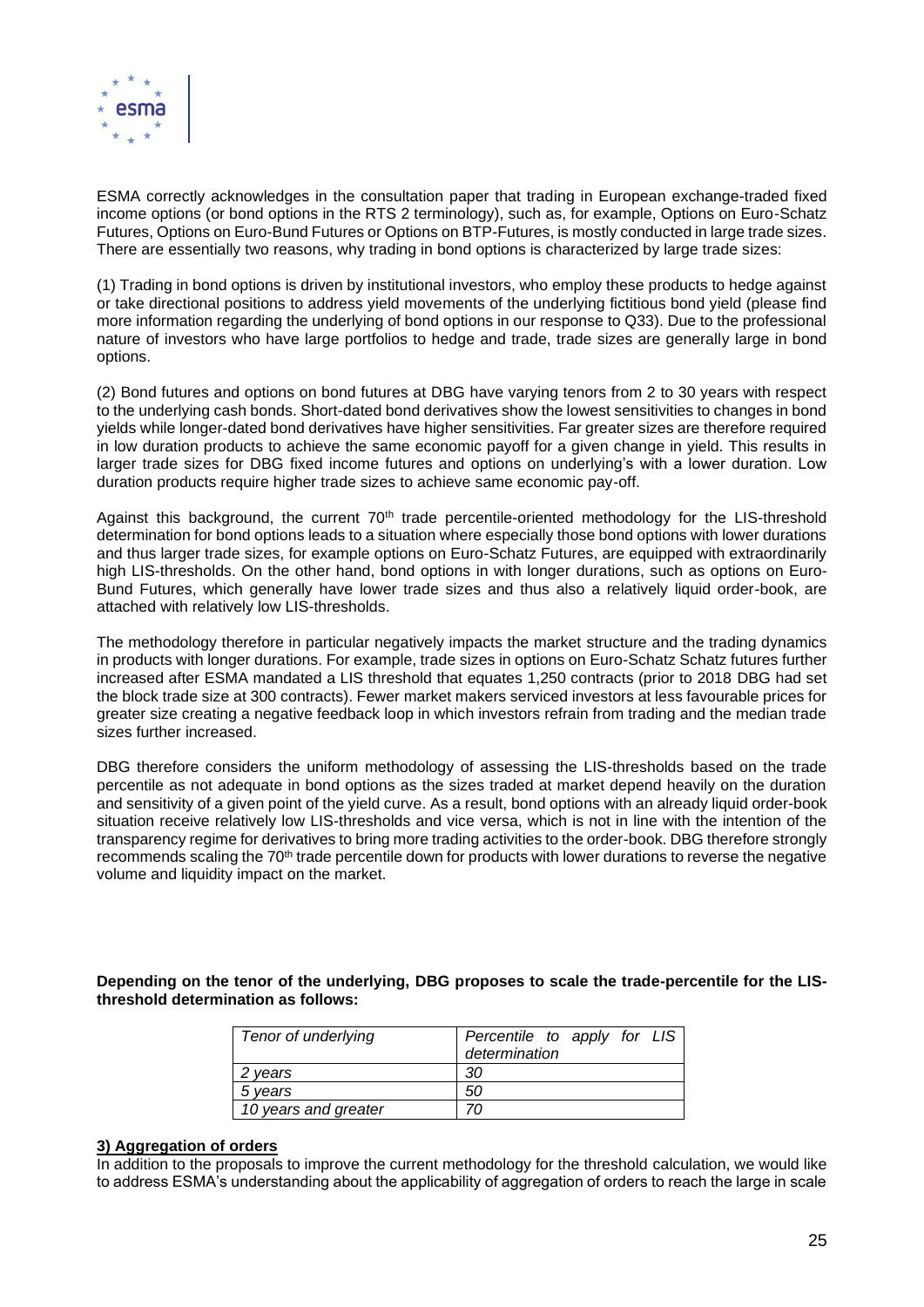

("LIS") thresholds. According to ESMA's view, orders cannot be aggregated by trading venues to meet the LIS thresholds, as Article 3 RTS 2 specifies that an order is only LIS when it is above the LIS thresholds at point of order entry.

On the other side, certain market participants are allowed to aggregate client orders outside of the order book of trading venues to meet the LIS threshold, execute this as a single block trade on exchange, split the block trade after execution in pieces below the LIS threshold and distribute the resulting splits to several members / clients in a post trade event, de facto allowing these types of market participants to maintain a stronghold and act as a gatekeeper between the lit market and the entirely OTC-traded markets.

One of the main goals of the transparency regime introduced with the MiFID II / MiFIR legislation, is to move trading flow into lit trading facilities to increase transparency of price discovery and execution in order to support robustness of financial markets.

Against this background, DBG considers the current provisions regarding aggregation as a deviation from this goal as it allows order aggregation and thereby also price formation to a large degree to continue to take place outside of regulated trading venues, and only a small portion reaches trading venues in the form of off-book transactions executed on the exchange. This, in turn, prevents the migration of OTC-flow but also off-book flow (i.e. large in scale) on a trading venue into lit on-exchange price discovery and execution mechanisms. This will further manifest the information asymmetry between central limit orderbooks and LIS negotiations or OTC, ultimately limiting the growth potential for lit on-exchange mechanisms designed to support the goal of the transparency regime introduced with the MIFID II / MIFIR legislation. The ESMA statement on the applicability of aggregation, represents a deviation from the goal of the transparency regime.

While we acknowledge ESMA's concern that allowing order aggregation also for trading venues may affect market transparency, we believe the opposite is true. Currently, more than 80 per cent<sup>1</sup> of the notional volume in derivatives is executed OTC and outside the environment of trading venues. As ESMA's Annual Statistical Reports on EU Derivatives Markets from 2017 to 2020 show, this number has remained approximately constant since 2017, despite the introduction of MiFID II/MiFIR. From the perspective of a regulated market, several aspects can be identified, where OTC markets benefit from less stringent rules compared to trading venues, incentivizing trading activities outside of lit trading venues. Allowing order aggregation for certain market participants, who are active in OTC markets and on exchanges can act as gatekeepers, and to a large part can continue to conduct price negotiations outside the regulated environment of trading venues will maintain the status depicted in the ESMA report. We acknowledge the need for the market to gain pre-trade transparency waivers for LIS trading and we believe that trading venues should be able to appropriately compete with OTC market practices in order to be able to facilitate the shift of trading activities from opaque OTC markets to transparent trading venues, especially for derivatives which are prone to high OTC or off book trading.

DBG therefore suggests amending Article 3 RTS 2 such that trading venues may allow exchange members. to use the system of a regulated exchange to aggregate the liquidity provisioning side of off-book trades executed on a trading venue to reach LIS limits in order to serve a LIS demand for liquidity that does neither represent an active part of the exchange nor does it adversely impact the liquidity of the orderbook. This would create a comparable approach in regards of what exchange participants are allowed to undertake as aggregation vis-à-vis other market participants. <ESMA\_QUESTION\_RVEW\_26>

# **Q27 : Do you agree with the proposed changes to Article 13? If not, please explain.**

# <ESMA\_QUESTION\_RVEW\_27>

DBG agrees with ESMA's proposal to amend Article 13(17) of RTS 2 such that the application date of the new transparency thresholds is always on a Monday.

<sup>1</sup> Please see ESMA's Annual Statistical Reports on EU Derivatives Markets from 2017 to 2020.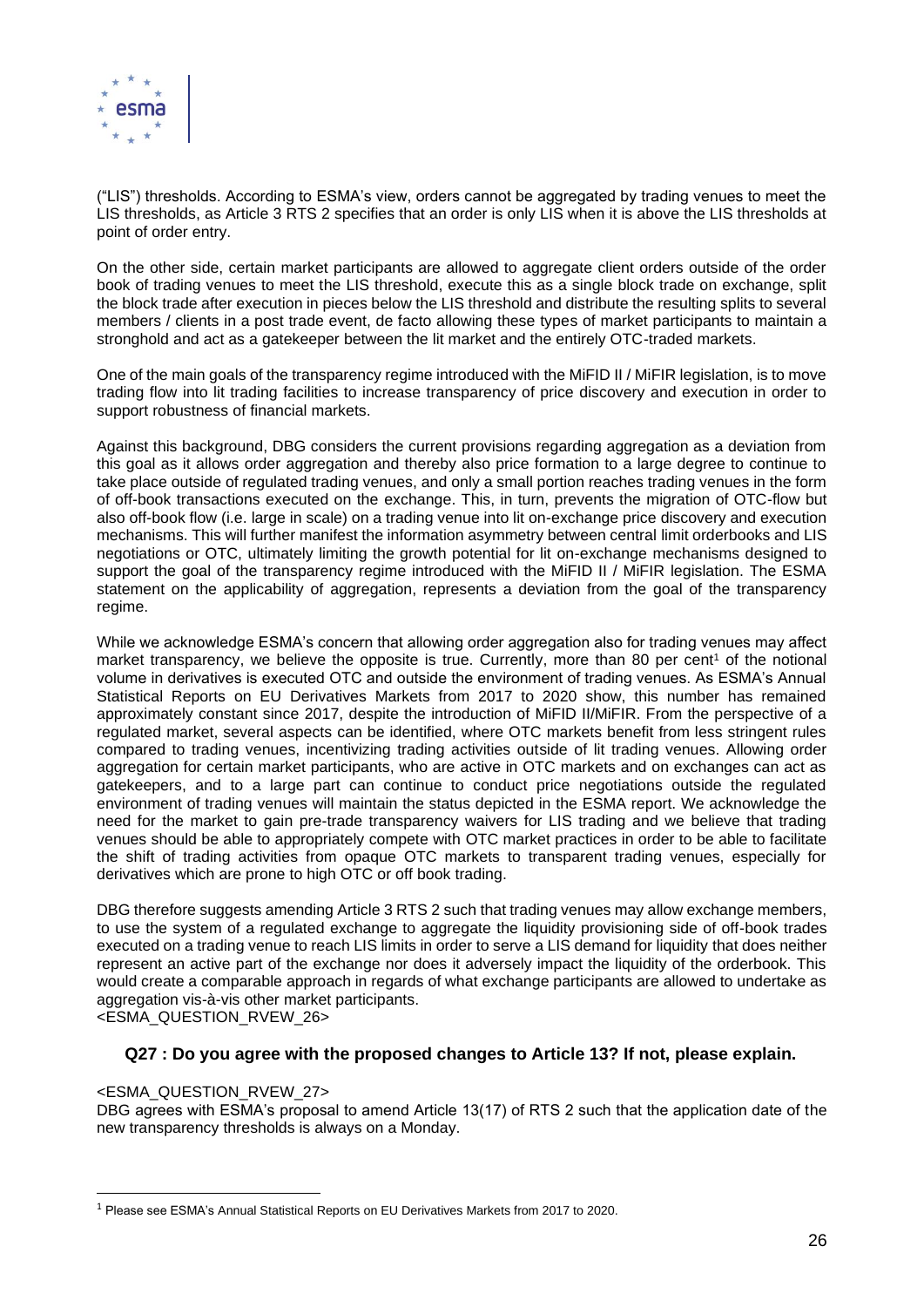

However, DBG does not consider the first Monday of June as appropriate application date. The reason is that the first Monday of June may come too close to the quarterly expiry week in June, which always takes place across all trading venues in the third week in June, and thus impose further stress on market participants. For example, in 2022 the application date of the new thresholds would be 06 June, according to ESMA's proposal. This would be one week before the quarterly equity derivatives expiry and two business days prior to the last trading day of fixed income futures in June.

When an expiry of positions approaches, market participants tend to close their existing positions in products with the soon to expire maturity and open positions in the same products with a maturity date further in the future (a so-called rolling of positions). Wherever pre- and post-trade thresholds will be decreased as a result of the updated transparency calculations, the effects on market participants directly before expiry week should be neglectable. However, where pre- and post-trade thresholds will be increased as a result of ESMA's most recent publication, this bears the risk that market participants might no longer be able to roll their positions as initially intended. For example, where an LIS threshold used to be 50 and is now to be increased to 75, a member holding a position of 50 will become unable to trade out of this position exactly during the week, when the participant is on average most likely to want to trade out of the position. While it is of course possible for market participants to adapt their trading behaviour to increased thresholds in the mid- to long-term, we strongly recommend to not force an ad hoc amendment of trading behaviour upon members, by implementing new pre- and post-trade thresholds directly before the expiry week.

We therefore believe that a change of trading parameters before the expiry week bears the risk of creating uncertainties amongst market participants and ultimately might destabilise the functioning of financial markets. To prevent these potentially detrimental effects, we urgently request ESMA to move the effective date of the updated transparency calculations for non-equity instruments across all EU trading venues to a date after the June expiry week, i.e. first Monday following the third Friday in June, which would in 2022 correspond to 20 June.

<ESMA\_QUESTION\_RVEW\_27>

# **Q28 : Do you agree with the proposed changes to Article 4? If not, please explain.**

## <ESMA\_QUESTION\_RVEW\_28>

DBG agrees with ESMA's proposal to transfer the Q&A provisions on minimum size of orders held in an order management facility to Art. 4 RTS 2. <ESMA\_QUESTION\_RVEW\_28>

# **Q29 : Do you agree with the proposed changes to Article 12? If not, please explain. Please do not reiterate the general comments made in the equity section and try to focus on arguments that are specific to non-equity financial instruments.**

## <ESMA\_QUESTION\_RVEW\_29>

ESMA proposes to amend Art. 12 RTS 2 such that redundancies in the legislative text are removed. The amendments entail no practical changes for non-equities. DBG therefore agrees with the proposed changes to Art. 12 RTS 2.

## <ESMA\_QUESTION\_RVEW\_29>

# **Q30 : Please provide your comments on the analysis and proposals related to the liquidity framework applicable to commodity derivatives, EA and DEA detailed in Section 4.2 and summarised in Section 4.2.5. Please list the proposals with their ID (#1 to #9) for ease of reference.**

#### <ESMA\_QUESTION\_RVEW\_30>

As an introductory remark, we believe there is one important issue that touches upon a number of the below proposals, i.e. both the liquidity assessment as well as the LIS threshold calculation should be performed on the basis of on-book (or screen) data alone.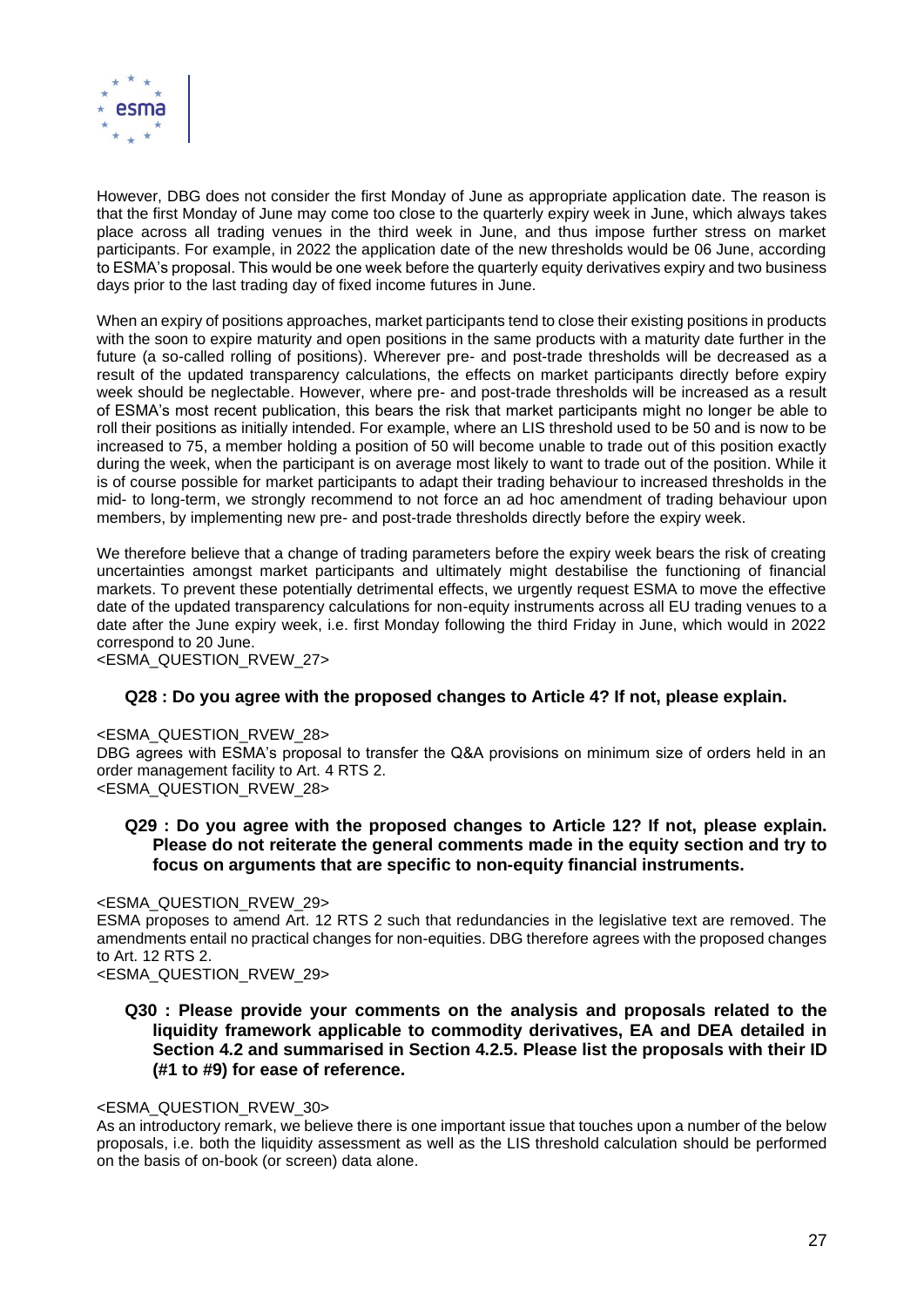

For the data collection, however, DBG believes it was important for ESMA to compare data from screen trading, pre-arranged trading as well as the uncleared environment. This is because assessing the differences between these environments in terms of for example liquidity and standard trade sizes, will help assess the potential impact of a new LIS waiver threshold methodology.

The assessment whether a market is liquid or not and whether a trade is large in scale or not, should, however, evidently be based on order book data alone. This is because it is the order book that needs to be liquid enough to support a LIS threshold. The trades pre-arranged off order book do not directly contribute to the liquidity of the order book and hence should not be considered when assessing the liquidity of a contract. Also, whether a trade is large in scale or not should be assessed on the basis of order book data alone. This is because trade sizes are typically significantly larger off book and hence will give a misleading picture of what may be considered as "large-in-scale" on order book.

## **Proposal Commodity Derivatives 1: Yes, we agree and support the proposal.**

**Proposal Commodity Derivatives 2 [ADNT] Maintain the criterion "average daily number of trades" (do not switch to "median daily number of trades):** Yes, on the basis of the data provided by ESMA, we aaree and support the proposal.

## **Proposal Commodity Derivatives 3: [ADNT] Increase the parameter of the ADNT to 50 trades per day for all commodity, C10, EA and DEA sub-classes**

First of all, it is important to reiterate that only actual on-screen transactions count for determining whether a market is liquid or not. This is particularly valid for calculating ADNT.

Appreciative of the analysis of the implications of using different thresholds across different asset classes, we remain of the view that 100 trades per day would be a more suitable threshold.

Even when the data scope is limited to on-book data, 50 trades per day, which roughly corresponds to a frequency of one trade every 10 minutes, would be too low because of two reasons:

- 1. Trading is rarely uniformly distributed throughout the day,
- 2. ESMA disagrees that liquidity should be assessed on a venue-per-venue basis. This means that the proposed ADNT of 50 trades corresponds to one trade every 10 minutes across all venues. As not all traders have access to software that bundles liquidity of all venues onto one screen even 5 minutes (ADNT 100) remains a low number and
- 3. Moving to 100 trades per day means that there will be more observations to base the LIS threshold on and the counterintuitive effects of the percentile approach to calculate the LIS threshold will be further reduced. (Please refer to our response to Proposal Commodity Derivatives 6 on LIS/SSTI.)

We furthermore appreciate the impact analysis from ESMA, as DBG does not have a complete view over the venue-aggregated data. We acknowledge the impact from moving from 50 to 100 trades per day might be limited for for example gas, but also notice it does bring a significant change as to which power contracts are to be classified as liquid or illiquid.

Finally, we agree with ESMA that the same parameter should be used for all asset classes. While acknowledging that liquidity is a very complex matter to assess and simple parameters as ADNT and ADNA all have their weaknesses, we would not opt for setting parameters in such a way that a certain amount of trading activity would be deemed liquid. Liquidity has to be determined by opportunity to trade, not by the goal of treating a certain percentage of trading activity as liquid.

**Proposal Commodity Derivatives 4: [ADNA] Replace the criterion "average daily notional amount" with the criterion "standard trade size" calculated as the most frequently traded size (mode) and set the parameter of the STS\_mode at 5 lots for futures: any class for which the most frequently traded size is lower than or equal to 5 lots would be deemed liquid (provided the other quantitative liquidity criterion is also fulfilled).**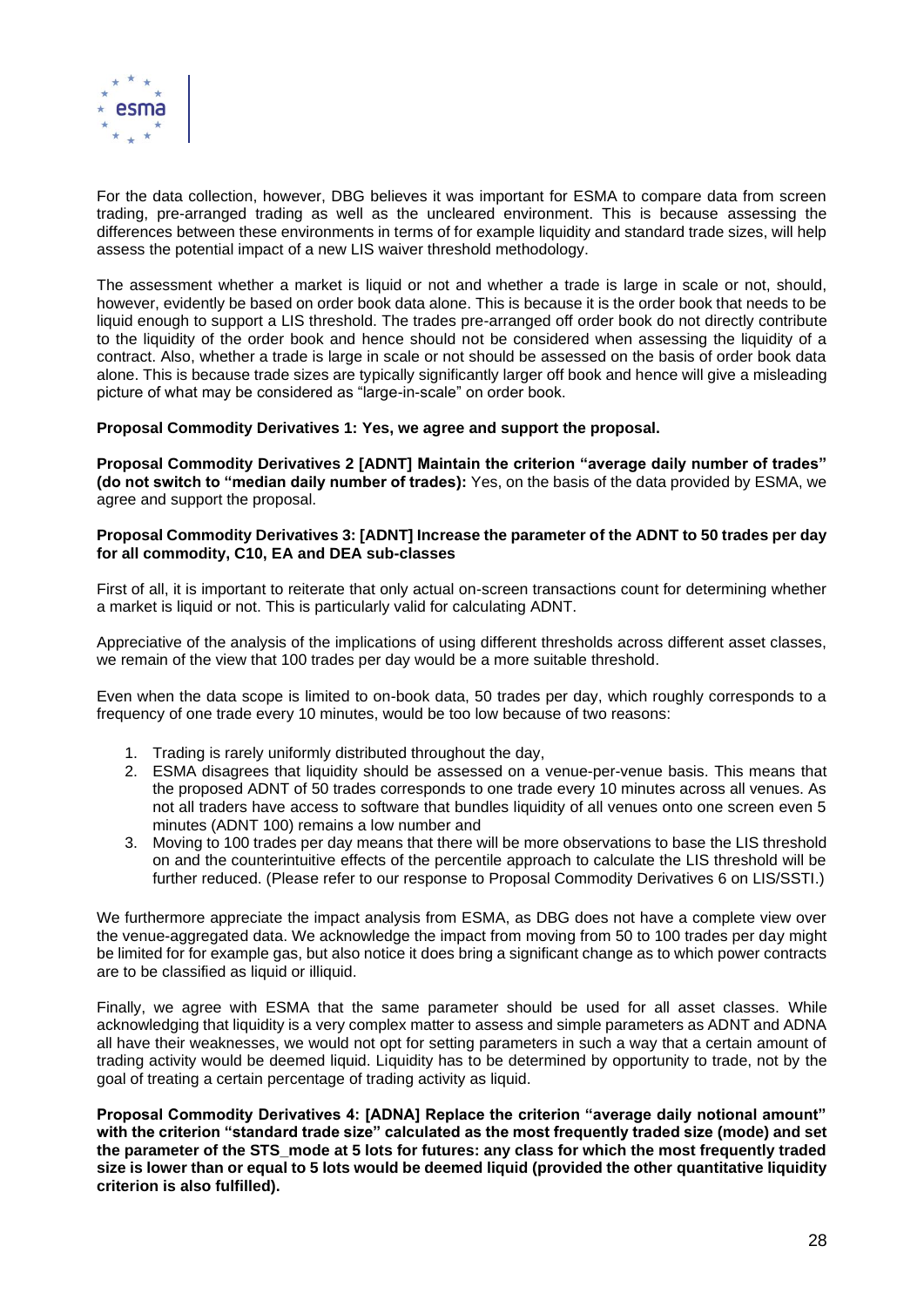

First of all, DBG reiterates its introductory comment that it is crucial that only actual on-screen transactions count for determining whether a market is liquid or not. This is valid for both the STS and ADNA criteria,

We support the introduction of the STS criterion, as it is indeed a remedy to one of the two most important issues with using ADNA, i.e. The ADNA does not allow distinguishing between (1) a market with on average few trades of large sizes (potentially illiquid); and (2) a market with on average numerous trades of small sizes (potentially liquid). Those two markets could have the same average daily notional amount while exhibiting different liquidity profiles. However, from this follows that the STS liquidity criterion should complement the ADNA liquidity criterion and not replace it. If the criterion referring to volume (currently ADNA) would be removed, the STS criterion remedies a problem with a criterion that is no longer present, i.e. ADNA.

The reason why the STS should complement a criterion referring to volume is because the STS should not be considered as a direct measure of assessing liquidity. This is because the assumption that the more liquid an instrument the smaller the STS does not always hold true. A market characterised by small commercial hedgers will for example typically trade smaller sizes than markets that primarily see large commercial hedgers as well as financial firms providing access to other market participants. Moreover, there are large differences between short term maturities such as daily futures and weekly futures compared to calendar futures. The STS of short term maturities tends to be higher than for long term maturities because the firsts are used as final portfolio adjustment before delivery and transactions in these contracts involve lower notional amounts (i.e., trading limits admit more lots and arbitrage operations require more volumes than for longer maturities) As a consequence the long-term maturities will artificially be more quickly deemed liquid than short-term maturities.

Finally, adding the STS mode with a threshold of 5 lots is particularly important for ensuring that options markets in commodities are classified appropriately. Almost no screen trading takes place in the options contracts which exist in for example gas, power or emissions derivatives. Under some of the methodologies discussed by ESMA in the consultation document, an extremely inappropriately high LIS threshold ranging from 200 lots to 1000 lots could apply to these options markets if they are classed as liquid. The implementation of such unreasonably high LIS thresholds would have serious negative consequences for the orderly functioning of these markets.

As a result, Group 1 always reflects the contracts that are truly liquid.

Finally, it is important that the criterion referring to volume (currently ADNA) will no longer be expressed in notional values but in lots. As proposed by ESMA in its Proposal Commodity Derivatives Nr. 7, we believe that we should look at Average Daily Amount of Lots traded, i.e. ADAL, to have an appropriate reflection of the volume traded in a given contract.

## **Proposal Commodity Derivatives 5: [ADNA] Set the same parameter of the STS\_mode for all contract types, including options (5 lots):**

Yes we support this proposal. As options are not a commonly used derivative in commodity markets, as already referred to in our introductory comment, it is of no surprise that they are deemed illiquid. We do not see why a different parameter should apply to options. Please also refer to our answer to Proposal Commodity Derivatives 4 regarding the need to also use ADAL as part of the liquidity assessment.

## **Proposal Commodity Derivatives 6: [LIS/SSTI] LIS and SSTI thresholds are equal to a set percentage of the average daily volumes (in lots), rounded to the nearest 5 lots and bounded by a floor and a cap.**

As a preliminary comment, DBG reiterates its introductory comment that it is crucial that only actual onscreen transactions count for determining the LIS threshold.

Although we appreciate the efforts to consider new methodologies of setting a LIS threshold, DBG disagrees with the new proposal.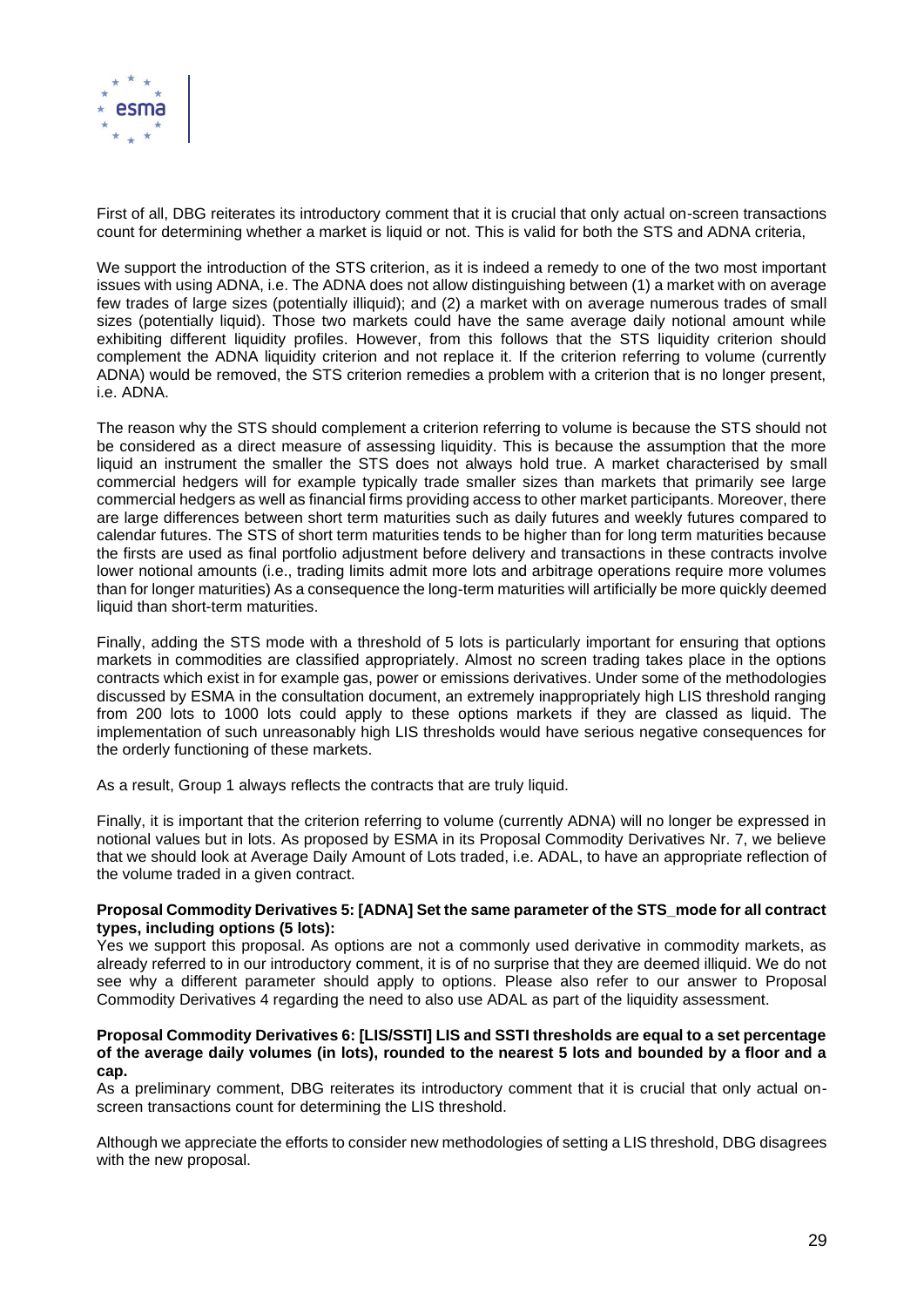

We agree that indeed the following issues with the current approach need to be addressed:

- 1. The percentile approach leads to a counter-intuitive effect in the sense that it leads by construction to higher thresholds for the least liquid classes compared to the most liquid classes, which contradicts the original objective.
- 2. The volumes are converted to EUR (and threshold are set in EUR)
- 3. The level of the floor is such that most liquid classes have an LIS equal to the floor
- 4. The rounding rules in Article 13(12) of RTS 2 inflate the size of the thresholds.

However, having investigated the proposal to use ADVL and also having looked into alternative methodologies, DBG believes we might throw the baby out with the bathwater when completely removing the percentile approach.

- 1. As stated in paragraph 302 of the consultation, the counter-intuitive effect of the percentile approach is partially linked to the use of ADNA as a liquidity criterion. ESMA expects that adding the STS mode 5 liquidity criterion will largely remove this issue. We believe that if also the ADNT is properly calibrated (100 trades per day) the issue might be removed entirely. (Please also refer to our response to Proposal Commodity Derivatives 3.)
- 2. Converting the LIS thresholds into lots will remove the second issue.
- 3. Removing the minimum floor, for which we do not see a proper justification, will remove the third problem. We do not see a need to impose a minimum floor as the calibration of a LIS threshold requires significant caution not to set the limit too high. This is for the obvious reason that a LIS threshold that is set too high will push trades off-book, in the uncleared OTC environment, instead of on-book. Imposing one minimum floor across all commodity markets, fully disregards this need for caution.
- 4. Also, the rounding rules can be easily adjusted as has already been proven by ESMA's data collection. It used small trade size bins (1 lot until 20 lots, 5 lots until 100 lots and 50 lots thereafter).

It might therefore be unnecessary to entirely change the current percentile approach.

The use of the ADVL approach for the calculation of the LIS threshold completely dissociates large-in-scale and normal market size, introducing new contentive effects for liquid markets (in the sense of ADNT and STS). The ADVL approach creates an almost-linear relation between the LIS threshold and the number of transactions while ignoring normal trade sizes. In a market with an ADNT of 1000 and only 1-lot trades (i.e. STS=1), 5% of ADVL means 50 lots (i.e., 50 times the largest trade seen in this contract), while 95% percentile means 1 lot. This effect can be seen in ESMA's simulation for the most liquid contracts, which systematically reach the cap defined by ESMA. In this example, a 50 lots trade seems excessively large compared to normal deal sizes. Since the counterintuitive effect of the percentile approach can be corrected with an adequate value of ADNT and the combination of both the average daily notional amount traded in lots (ADAL) and the STS mode 5 criterion, the percentile approach seems a more appropriate approach to establish the level where a trade can be considered large-in-scale.

We investigated other alternatives but concluded that the percentile approach is probably the least flawed methodology. However, it is unclear to us where the 95<sup>th</sup> percentile, mentioned in paragraph 309 page 106 of the consultation paper, originates from. We would strongly recommend maintaining the percentile at 70 or – preferably – adopting a phased-in approach starting at 30% and gradually moving it up to 70%. This would be more suited given the need for a cautious approach not to push trades to the uncleared OTC environment.

**Proposal Commodity Derivatives 7: [Units or Lots] Set the liquidity framework in lots (STS\_mode parameter set in lots, volumes reported to ESMA in lots, LIS and SSTI thresholds published in lots) accompanied by Level 3 measures to address the risk of downward revisions of the lot sizes**. We agree with ESMA that using lots is the more pragmatic way forward.

**Proposal Commodity Derivatives 8: [Reporting to FITRS] number of transactions shall be reported to FITRS per trade-size bins which are defined in the new Annex V of RTS 2. Total volumes in lots**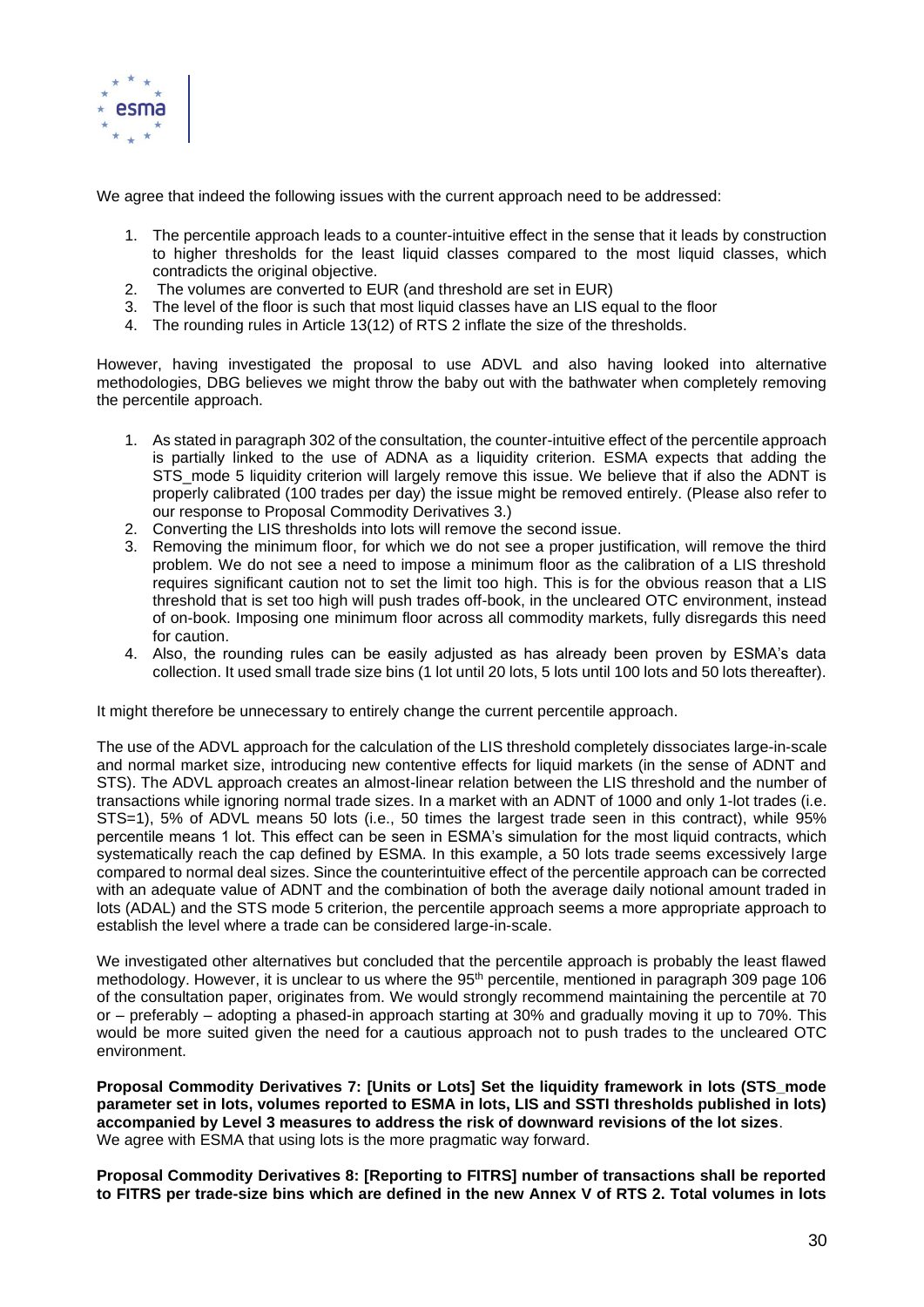

## **and total volumes in underlying units shall also be reported to FITRS as specified in the new Annex V of RTS 2**.

ESMA suggests two new fields to the quantitative data, 'Total volume in lots' (where applicable) and 'Total Volume' to FITRS. As a general comment, reporting of LOTS as such are welcome. However, as Transparency Quantitative data reporting for Non-Equity is made using what is called 'bins' (i.e. reported values are assigned a bin size depending on value of transaction) additional guidelines would be needed on how to assign 'bins' when using LOT sizes instead of notional amount. Such a requirement on further technical reporting instructions not covered by the RTS would somewhat diverge from one of the key points from ESMA in the RTS 2 consultation which is that none of the reporting tables for quantitative data is regulated in the RTS today, but rather in separate 'reporting instructions' issued by ESMA. It is important that proper reporting guidelines are issued to complement the updated RTS to facilitate a harmonized understanding of the updated requirements.

## **Proposal Commodity Derivatives 9: [data scope] The transparency calculations continue to be performed with all data (on-venue, SI and OTC):**

We are strongly of the view that the liquidity assessment and LIS threshold calculation should be performed on the basis of order book data only. See our introductory comment. In the context of the data collection, DBG did advise to also look at off-book data and ideally also data on the OTC uncleared market. This recommendation was made with the intention to enable ESMA to reflect on the differences between on- and off-book trading as discussed in the introductory comment. However, the assessment itself should be based on order book data alone.

<ESMA\_QUESTION\_RVEW\_30>

# **Q31 : Do you agree with the changes proposed to Table 2 of Annex II of RTS 2 (List of details for the purpose of post-trade transparency) presented above? If not, please explain and provide any alternative proposal you might have. Are there other issues to be addressed and how?**

# <ESMA\_QUESTION\_RVEW\_31>

DBG appreciates ESMAs decision to not change Table 1.

# **Format vs information content of post-trade transparency**

Similar to our response to Q 8 as well Q 25 (pre-trade transparency format) we would like to ensure that the intention is for firms to be permitted to use an appropriate data or transmission format provided the Table format proposed by ESMA can easily be derived from it. We note that ESMA has provided guidance in this regard in Q&A (Q+A 2 (c) in the Q&A on transparency topics) and wish to see this captured within the legislation.

DBAG strongly supports ESMA's aim to further improve data quality in the EU. However, it is important to differentiate between the information content to be provided, as well as the format, as lined out in our answer to Q. 8 above in more detail. In the same context we are surprised about ESMAs notion to the "order of the data fields" and especially as regards the comment by CfE. Since decades trading venue data is being fully consolidated by thousands of users, be it direct users or indirect users. In our view – which we think is not different to the general understanding in the industry – the order of data fields is absolutely not important when it comes to information provision and information usage by third parties. DBAG therefore cannot support ESMAs proposal as described within paragraph 356 (and referring to as well to paragraphs 134 and 135 of this consultation paper) to standardise in RTS 2 the order and the name of the fields to be used in the publication of the post-trade reports in RTS 2. We of course stand ready for any discussion if that would be considered helpful by ESMA.

We would like to point out as well, that it is generally less critical to add additional information within posttrade data compared to pre-trade data (see our concerns as comments to Q25) while we would of course suggest to keep the real-time data message load to the really necessary (non-redundant) information only. This would as well help to keep down cost.

## **Further comments on detailed data fields proposed in by ESMA**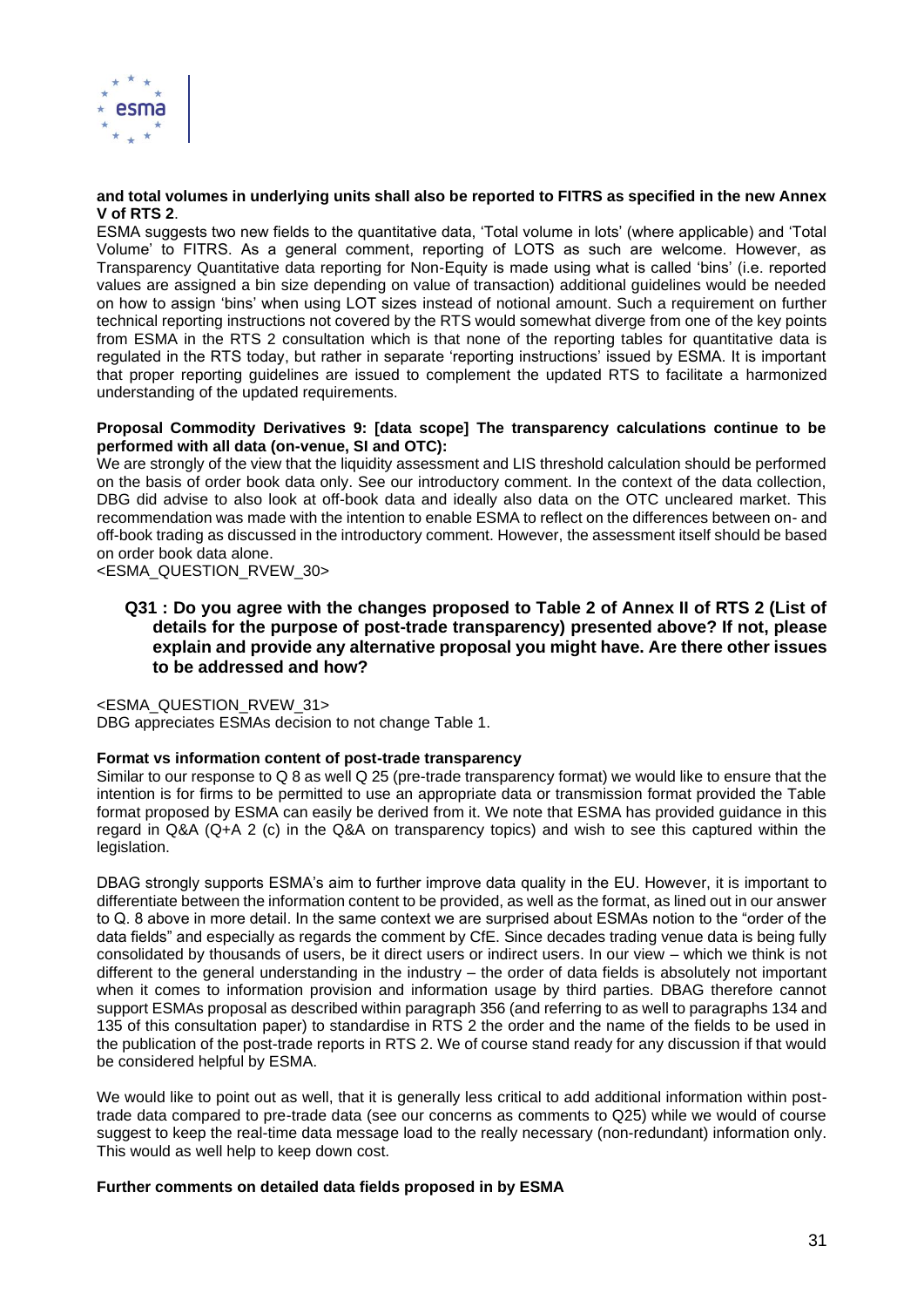

## **Fields: Trading date and time**

We cannot agree with ESMA on their proposal as described under paragraph 357 which states that a CTP (assumingly for bonds) shall be required to consolidate at 1 sec granularity. The less granular the time stamp, the less correctly sequenced millions of transactions taking place in micro - seconds will be consolidated into a single stream of data displayed to end users and with unclear impact on users. The order of incurred transactions will most likely divert significantly from any originally occurred sequence. We do support, however, further alignment of all data sources, e.g. including SI, to adhere to a clock synchronisation as proposed by ESMA. Clock synchronisation and granularity of time stamps are two sides of the same coin but cannot replace each other. While clock synchronisation of time stamps to the transaction event is important to identify the correct transaction time itself, the granularity defines the exact time and allows for the correct sequencing of single transaction events when consolidating data from different data sources. The less granular the time stamp (e.g. sec vs msec) the less accurate a consolidation by a CTP will be. Both measures together are necessary. They must originate from the data source directly (e.g. RM, MTF, OTF, SI, OTC via APA) in order to be effective. ESMA, therefore, should harmonize the legal requirements (e.g. all seconds, or all msec) addressing the source, not at the CTP. Furthermore, a L2 requirement would be more adequate in our view than a L3 measure. As regards ESMAs paragraphs 140 and 141 which we assume will apply as well for RTS 2 we strongly support ESMAs comments as regards the format not being formally described (see as well our answers to Q8 and Q25). We would like to clarify, however, that the mentioned difficulties of aggregation rather refer to the unsatisfying situation of not sufficiently granular time stamps as lined out above in this paragraph, rather than to any other issue.

## **Field: Third Country Trading Venue Execution**

DBG generally supports the enhanced transparency of adding information as regards the third country trading platform, which will help to make clear distinctions between off-venue transactions and transactions executed on equivalent trading systems outside of the EU. We agree as well with the proposed MIC or ALPHANUM-25. We support the same approach for both, RTS 1 and RTS 2.

## **Field: Price – "No price submitted"**

DBG would like to indicate that we see certain challenges, as regards the display of a text field (PNDG, NOAP) in a data field which is generally reserved for numerics/decimals. Considering that trade flags are usually components of standard trade messages, it would be more convenient to have "PNDG" and "NOAP" as trade flags rather than price field values. The informational content for post-trade transparency purposes would be equivalent.

## **Field: Price currency**

While there are certain instruments being issued in other currencies than the large ones (e.g. in the UK there are instruments listed as well as traded in pence while others are listed and traded in GBP), we are aware that there is a lack of comprehensive currency codes today. However, we would expect, that ISO could issue additional codes on request. ESMA might like to take this into consideration. We therefore would currently not support the proposed amendment.

## **Field: Strike Price**

Again, we see certain challenges as regards the display of a text field (PNDG, NOAP) in a data field which is generally reserved for numerics / decimals.

#### **Field: Notional amount / Notional currency 1 and 2**

DBG is not in favor of adding information to the pre-trade messages, which are already available within the static reference data. Adding redundant information to trade messages will lead to increasing data volumes and increasing cost.

**Field: Notation of the quantity –** this information is part of the static reference data, and along our concerns expressed above, we recommend to avoid the introduction of the redundant information in each and every message.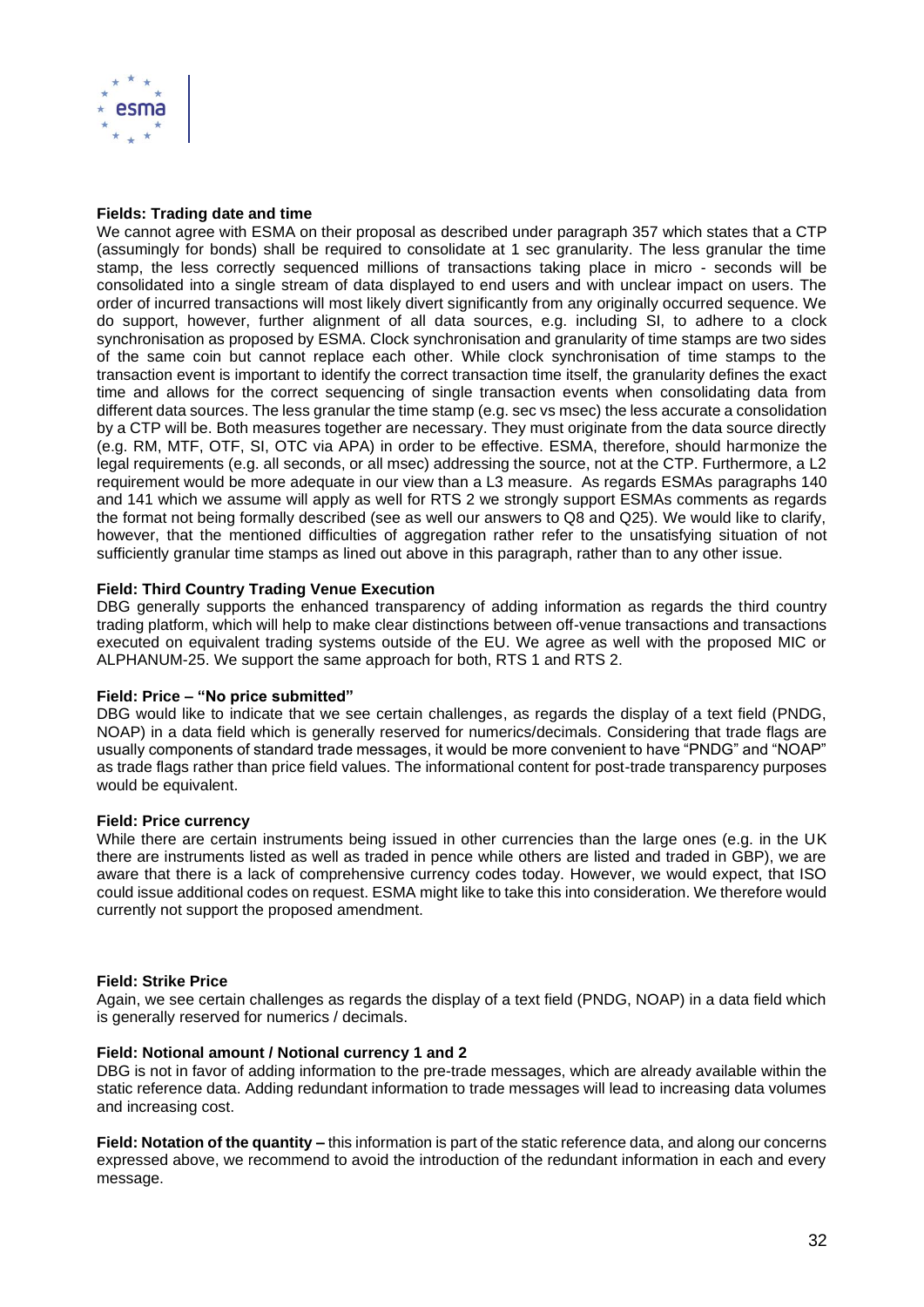

**Field: Notional currency –** This information is static information which is being provided within reference data. DBG would like to avoid publishing redundant information. <ESMA\_QUESTION\_RVEW\_31>

# **Q32 : Do you agree with the changes proposed to Table 4 of Annex II of RTS 2 (Measure of volume) presented above? Do you think that it now provides more clarity? If not, please explain and provide any alternative proposal you might have.**

## <ESMA\_QUESTION\_RVEW\_32>

ESMA proposes to replace the term "Notional amount of traded contracts" in Table 4 of Annex II of RTS 2 with the definitions of the notional amount provided by Article 3a(1)(a) for futures and Article 3a(1)(b) for options of Delegated Regulation (EU) No 148/2013 (3).

In Article 3a(1)(a) the notional amount of futures is defined as *"(…) the reference amount from which contractual payments are determined in derivative markets".* According to our understanding, this definition encompasses the multiplication of the current market price with the tick value of the respective future contract as method to obtain the notional volume for futures. Based on this understanding, we agree to ESMA's proposal.

<ESMA\_QUESTION\_RVEW\_32>

# **Q33 : Do you agree with ESMA's proposals on Table 1 (Symbol) and Table 2 of Annex IV of RTS 2? If not, please explain and provide any alternative proposal you might have.**

## <ESMA\_QUESTION\_RVEW\_33>

ESMA proposes with respect to interest rate derivatives to modify field 22 of Table 2 of Annex IV of RTS 2 such that for options on a bond future the ISIN code of the ultimate underlying bond has to be inserted into field 22.

DBG would like to raise that options on bond futures, such as, for example, Options on Euro-Bobl Futures, Options on Euro-Bund Futures, Options on Euro-Buxl Futures or Options on Euro-Schatz Futures, such an ISIN cannot be provided. The reason is that these options have as underlying a bond future. These bond futures however are specified as futures on a fictitious underlying government bond with a given term range and a fixed coupon. This means that upon delivery of such futures, a bond from a basket of existing government bonds, that qualify for delivery based on their issuance size and maturity, can be chosen. The individual bonds within the basket may vary significantly as to their coupons and residual time to maturity. When it comes to the physical delivery of a futures position, the seller of the futures must decide which government bond from the basket will be chosen to fulfill the delivery obligation. As the direct underlying is fictitious and bond futures are not referring to a unique underlying, a ISIN code of the ultimate underlying bond cannot be provided to field 22.

Against this background, if field 22 could only be filled with ISINs of bonds, this would therefore create uncertainties and confusion with regards to the underlying of options on bond futures. Ultimately, this would also lead to potentially false transparency calculations for options on bond futures as the underlyings for these products would not be recognized by field 22.

To improve the accuracy of the transparency calculations, DBG instead proposes to amend field 22 of Table 2 Annex IV such that this field can also be populated with the ISIN of bond futures, if they serve as underlying for options on bond futures. <ESMA\_QUESTION\_RVEW\_33>

# **Q34 : Do you agree with ESMA's proposals on the segmentation criteria for bonds (Table 2.2), securitised derivatives (Table 4.1), interest rate derivatives (Table 5.1), equity derivatives (Table 6.1), credit derivatives (Table 9.2 and 9.3) and emission**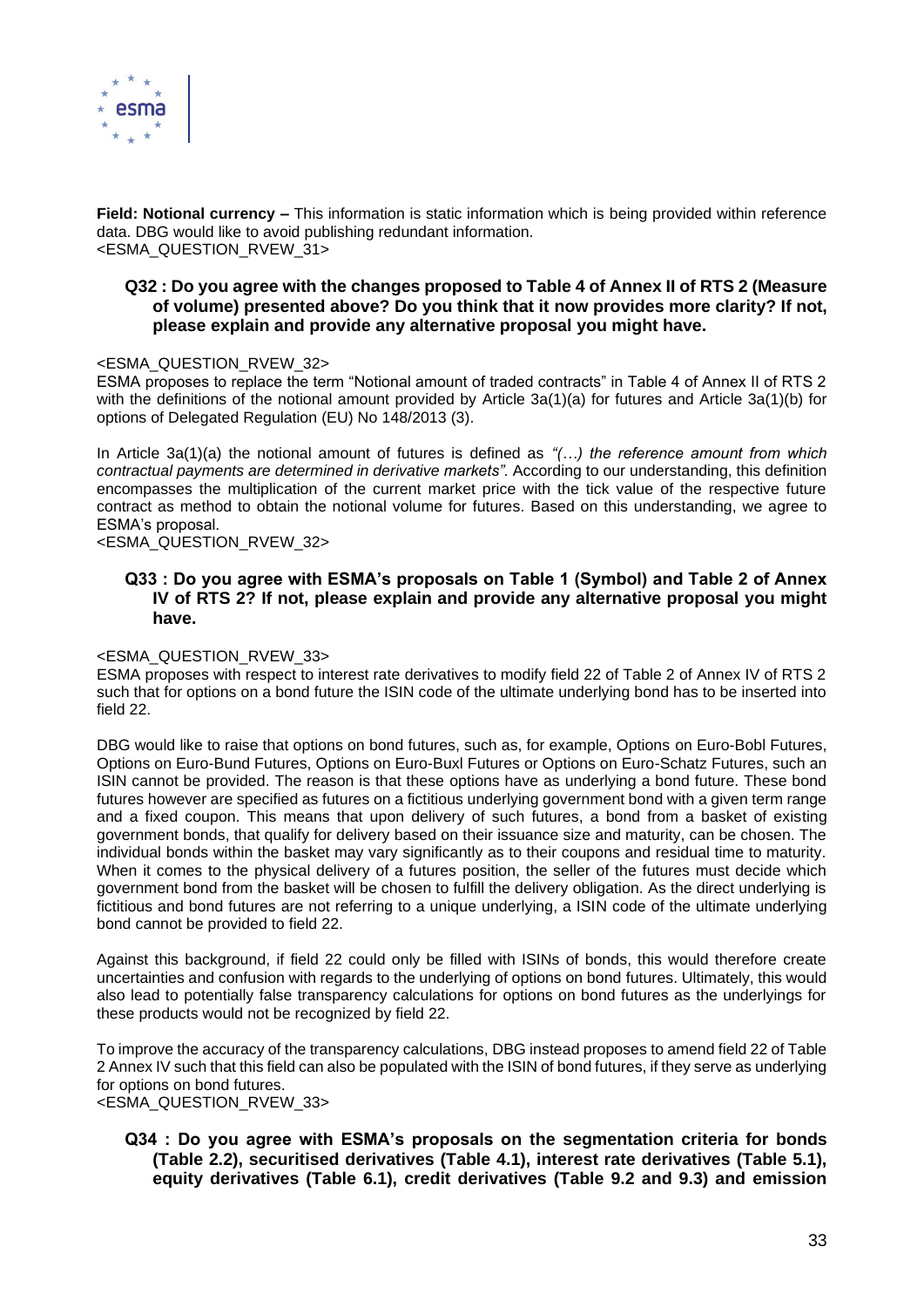

# **allowances (Table 12.1) of Annex III of RTS 2? If not, please explain and provide any alternative proposal you might have.**

## <ESMA\_QUESTION\_RVEW\_34>

DBG supports ESMA's proposal to include a clarification of the reference data required for the segmentation.

With regard to the segmentation criteria for bond options proposed in table 5.1, DBG does not agree with removing bond futures/forwards as underlying in segmentation criterion 1. As outlined in our response to Q33, options on bond futures generally have bond futures as underlying, which cannot be linked to a specific bond. Therefore, any segmentation of options on bond futures along underlying bonds will be not feasible. Hence, DBG strongly recommends to not remove bond futures/forwards from the segmentation criteria 1 for bond options. Instead, in line with our response to Q34 it is suggested to recognize bond futures as underlying for options on bond futures in field 22, which would allow to keep bond futures/forwards as segmentation criteria for options on bond futures.

<ESMA\_QUESTION\_RVEW\_34>

# **Q35 : Please provide your comments in relation to the proposals related to the segmentation criteria applicable to commodity derivatives summarised in Table 11. Please list the proposals with their ID for ease of reference. Do you have other proposals related to the segmentation criteria applicable to commodity derivatives and C10 derivatives?**

## <ESMA\_QUESTION\_RVEW\_35>

**SC\_Commo\_1: Settlement location should be a segmentation criterion for gas (in addition to electricity), and reported with an EIC code.**

We agree that the settlement location should be a segmentation criterion for natural gas and that for electricity and natural gas the settlement location should be reported with market standard (EIC code) instead of a free text. We also agree with aligning the reporting of this field with EMIR reporting to trade repositories, apart from contracts with delivery outside of the EU.

## **SC\_Commo\_2: Settlement location should not be a segmentation criterion for energy other than gas and electricity (unless a standard is provided by stakeholders.**

Although there might not be any energy contracts other than electricity and gas in the EU at this stage, we believe it is important for RTS 2 to be future-proof and to keep the settlement location criterion for all energy contracts. Furthermore, we believe it is justified to require the use of a reporting standard which can be determined at a later stage, when those contracts emerge.

## **SC\_Commo\_3: Add the duration of the delivery period as a new segmentation criterion for electricity and natural gas contracts**:

We strongly support adding the duration of the delivery period as a new segmentation criterion for electricity and natural gas contracts for the reasons laid down in the consultation paper. However, there are two important remarks.

1) We are strongly of the view that this segmentation criterion should be added for all commodity derivative contracts. This is because the more granular the liquidity assessment the closer it will be to reality.

2) To avoid confusion, instead of duration of the delivery period, it would be better to use the term "contract term" (e.g. monthly, yearly, daily). This way, there will be no artificial split between contracts that are delivered 30 days and contracts that are delivered 31 days. We believe there is a need for the industry to work closely together with ESMA to discuss how we deal with such cases.

## **SC\_Commo\_4: Align wording of the list of energy types with RTS 23 (in particular add renewable energy):**

While DBG does not disagree with adding "renewable energy" we wonder which types of energy exactly ESMA had in mind, as for example solar power and wind power futures from our perspective are C10 derivatives.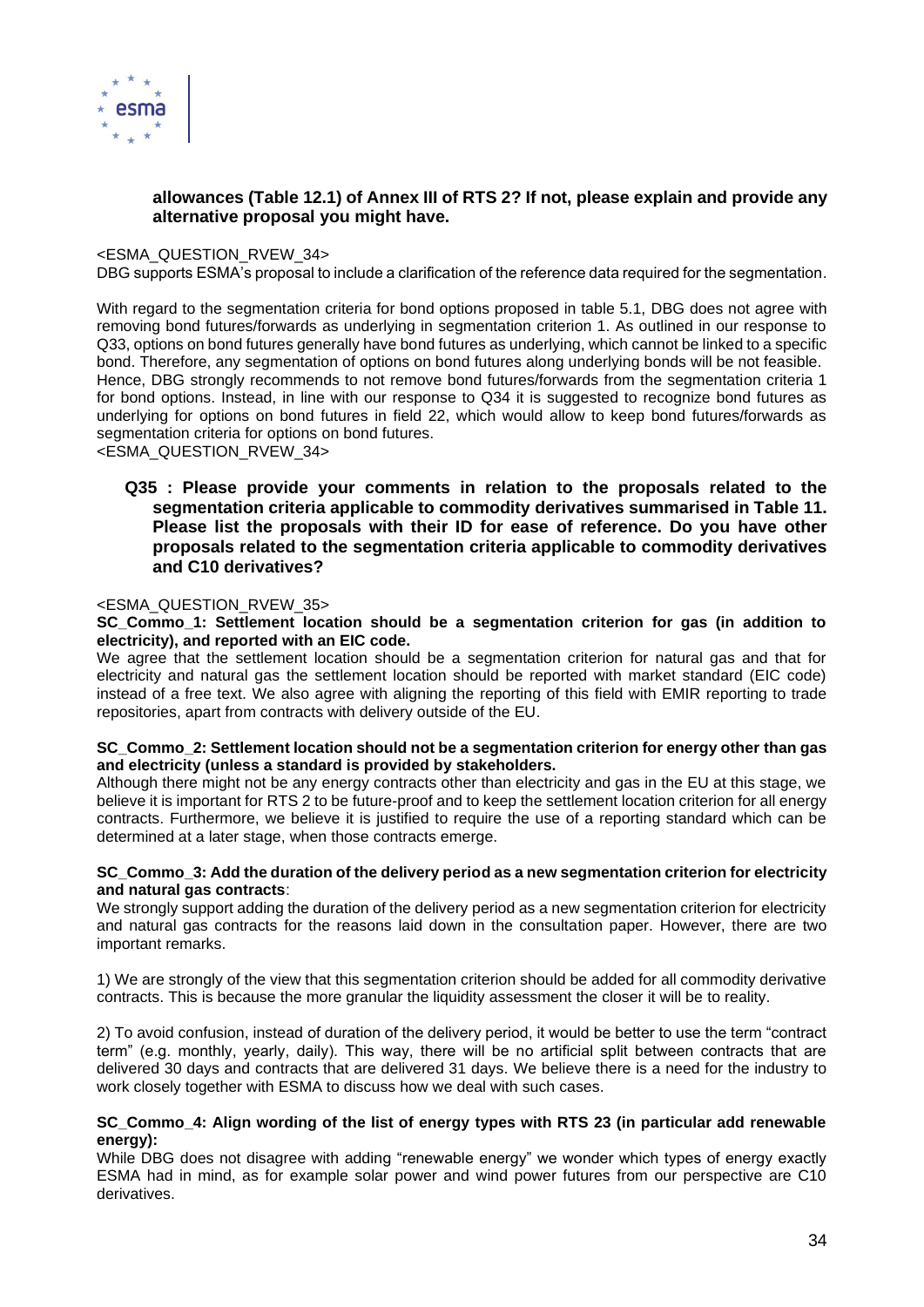

**SC\_Commo\_5: For energy sub-asset classes, delete the segmentation criterion "load type":** DBG agrees with the analysis and supports the proposal to delete segmentation criterion 4.

## **SC\_Commo\_6: For energy sub asset-classes, the segmentation criterion "underlying energy" should not apply to natural gas**:

DBG disagrees that "underlying energy" should not apply to natural gas. It is important that a distinction can be made between for example LNG, hydrogen and natural gas. As it would indeed not make sense to make the distinction via the segmentation criterion "delivery zone", it should be made possible via the segmentation criterion "underlying energy".

# **SC\_Commo\_7: For commodity swaps, align the segmentation criterion "settlement type" with RTS 23**:

No comments.

**SC\_Commo\_8: For agricultural sub asset- classes, split the segmentation criterion "underlying agricultural commodity" in two**:

DBG agrees with splitting segmentation criterion 1 in two.

## **SC\_Commo 9: For freight derivatives, amend the values listed after segmentation criterion "contract type" and delete the contract type FFA from the reference data table**:

DBG agrees with deleting the contract type FFA as futures and FFAs are used interchangeably.

## **SC\_Commo\_10: Define reporting standards for RTS 2#12 "specification of the size related to the freight sub- type" and RTS 2#13 "specific route or time charter average":**

DBG agrees that containerships should be considered as a further sub product of dry freight. DBG also agrees with having fix lists for the segmentation criterion 4 (specification of the size related to the freight sub-type) and the segmentation criterion 5 (specific route or time charter average). However, both should include a field called "other" to ensure that when new sizes of ships emerge, as well as new routes, they can be categorised properly. Particularly routes are subject to a lot of change, hence it would certainly be beneficial to have such a category. Furthermore, DBG noted there is only a list of routes or time charters for wet freight. We would recommend to ESMA to also have a list detailing the different routes and time charters for dry freight.

<ESMA\_QUESTION\_RVEW\_35>

# **Q36 : Do you agree with ESMA's proposal on the new Table of Annex V of RTS 2 (Details of the data to be provided for the purpose of determining a liquid market, the LIS and SSTI thresholds for non-equity financial instruments)? If not, please explain and provide any alternative proposal you might have.**

# <ESMA\_QUESTION\_RVEW\_36>

It is difficult to provide solid feedback, as the quantitative data to be provided depends on the final proposal on the IL and LIS waiver threshold methodologies for commodity derivatives, emission allowances and derivatives thereof. Once this proposal is final, DBG would be very appreciative of a dialogue with ESMA conversation on the quantitative data to be provided for the purpose of the transparency calculations.

This being said, we question the added value to provide for these additional fields, when it comes to nonequity instruments that are not commodity derivatives, emission allowances and derivatives thereof. DBG considers the already provided quantitative data for the transparency calculations as of high quality and sufficient to conduct the transparency calculations for those instruments. Against this background, extending the quantitative data for the transparency calculations appears unjustified and of no added value. <ESMA\_QUESTION\_RVEW\_36>

# **Q37 : Do you agree with ESMA's proposal to delete the ACTX flag? Please explain.**

<ESMA\_QUESTION\_RVEW\_37>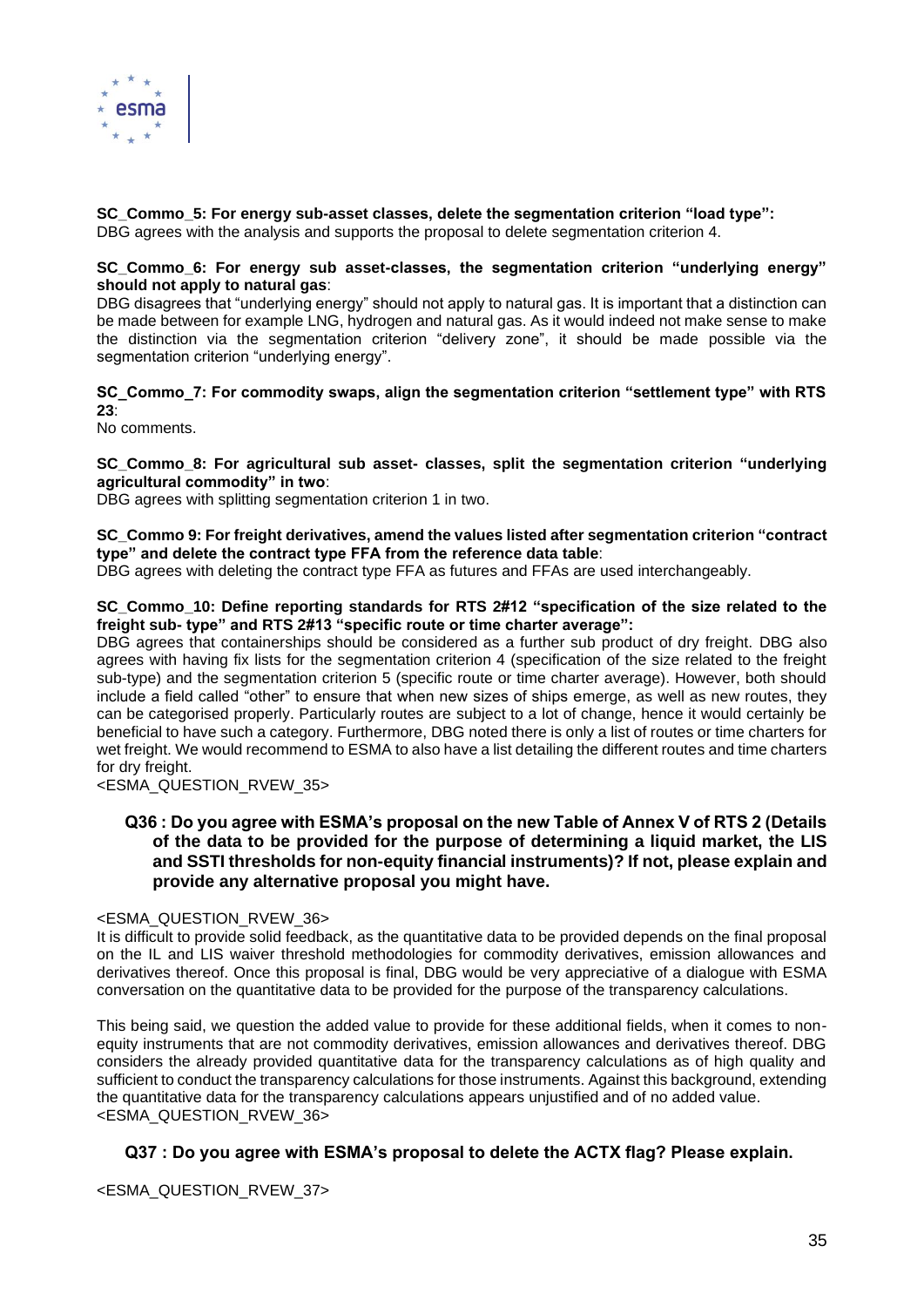

DBG does not agree with ESMA's proposal to delete the ACTX flag. As per RTS 2, the ACTX flag applies to *"transactions where an investment firm has brought together two clients' orders with the purchase and the sale conducted as one transaction and involving the same volume and price."* The ACTX flag therefore does not apply to transactions executed on a trading venue. Instead, the ACTX flag reveals, if a transaction was arranged and executed OTC. As the ACTX flag is the only flag for post-trade transparency purposes that allows to identify OTC activities, removing this flag would deprive market participants from information of the true level of transactions in these markets. Since OTC already is an opaque market, further reducing their levels of post-trade transparency does not appear appropriate and contrary to the goal of RTS 2 to increase the overall transparency in non-equity markets. Hence, DBG would welcome ESMA to reconsider its proposal and to not remove the ACTX flag from the list of flags for the purpose of post-trade transparency. <ESMA\_QUESTION\_RVEW\_37>

# **Q38 : Do you agree with ESMA's proposal to merge the current non-equity deferral flags into one general flag?**

## <ESMA\_QUESTION\_RVEW\_38>

ESMA proposes to merge the currently existing non-equity deferrals flags, i.e. the LIS deferral ('LRGS'), the illiquid deferral ('ILQD') and the SSTI deferral ('SIZE'), into one general deferral flag ('DEFR'), as ESMA has observed that these flags are often used inconsistently and are also applied to flag transactions benefitting from a waiver.

DBG does not agree with ESMA that these inconsistencies should be addressed via a new general deferral flag. A removal of the currently existing non-equity deferral flags will deprive market participants from valuable post-trade information. As these flags indicate, which deferral applies to a respective non-equity instrument, market participants can draw conclusions on the applicable LIS-threshold and how this threshold may develop. For example, a LIS-threshold is determined differently for products benefitting from a LISdeferral compared to an illiquid deferral. Having this information, market participants can form expectations about the future transparency threshold development more easily. Rather than removing these deferrals flags, DBG therefore suggests enforcing compliance with the current flag regime more strictly in order to improve post-trade transparency data while maintaining the benefits of the status quo. <ESMA\_QUESTION\_RVEW\_38>

# **Q39 : Do you agree with ESMA's proposal not to change the existing flags regarding non-price forming transactions in non-equity financial instruments? If not, please explain.**

## <ESMA\_QUESTION\_RVEW\_39>

DBG agrees with ESMA's proposal not to change the existing flags regarding non-price forming transactions in non-equity financial instruments. <ESMA\_QUESTION\_RVEW\_39>

# **Q40 : Do stakeholders agree with ESMA's proposal to introduce a general waiver flag for non-equity transactions benefitting from a waiver? For LIS, should it be limited to completely filled LIS orders?**

# <ESMA\_QUESTION\_RVEW\_40>

ESMA suggests introducing a new flag 'WAIV' to mark non-equity transactions benefitting from LIS, SSTI or illiquid waivers to avoid cases where the 'LRGS' or 'ILQD' deferral flags are used to indicate that a transaction benefitted from a waiver.

DBG does not deem such a new flag as necessary. First of all, in line with our response to Q38, DBG holds the view that rather than introducing new flags, ESMA should focus on enforcing compliance with the currently existing flags. Second, a flag to mark non-equity transactions benefitting from LIS, SSTI or illiquid waivers does not provide any added value to market participants. Exchanges employ the LIS and the illiquid waiver to waive the pre-trade transparency requirements for their off-book trading models. When concluding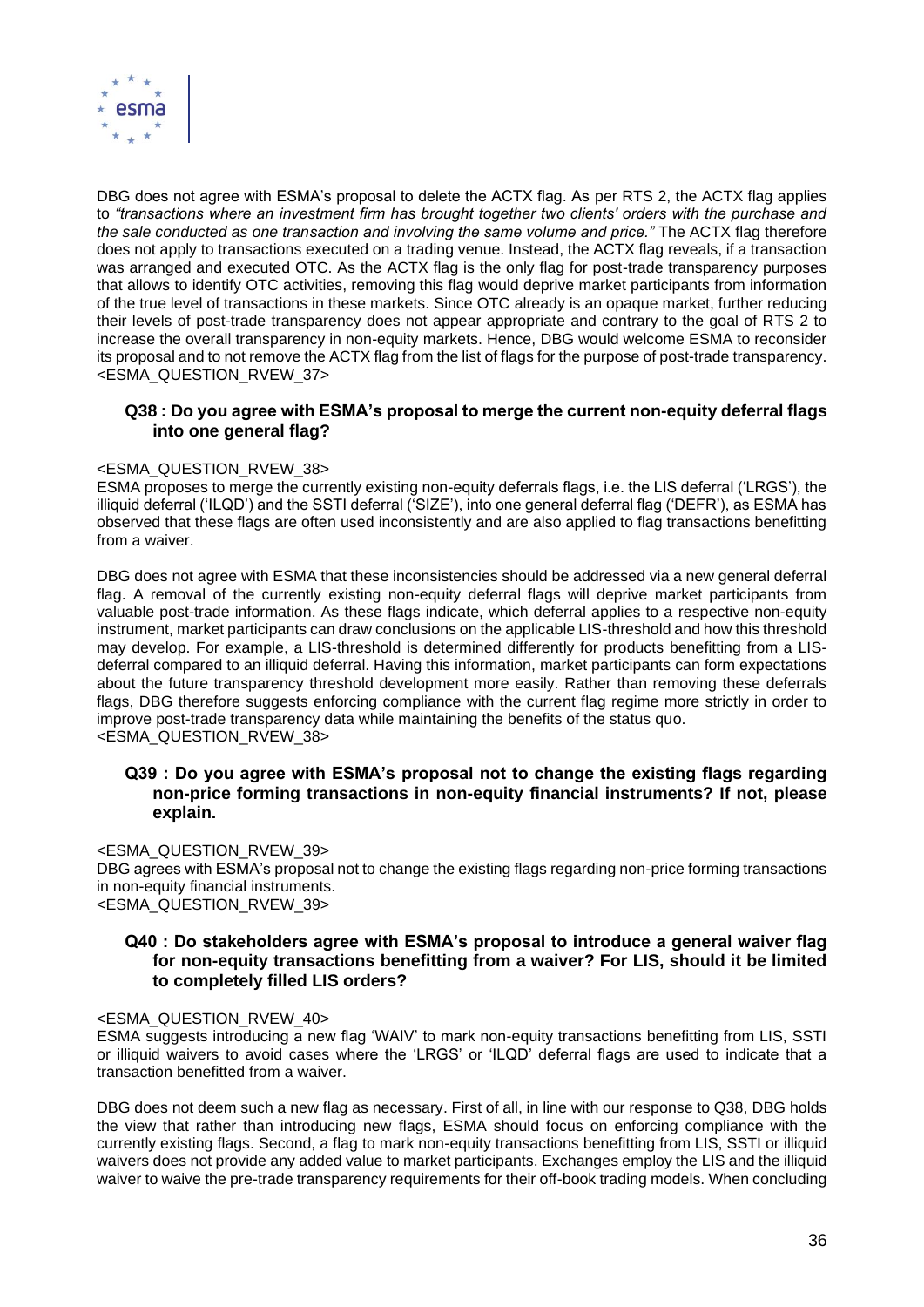

transactions off-book, market participants are therefore already aware of the fact that these transactions must benefit from a waiver, otherwise an off-book transaction would not be possible Attaching an additional 'WAIV' flag to off-book transactions would thus only be redundant information. Against this background, DBG does not agree with ESMA to introduce a general waiver flag for non-equity transactions benefitting from a waiver.

<ESMA\_QUESTION\_RVEW\_40>

# **Q41 : Do you agree with ESMA's proposal to introduce a flag for pre-arranged nonequity transactions?**

## <ESMA\_QUESTION\_RVEW\_41>

ESMA proposes to introduce a flag for pre-arranged transactions formalized on trading venues to allow NCAs and market participants to identify these transactions. In the consultation paper, ESMA acknowledges that MiFIR does not provide specific provisions for pre-arranged transactions for non-equity instruments. It is therefore referred to Q&A 11 on negotiated trades in the ESMA Q&A on transparency issues, where it is clarified that for non-equity instruments that are not subject to the trading obligation for derivatives, prearranged transactions are only possible under the LIS-waiver, the illiquid waiver, the package order waiver or the EFP waiver.

As mentioned in our response to Q40, exchanges employ these waivers to enable their off-book trading models. Off-book trading models generally allow market participants to execute pre-arranged transaction within the environment of an exchange. Off-book transactions are therefore the equivalent of pre-arranged transactions formalized on trading venues.

The market data feeds of exchanges already allow market participants and NCAs to identify off-book transactions, i.e. pre-arranged transactions formalized on trading venues. These feeds provide valuable, often real-time information on transactions concluded at an exchange, including whether a transaction was formalized in the order-book or via off-book models.

Hence, DBG does not agree with ESMA's proposal to introduce a flag for pre-arranged non-equity transactions as market participants and NCAs can already identify such pre-arranged transactions formalized on trading venues, even in real-time. <ESMA\_QUESTION\_RVEW\_41>

# **Q42 : Do you agree with the proposal on the delayed implementation of certain provisions of the amended RTS 1 & 2 ? Do you have proposals to minimize the delay?**

# <ESMA\_QUESTION\_RVEW\_42>

ESMA suggests an implementation period for trading venues of the proposed amended reporting provisions of 6 months. DBG would like to highlight that the system complexity of exchanges requires that any technical or operational changes are planned months beforehand. For this reason, exchanges have technical release cycles in place to plan, test and implement technical changes appropriately and securely, also in alignment with market participants, who often are required to also update their systems following technical changes of exchanges. Typically, exchanges have two release cycles per year within which technical changes are being rolled out. However, in order for a technical change to be included in a release cycle, these changes need to be scripted, designed and internally aligned, before they can enter the roll-out phase via release cycles. It is critical that exchanges have sufficient time to follow these steps. Otherwise, the system stability can be at risk in the worst case. DBG therefore strongly suggest providing trading venues with a timeframe of at least 18 months to implement ESMA's envisaged amendments. A minimum implementation period of six months as suggested by ESMA will be not sufficient at all, taking implementation cycles and efforts at organized trading venues into account, which will have to ensure as well that all their customers are ready to participate and have access to any new adapted feeds.

<ESMA\_QUESTION\_RVEW\_42>